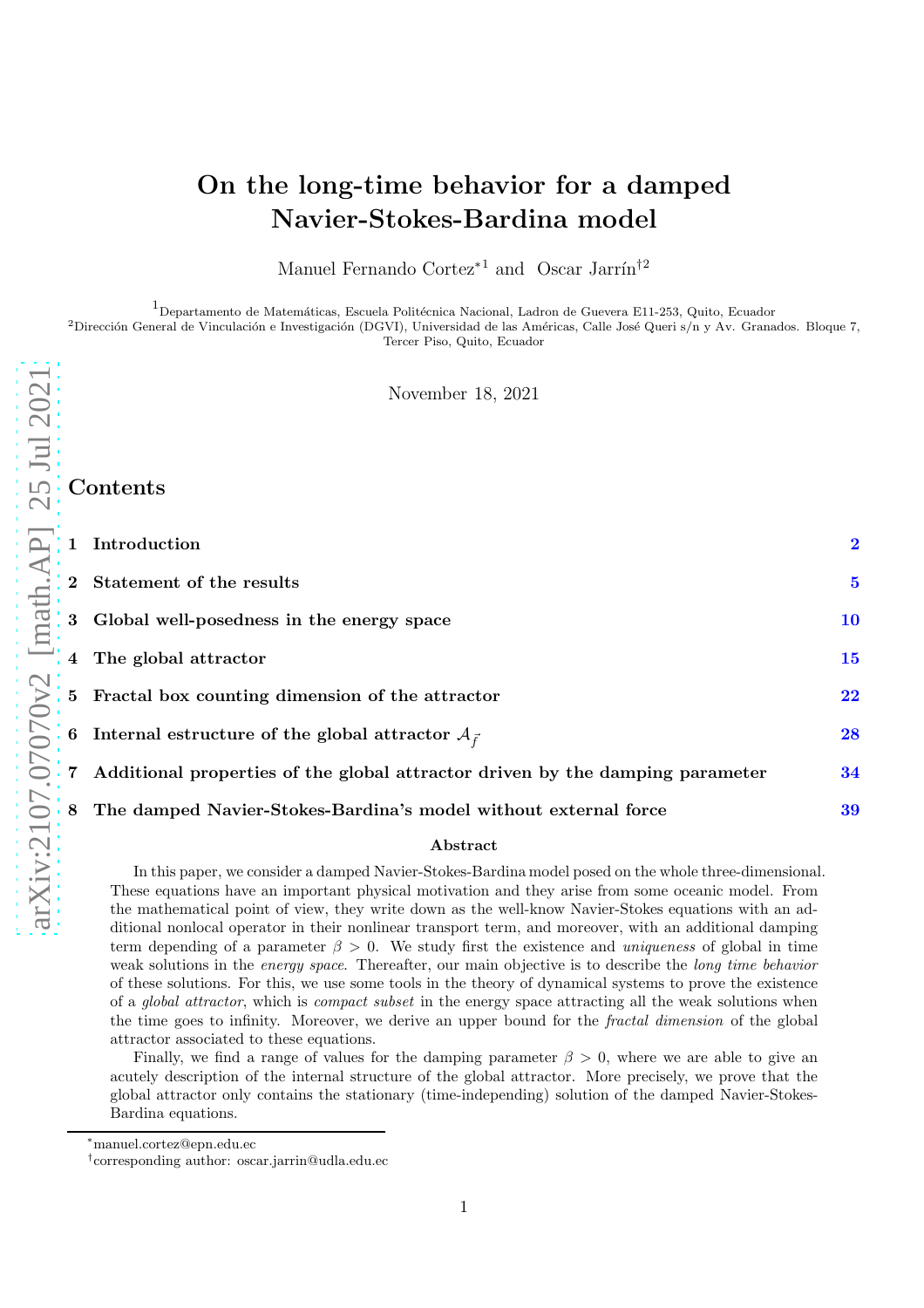Keywords: Narvier-Stokes equations; Bardina's model; Global attractor; Stationary solutions; Asymptotically and orbital stability.

AMS Classification: 35B40, 35D30.

## <span id="page-1-0"></span>1 Introduction

The theory of partial differential equations (PDEs) is a broad research field, rapidly growing in close connections with other mathematical disciplines and applied sciences. The connections between the theories of dynamical systems and PDEs will be explored from several points of view. Infinite-dimensional dynamical systems generated by evolutionary PDEs provide the most immediate examples of interplay between the two theories. Extensions of well established results and techniques from finite-dimensional dynamical systems (invariant manifolds and bifurcations) have proved very useful in qualitative studies of PDEs. On the other hand, specific questions for PDEs brought about stimulating problems in the theory of dynamical systems, such as the existence of finite-dimensional attractors and their behavior under (regular or singular) perturbations. Entire (or eternal) solutions, which emerged as key objects in these problems, have long served as organizing centers for qualitative investigations of dissipative evolutionary PDEs and they continue to play an important role in other modern approaches to PDEs.

It is well-known that the dynamic of an incompressible fluid, which we will assume on the whole space  $\mathbb{R}^3$ , is successfully described by the classical, homogeneous and incompressible Navier-Stokes equations:

<span id="page-1-1"></span>
$$
\partial_t \vec{v} + \text{div}(\vec{v} \otimes \vec{v}) - \nu \Delta \vec{v} + \vec{\nabla} q = 0, \quad \text{div}(\vec{v}) = 0,
$$
\n(1)

where,  $\vec{v} : [0, +\infty[\times \mathbb{R}^3 \to \mathbb{R}^3 \text{ and } q : [0, +\infty[\times \mathbb{R}^3 \to \mathbb{R} \text{ are the velocity of the fluid and the pressure}]$ term respectively, the parameter  $\nu > 0$  represents the kinetic viscosity parameter which we will keep fix. Moreover, the equation  $\text{div}(\vec{v}) = 0$  describes the fluid's incompressibility.

Although the Navier-Stokes equations are a relevant physical model used in many applications, see for instance the book [\[26\]](#page-40-0), the mathematical theory of these equations is not yet sufficient to prove the global well-posedness of the so-called Leray's solutions, and the uniqueness of these solutions remains a very challenging open question. In order to contour this problem, researchers who are investigating the use of the Navier-Stokes equations in practical applications [\[4\]](#page-39-0) have applied some operators to these equations, to obtain regularized versions of the Navier-Stokes equations where the weak solutions are well-posed.

The idea is to introduce a regularized velocity field  $\vec{u}(t, x)$  in terms of the original velocity field  $\vec{v}(t, x)$ given by the equation [\(1\)](#page-1-1) leading a variety of so-called  $\alpha-$  models for the Navier-Stokes equations. See for instance the Chapter 17 of the book [\[21\]](#page-40-1). In this context, for a parameter  $\alpha > 0$ , J. Bardina, J. H. Ferziger, & W. C. Reynolds introduced in [\[5\]](#page-39-1) the operator  $(\cdot)_{\alpha}$ , given by solving the Helmholtz equation:

$$
-\alpha^2 \Delta(\varphi)_{\alpha} + (\varphi)_{\alpha} = \varphi.
$$

The operator  $(\cdot)_{\alpha}$  is also called the *filtering/averaging* operator, due to the fact that this operator allows us to obtain an accurate model describing the large-scale motion of the fluid while filtering or averaging the fluid motion at scales smaller than  $\alpha$ .

On the other hand, from the mathematical point of view, we may observe in the whole space  $\mathbb{R}^3$ , and denoting by  $I_d$  the identity operator, the expression  $(\varphi)_{\alpha}$  is given by

<span id="page-1-2"></span>
$$
(\varphi)_{\alpha} = (-\alpha^2 \Delta + I_d)^{-1} \varphi, \tag{2}
$$

where the action of the operator  $(-\alpha^2 \Delta + I_d)^{-1}$ , also known as the Bessel Potential, could be easily defined in the Fourier variable as  $\mathcal{F}\left((-\alpha^2\Delta + I_d)^{-1}\varphi\right)(\xi) = (\alpha^2|\xi|^2 + 1)^{-1}\widehat{\varphi}(\xi)$  for all  $\varphi \in \mathcal{S}(\mathbb{R}^3)$ . For a more exhaustive study of Bessel Potentials see the Chapter 6 of the book [\[14\]](#page-39-2).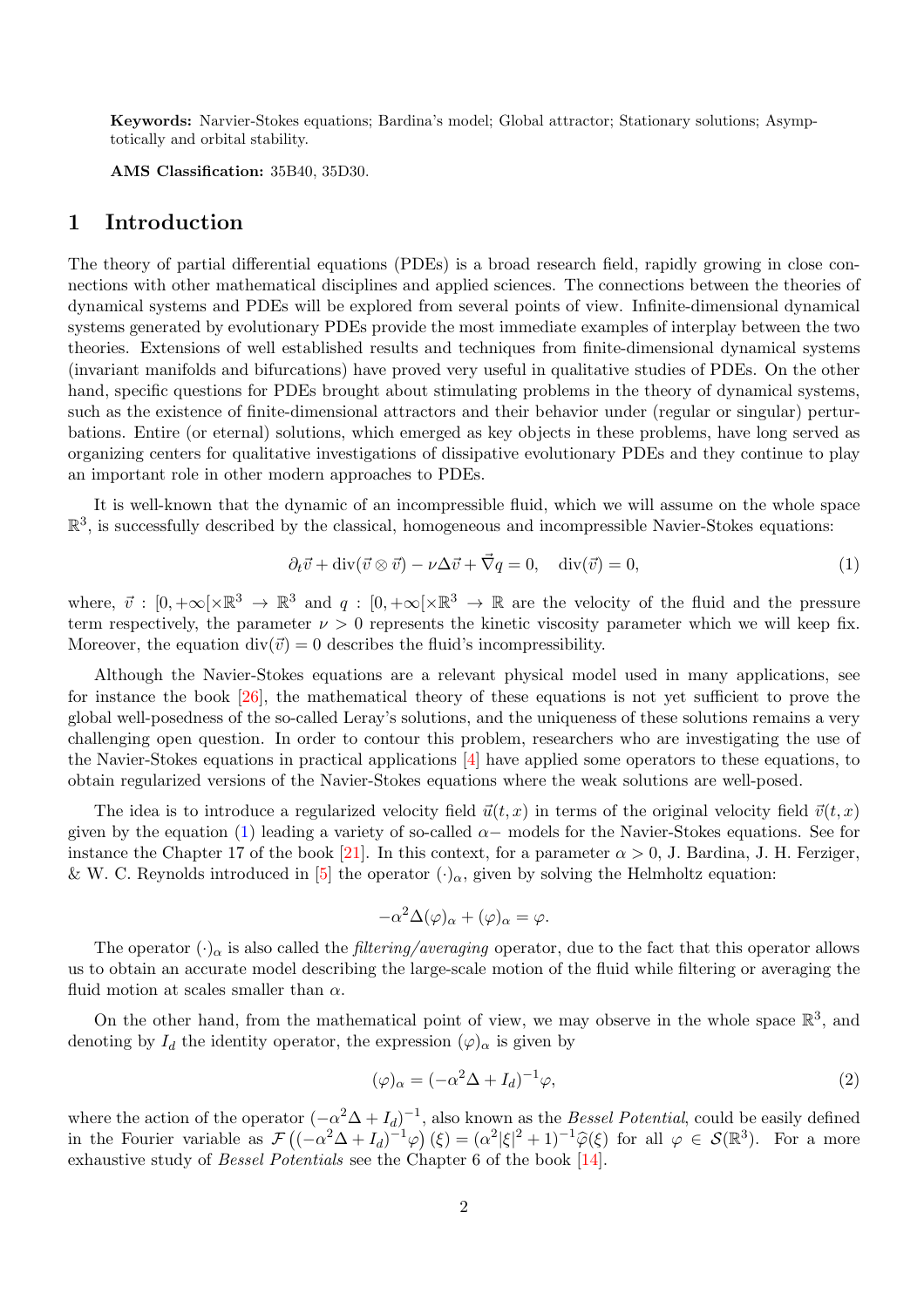Applying the operator  $(\cdot)_{\alpha}$  to the Navier-Stokes equations [\(1\)](#page-1-1), we get the following equations for the regularized velocity  $(\vec{v})_{\alpha}$ , and the regularized pressure  $(q)_{\alpha}$ :

 $\partial_t(\vec{v})_\alpha + \text{div}((\vec{v} \otimes \vec{v}))_\alpha - \nu \Delta(\vec{v})_\alpha + \vec{\nabla}(q)_\alpha = 0, \quad \text{div}((\vec{v})_\alpha) = 0.$ 

However, there is still a problem to overcome. These regularized Navier-Stokes equations are not a closed system in the sense that, due to the regularized nonlinear term:  $\text{div}((\vec{v} \otimes \vec{v}))_{\alpha}$ , the system does not write down only in terms of the regularized velocity  $(\vec{v})_{\alpha}$  and the regularized pressure  $(q)_{\alpha}$ . More precisely, we have the identity

$$
\operatorname{div}((\vec{v} \otimes \vec{v}))_{\alpha} = \operatorname{div}((\vec{v})_{\alpha} \otimes (\vec{v})_{a}) + \operatorname{div}(R(\vec{v}, \vec{v})),
$$

where the remainder term

$$
R(\vec{v},\vec{v})=(\vec{v}\otimes\vec{v})_{\alpha}-(\vec{v})_{\alpha}\otimes(\vec{v})_{\alpha},
$$

is known as the Reynolds stress tensor. See, e.g., [\[7\]](#page-39-3) for more details on this term.

In order to obtain a closed system, W. Layton & R. Lewandowski propose in [\[19\]](#page-39-4) to approximate the Reynolds stress tensor as follows:

$$
R(\vec{v},\vec{v}) \approx ((\vec{v})_{\alpha} \otimes (\vec{v})_{\alpha})_{\alpha} - (\vec{v})_{\alpha} \otimes (\vec{v})_{\alpha}.
$$

Hence, replacing this approximation of the term  $R(\vec{v}, \vec{v})$  in the identity for the nonlinear term above, we obtain the following approximation for the nonlinear term:

$$
\operatorname{div}((\vec{v}\otimes\vec{v}))_{\alpha}\approx\operatorname{div}(((\vec{v})_{\alpha}\otimes(\vec{v})_{\alpha})_{\alpha}).
$$

This approximation of the nonlinear term has been successfully used in many practical applications [\[7,](#page-39-3) [10\]](#page-39-5); and it finally leads us to the following closed system:

$$
\partial_t(\vec{u})_{\alpha} + \text{div}\left(( (\vec{v})_{\alpha} \otimes (\vec{v})_{\alpha} \right)_{\alpha}\right) - \nu \Delta(\vec{u})_{\alpha} + \vec{\nabla}(p)_{\alpha} = 0. \quad \text{div}((\vec{u})_{\alpha}) = 0.
$$

To simplify the notation, we shall write the regularized functions  $(\vec{v})_{\alpha}$  and  $(q)_{\alpha}$  as  $\vec{u}$  and p respectively; and we thus obtain the so-called Navier-Stokes-Bardina model:

<span id="page-2-0"></span>
$$
\partial_t \vec{u} + \operatorname{div}((\vec{u} \otimes \vec{u})_{\alpha}) - \nu \Delta \vec{u} + \vec{\nabla} p = 0, \quad \operatorname{div}(\vec{u}) = 0, \quad \vec{u}(0, \cdot) = \vec{u}_0, \quad \alpha > 0, \ \nu > 0. \tag{3}
$$

where the initial  $\vec{u}_0$  denotes the (regularized) velocity of the fluid at the time  $t = 0$ .

The first mathematical studies for these equations were given by W. Layton & R. Lewandowski in [\[18\]](#page-39-6) in the space-periodic case. In this setting, for an initial datum  $\vec{u}_0 \in H^1(\mathbb{T}^2)$ , where for  $L > 0$ ,  $\mathbb{T}^3$  denotes the periodic box  $[0, 2\pi L]^3$ , and for all time  $T > 0$ , it is proven the existence and the *uniqueness of a weak* solution  $(\vec{u}, p)$  which verifies  $\vec{u} \in L^{\infty}([0, T[, H^1(\mathbb{T}^3)) \cap L^2([0, T[, \dot{H}^2(\mathbb{T}^3))$ . More recently, using a variational formulation of the equation [\(3\)](#page-2-0), and some a priori energy estimates, L. C. Berselli & R. Lewandowski extended in  $[6]$  the previous well-posedness results (given for the periodic case) to the whole space  $\mathbb{R}^3$ . See also the Chapter 17.5 of the book [\[21\]](#page-40-1) for an alternative proof of this result. Moreover, in the same work [\[6\]](#page-39-7), the regularity of weak solutions is also studied and it is proven that, for all time  $t > 0$ , the unique weak solution  $(\vec{u}(t, \cdot), p(t, \cdot))$  of the Navier-Stokes-Bardina equations [\(3\)](#page-2-0) belongs to the Sobolev space  $H^m(\mathbb{R}^3)$  for all entire  $m > 0$ .

On the other hand, another relevant issue for the Navier-Stokes Bardina's model is the asymptotic properties of weak solutions when times goes to infinity. From a physical perspective, this problem is also interesting when the Navier-Stokes Bardina's model is used to perform numerical simulations related to the turbulence description [\[4\]](#page-39-0). The main idea is to consider an external force term  $\vec{f}$  in the equations Navier-Stokes-Bardina's model, which is assumed to be a stationary (time-independing) vector field. This stationarity assumption is a simplification of the physical model. Indeed, the idea behind of this physical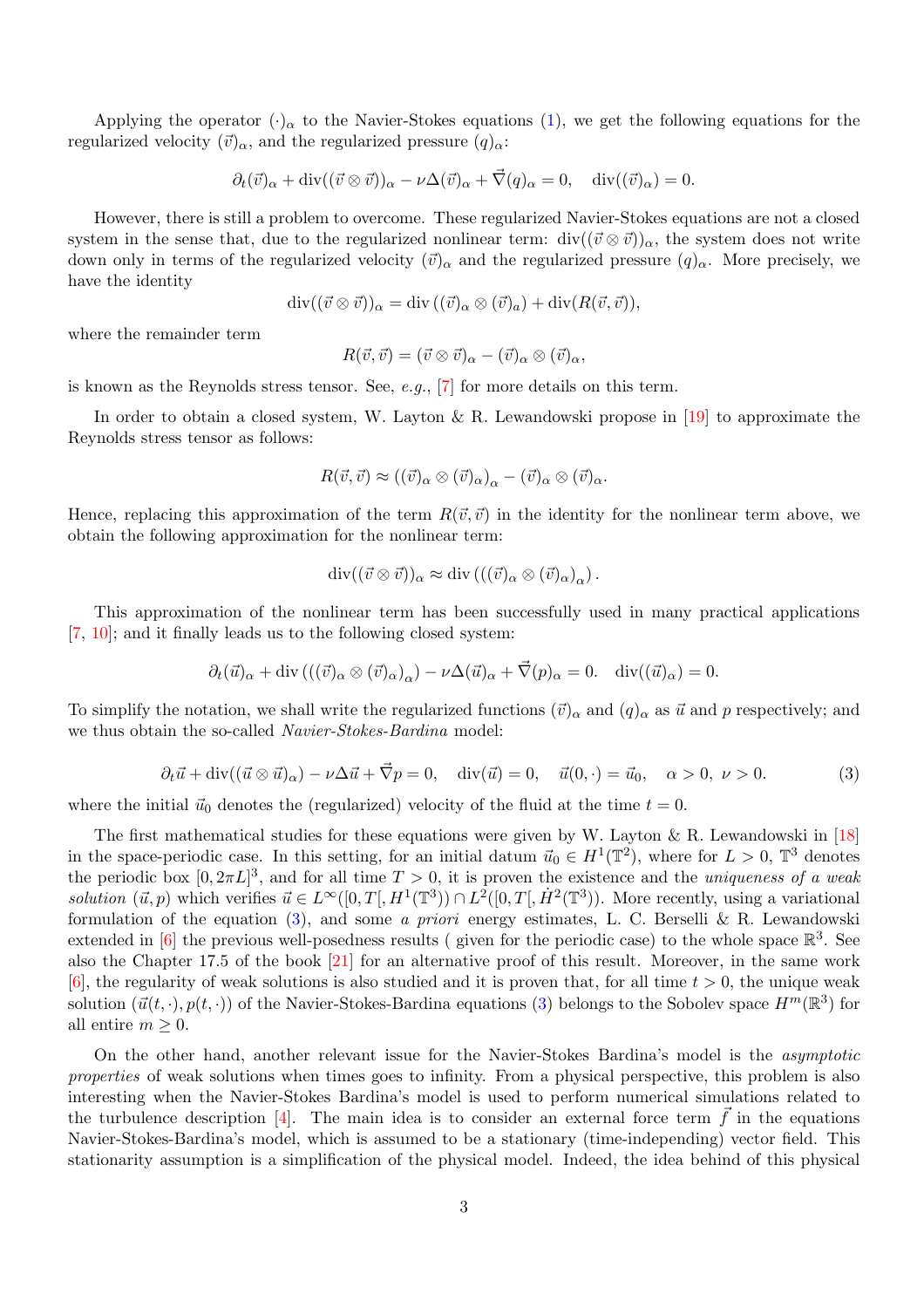model is that we will assume that a time independing external source acts on the fluid and put its in a perpetual turbulent state. In this scenario, we are thus interested in understanding the behavior of the velocity  $\vec{u}(t, \cdot)$  when the time t is large enough. It is also worth mention that if we consider a time-dependent force then we will need to find an appropriate time interval in which the fluid is turbulent and this is a highly non-trivial issue. See the Chapter 1 of [\[17\]](#page-39-8) for a more detailed discussion. Thus, for a stationary external force  $\vec{f} : \mathbb{R}^3 \to \mathbb{R}^3$ , we obtain the following forced equations:

$$
\partial_t \vec{u} + \text{div}((\vec{u} \otimes \vec{u})_{\alpha}) - \nu \Delta \vec{u} + \vec{\nabla} p = \vec{f}, \quad \text{div}(\vec{u}) = 0, \quad \vec{u}(0, \cdot) = \vec{u}_0, \quad \alpha > 0, \ \nu > 0.
$$

In the space-periodic setting, the long-time behavior of solutions was studied in [\[7\]](#page-39-3). In that work, using the Poincaré inequality the authors obtain good controls on the quantity  $\|\vec{u}(t, \cdot)\|_{H^1(\mathbb{T}^3)}$  when the time t goes to infinity. More precisely, for a constant  $\eta > 0$ , and for all time  $t \geq 0$ , they get the following estimate:

$$
\|\vec{u}(t,\cdot)\|_{L^2(\mathbb{T}^3)}^2 + \alpha \|\vec{u}(t,\cdot)\|_{\dot{H}^1(\mathbb{T}^3)}^2 \lesssim e^{-\eta \, t} \left( \|\vec{u}_0\|_{L^2(\mathbb{T}^3)}^2 + \alpha \|\vec{u}_0\|_{\dot{H}^1(\mathbb{T}^3)}^2 \right) + \|\vec{f}\|_{L^2(\mathbb{T}^3)}^2 + \alpha \|\vec{f}\|_{\dot{H}^1(\mathbb{T}^3)}^2.
$$

Hence, for  $t > 0$  large enough, we may observe that the norm  $\|\vec{u}(t, \cdot)\|_{H^1(\mathbb{T}^3)}$ , expressed by the *equivalent* quantity  $\|\vec{u}(t, \cdot)\|_{L^2(\mathbb{T}^3)}^2 + \alpha \|\vec{u}(t, \cdot)\|_{\dot{H}^1(\mathbb{T}^3)}^2$ , is controlled uniformly in time by the quantity involving the external force:  $\|\vec{f}\|^2_{L^2(\mathbb{T}^3)} + \alpha \|\vec{f}\|^2_{\dot{H}^1(\mathbb{T}^3)}$ ; and this control is one of the key tools to apply the classical theory of dynamical systems to study the long time behavior of solutions  $\vec{u}(t, \cdot)$ . Specifically, the authors prove the existence of a global attractor for the Navier-Stokes-Bardina equations with space-periodic conditions. In Section [2](#page-4-0) below, we recall the definition of a *global attractor* and introduce more detail all the tools in the theory of dynamical systems used to perform this study.

Now, in the non-periodic setting of the whole space  $\mathbb{R}^3$ , and due to the lack of the *Poincaré* inequality, we can only obtain the following not so useful estimate in time (see the details in Appendix ())

$$
\|\vec{u}(t,\cdot)\|_{L^2(\mathbb{R}^3)}^2 + \alpha\,\|\vec{u}(t,\cdot)\|_{\dot{H}^1(\mathbb{R}^3)}^2 \lesssim \|\vec{u}_0\|_{L^2(\mathbb{R}^3)}^2 + \alpha\|\vec{u}_0\|_{\dot{H}^1(\mathbb{R}^3)}^2 + t \left(\|\vec{f}\|_{L^2(\mathbb{R}^3)}^2 + \alpha\|\vec{f}\|_{\dot{H}^1(\mathbb{R}^3)}^2\right),
$$

and here we clearly loose any control in time when  $t$  goes to infinity. To contour this problematic, some previous works related to the study of the long-time behavior for the Navier-Stokes equations and related models  $[13, 16, 17]$  $[13, 16, 17]$  $[13, 16, 17]$  $[13, 16, 17]$  suggest to compensate the lack of the Poincaré inequality by adding in the forced equation a supplementary damping term of the form  $-\beta \vec{u}$ , where  $\beta > 0$  is a damping parameter. It is worth mention that another (merely technical) damping terms can be considered to study the long-time behavior of the Navier-Stokes equations on the whole space [\[9,](#page-39-11) [20\]](#page-40-2). However, we will consider here the damping term  $-\beta \vec{u}$ , since this term has a physical meaning as a drag-friction term in some oceanic models [\[23\]](#page-40-3), and then, it is also interesting from the physical point of view.

Thus, we shall consider here the following Cauchy problem of the *damped Navier-Stokes-Bardina's model* for incompressible fluids in the whole space  $\mathbb{R}^3$ :

<span id="page-3-0"></span>
$$
\begin{cases}\n\partial_t \vec{u} + \operatorname{div}((\vec{u} \otimes \vec{u})_{\alpha}) - \nu \Delta \vec{u} + \vec{\nabla} p = \vec{f} - \beta \vec{u}, \quad \alpha > 0, \ \beta > 0, \ \nu > 0, \\
\operatorname{div}(\vec{u}) = 0, \\
\vec{u}(0, \cdot) = \vec{u}_0, \quad \operatorname{div}(\vec{u}_0) = 0.\n\end{cases}
$$
\n(4)

When  $\beta = 0$ , the system [\(4\)](#page-3-0) writes down as the classical Navier-Stokes-Bardina's model. However, all the results we obtained in this article deeply depend on the the parameter  $\beta > 0$  and, from now on, we will focus on this model, where, our main objective is to describe the long-time behavior of its solutions.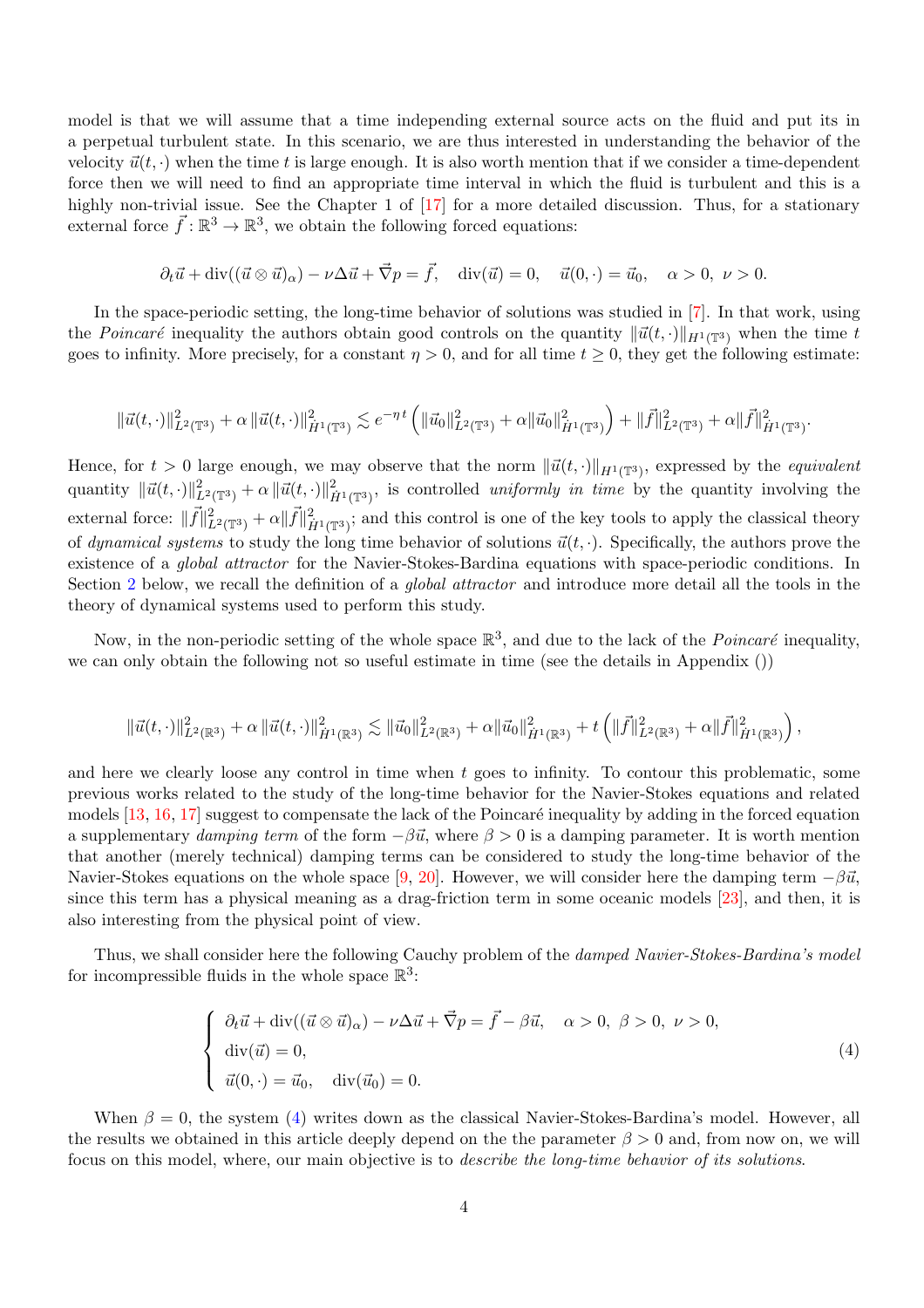## <span id="page-4-0"></span>2 Statement of the results

<span id="page-4-1"></span>Our first main result is devoted to the well-posedness of equations [\(4\)](#page-3-0) in the energy space.

**Theorem 1** Let  $\vec{u}_0 \in H^1(\mathbb{R}^3)$  be the initial datum such that  $div(\vec{u}_0) = 0$ . Moreover, let  $\vec{f} \in H^1(\mathbb{R}^3)$  be a stationary external force such that  $div(\vec{f}) = 0$ . Then, for all  $\alpha > 0$  and  $\beta > 0$  there exists a couple of  $functions \ \vec{u} = \vec{u}_{\alpha,\beta} \in L^{\infty}([0,+\infty[, H^1(\mathbb{R}^3)) \cap L^2_{loc}([0,+\infty[, \dot{H}^2(\mathbb{R}^3)), \ and \ p = p_{\alpha,\beta} \in L^2_{loc}([0,+\infty[, H^3(\mathbb{R}^3)),$ such that  $(\vec{u}, p)$  is the unique weak solution of  $(4)$ . Moreover, this solution verifies the following energy equality for all  $t > 0$ :

<span id="page-4-3"></span>
$$
\begin{split}\n\|\vec{u}(t,\cdot)\|_{L^{2}}^{2} + \alpha^{2} \|\vec{u}(t,\cdot)\|_{\dot{H}^{1}}^{2} + 2\nu \int_{0}^{t} \|\vec{u}(s,\cdot)\|_{\dot{H}^{1}}^{2} ds + 2\alpha^{2} \int_{0}^{t} \|\vec{u}(s,\cdot)\|_{\dot{H}^{2}}^{2} ds = \|\vec{u}_{0}\|_{L^{2}}^{2} + \alpha^{2} \|\vec{u}_{0}\|_{\dot{H}^{1}}^{2} \\
&+ 2 \int_{0}^{t} \left( \langle \vec{f}, \vec{u}(s,\cdot) \rangle_{L^{2} \times L^{2}} + \alpha^{2} \langle \vec{\nabla} \otimes \vec{f}, \vec{\nabla} \otimes \vec{u}(s,\cdot) \rangle_{L^{2} \times L^{2}} \right) ds - 2\beta \int_{0}^{t} \left( \|\vec{u}(s,\cdot)\|_{L^{2}}^{2} + \alpha^{2} \|\vec{u}(s,\cdot)\|_{\dot{H}^{1}}^{2} \right) ds.\n\end{split} \tag{5}
$$

Comparing this result with the classical result on the existence of Leray's weak solutions for the Navier-Stokes equations [\(1\)](#page-1-1), we may observe two main differences. First, we have here the *uniqueness* of the weak solution in the energy space, and moreover, this solution verifies an energy *equality*. These facts are due to filtering operator  $(\cdot)_{\alpha}$  (defined in expression [\(2\)](#page-1-2)) in the nonlinear transport term. As mentioned, the filtering operator regularizes the classical nonlinear term in the framework of the non homogeneous Sobolev spaces, providing the weak solutions of the equations [\(4\)](#page-3-0) these good properties. In particular, the uniqueness of weak solutions is the key idea to study their long-time behavior and we will get back to this point later.

Another important contribution of the filtering operator  $(\cdot)_\alpha$  is the fact that, following some of the ideas in [\[6\]](#page-39-7), for  $t > 0$  the regularity (in the spatial variable) of the weak solution  $\vec{u}(t, \cdot)$  constructed in this theorem could be improved to Sobolev spaces of higher order (provided that the external force is regular enough). However, the natural regularity given by the energy space is enough to study the asymptotic time behavior of the solution  $\vec{u}(t, \cdot)$ .

<span id="page-4-4"></span>Concerning the damping term  $-\beta \vec{u}$ , is it worth mention this term allows us to derive the following controls in time. These estimates will be very useful when we studying the large-time behavior of weak solutions.

**Proposition 1** Within the framework of Theorem [1,](#page-4-1) the solution  $\vec{u}(t, \cdot)$  verifies the following estimates.

1) For all  $t \geq 0$ :

<span id="page-4-2"></span>
$$
\|\vec{u}(t,\cdot)\|_{L^2}^2 + \alpha^2 \|\vec{u}(t,\cdot)\|_{\dot{H}^1}^2 \le \left( \|\vec{u}_0\|_{L^2}^2 + \alpha^2 \|\vec{u}_0\|_{\dot{H}^1}^2 \right) e^{-\beta t} + \frac{4}{\beta^2} \left( \|\vec{f}\|_{L^2}^2 + \alpha^2 \|\vec{f}\|_{\dot{H}^1}^2 \right). \tag{6}
$$

2) For all  $t \geq 0$  and  $T \geq 0$ :

<span id="page-4-5"></span>
$$
\nu \int_{t}^{t+T} \|\vec{u}(s,\cdot)\|_{\dot{H}^{1}}^{2} ds + \alpha^{2} \int_{t}^{t+T} \|\vec{u}(s,\cdot)\|_{\dot{H}^{2}}^{2} ds \leq \frac{2T}{\beta} \left( \|\vec{f}\|_{L^{2}}^{2} + \alpha^{2} \|\vec{f}\|_{\dot{H}^{1}}^{2} \right) + \|\vec{u}(t,\cdot)\|_{L^{2}}^{2} + \alpha^{2} \|\vec{u}(t,\cdot)\|_{\dot{H}^{1}}^{2}.
$$
\n
$$
(7)
$$

The uniqueness of global weak solutions constructed in Theorem [1](#page-4-1) will be one of the key tools to study their long-time asymptotic behavior. Inspired by [\[16\]](#page-39-10), our approach will be given through the language of the dynamical systems. Before to state our next result, for the sake of a complete exposition, we will set first some notations and we will recall some classical definitions in the theory of dynamical systems. We refer to [\[24,](#page-40-4) [25\]](#page-40-5) and the references therein for more details.

From now on, we fix the filtering parameter  $\alpha > 0$ . Then, we define the space  $\mathcal{H}^1_{\alpha}(\mathbb{R}^3)$  as the Banach space of *divergence free* vector fields  $\vec{g} \in H^1(\mathbb{R}^3)$  with the norm  $\|\vec{g}\|^2_{\mathcal{H}^1_{\alpha}} = \|\vec{g}\|^2_{L^2} + \alpha^2 \|\vec{g}\|^2_{\dot{H}^1}$ . This *equivalent*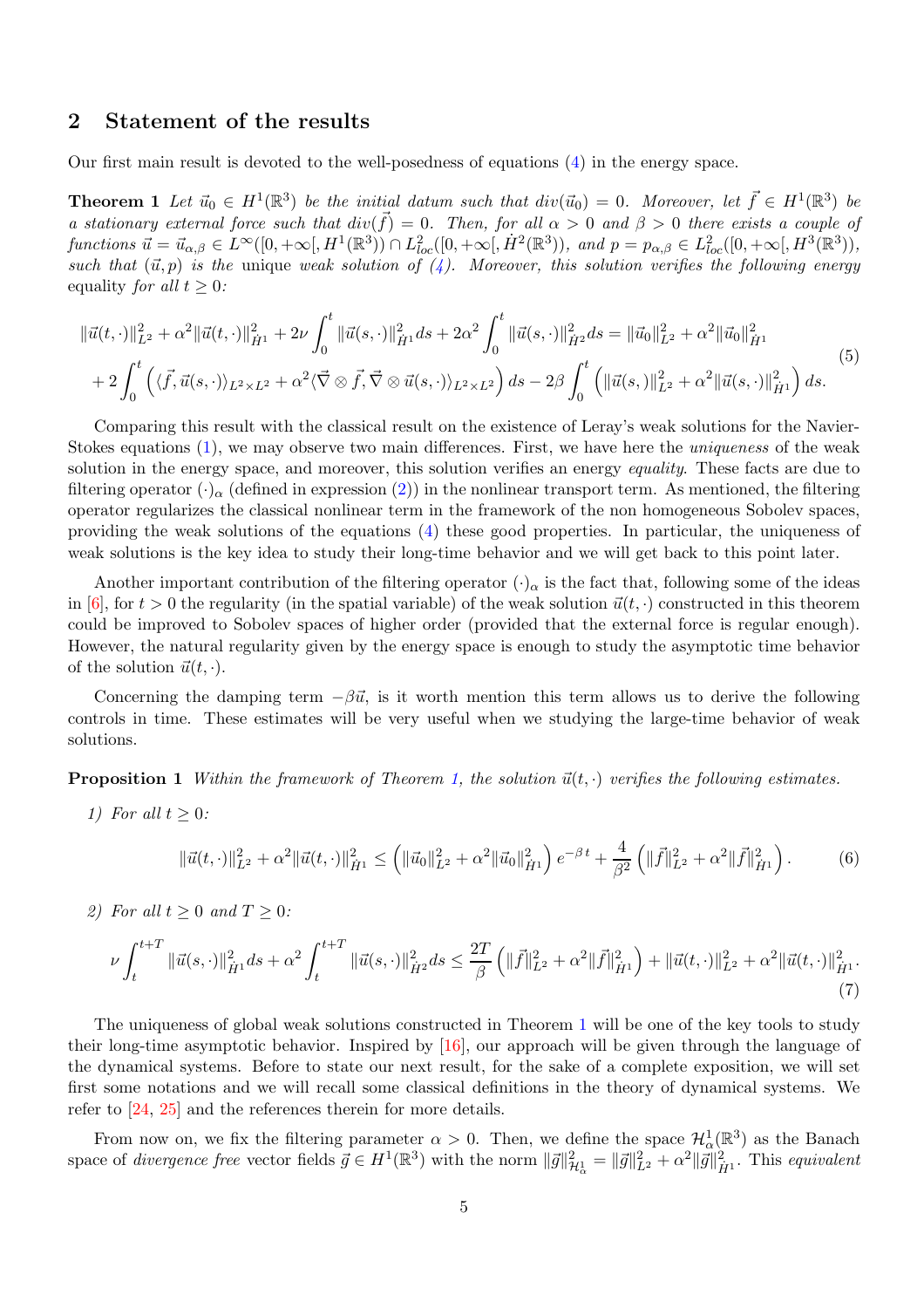norm on the space  $H^1(\mathbb{R}^3)$  naturally appears in the estimate [\(6\)](#page-4-2), which will be useful in the proof of our next result below.

The key link between the equation [\(4\)](#page-3-0) and the framework of dynamical systems is the fact that for a given (stationary and divergence free) external force  $\vec{f} \in \mathcal{H}^1_\alpha(\mathbb{R}^3)$ , the equation [\(4\)](#page-3-0) defines a *semigroup* acting on the Banach space  $\mathcal{H}^1_\alpha(\mathbb{R}^3)$ . More precisely, for a time  $t \geq 0$  we define the semigroup  $S(t) : \mathcal{H}^1_\alpha(\mathbb{R}^3) \to \mathcal{H}^1_\alpha(\mathbb{R}^3)$ as

<span id="page-5-0"></span>
$$
S(t)\vec{u}_0 = \vec{u}(t, \cdot), \quad \text{for all} \quad \vec{u}_0 \in \mathcal{H}^1_\alpha(\mathbb{R}^3), \tag{8}
$$

where  $\vec{u}(t, \cdot)$  is the *unique* global weak solution of equation [\(4\)](#page-3-0) arising from the initial datum  $\vec{u}_0$  and constructed in Theorem [1.](#page-4-1) Due to the uniqueness of weak solutions, it is easy to verify that the family  $(S(t))_{t\geq0}$  given in [\(8\)](#page-5-0) defines a (strongly continuous) semigroup on the Banach space  $\mathcal{H}^1_\alpha(\mathbb{R}^3)$ .

The study of the long-time asymptotics of weak solutions for equation [\(4\)](#page-3-0) can be treated through the study of the semigroup  $S(t)$  when  $t \to +\infty$ . More precisely, our aim is to prove that this semigroup has a global attractor whose definition we recall as follows.

<span id="page-5-1"></span>**Definition 1** Let  $(S(t))_{t\geq0}$  be the semigroup given in [\(8\)](#page-5-0) acting on the Banach space  $\mathcal{H}^1_\alpha(\mathbb{R}^3)$ . A global attractor for the semigroup  $(S(t))_{t\geq 0}$  is a set  $\mathcal{A} \subset \mathcal{H}^1_\alpha(\mathbb{R}^3)$  which verifies:

- 1) The set A is compact in  $\mathcal{H}^1_\alpha(\mathbb{R}^3)$ .
- 2) The set A is strictly invariant: for all time  $t > 0$  we have  $S(t)A = A$ .
- 3) For every bound set  $B \subset H^1_\alpha(\mathbb{R}^3)$  and for every neighborhood  $\mathcal{V} \subset H^1_\alpha(\mathbb{R}^3)$  of the set A, there exists a time  $T = T(B, V) > 0$ , depending on the set B and the neighborhood V, such that for all time  $t > T$ we have  $S(t)B \subset \mathcal{V}$ .

In this definition we focus on point 3) to remark that, roughly speaking, a global attractor *attires* the image through the semigroup  $S(t)$  of all bounded set  $B \subset H^1_\alpha(\mathbb{R}^3)$  when  $t \to +\infty$ . This property allows us to have a better comprehension of the long-time behavior of weak solutions for the equation [\(4\)](#page-3-0). Indeed, we observe first that for all initial data  $\vec{u}_0 \in \mathcal{H}^1_\alpha(\mathbb{R}^3)$ , setting the bounded set  $B = {\vec{u}_0}$ , and moreover, setting V any neighborhood of the attractor A, then we find that the solution  $\vec{u}(t, \cdot)$  of the equation [\(4\)](#page-3-0) (arising from the initial datum  $\vec{u}_0$ ) lies in the neighborhood V from a time  $T = T(\vec{u}_0, V)$ . Consequently, from any *initial datum*  $\vec{u}_0$  the solution  $\vec{u}(t, \cdot)$  is as close to the attractor A as we want when  $t \to +\infty$ .

<span id="page-5-2"></span>In our second main result, we prove the existence of a global attractor for the semigroup  $(S(t))_{t\geq0}$ associated to equation  $(4)$ .

**Theorem 2** Let  $\vec{f} \in H^1_\alpha(\mathbb{R}^3)$  be a stationary and divergence free external force. Let  $(S(t))_{t\geq0}$  be the semi-group associated to [\(4\)](#page-3-0) defined in [\(8\)](#page-5-0). Then, this semigroup has a global attractor  ${\cal A}_{\vec f},$  depending on the external force  $\vec{f}$ , given by Definition [1.](#page-5-1)

Once we have proven the existence of a global attractor for the equation  $(4)$ , our general aim is to give more precisely descriptions of the set  $A_{\vec{f}}$ . Thus, to present all our results in an orderly fashion, we divided them in four sections below.

#### Fractal dimension of the global attractor

As the global attractor is a compact set of  $\mathcal{H}^1_\alpha(\mathbb{R}^3)$ , it is natural to measure its *size* in some sense; and this is the aim of our next result. Specifically, we prove that the global attractor  $\mathcal{A}_{\vec{f}}$  has a finite fractal dimension, and moreover, we derive an explicit upper bound for this dimension in terms of the parameter  $\alpha, \beta, \nu$  and the norm of the external force  $\|\vec{f}\|_{\mathcal{H}^1_{\alpha}}$ . For this, we will quickly recall the definition of the fractal dimension through the so-called *box-counting* method. For more details we refer the reader to  $\left[2, 25\right]$  and the references therein.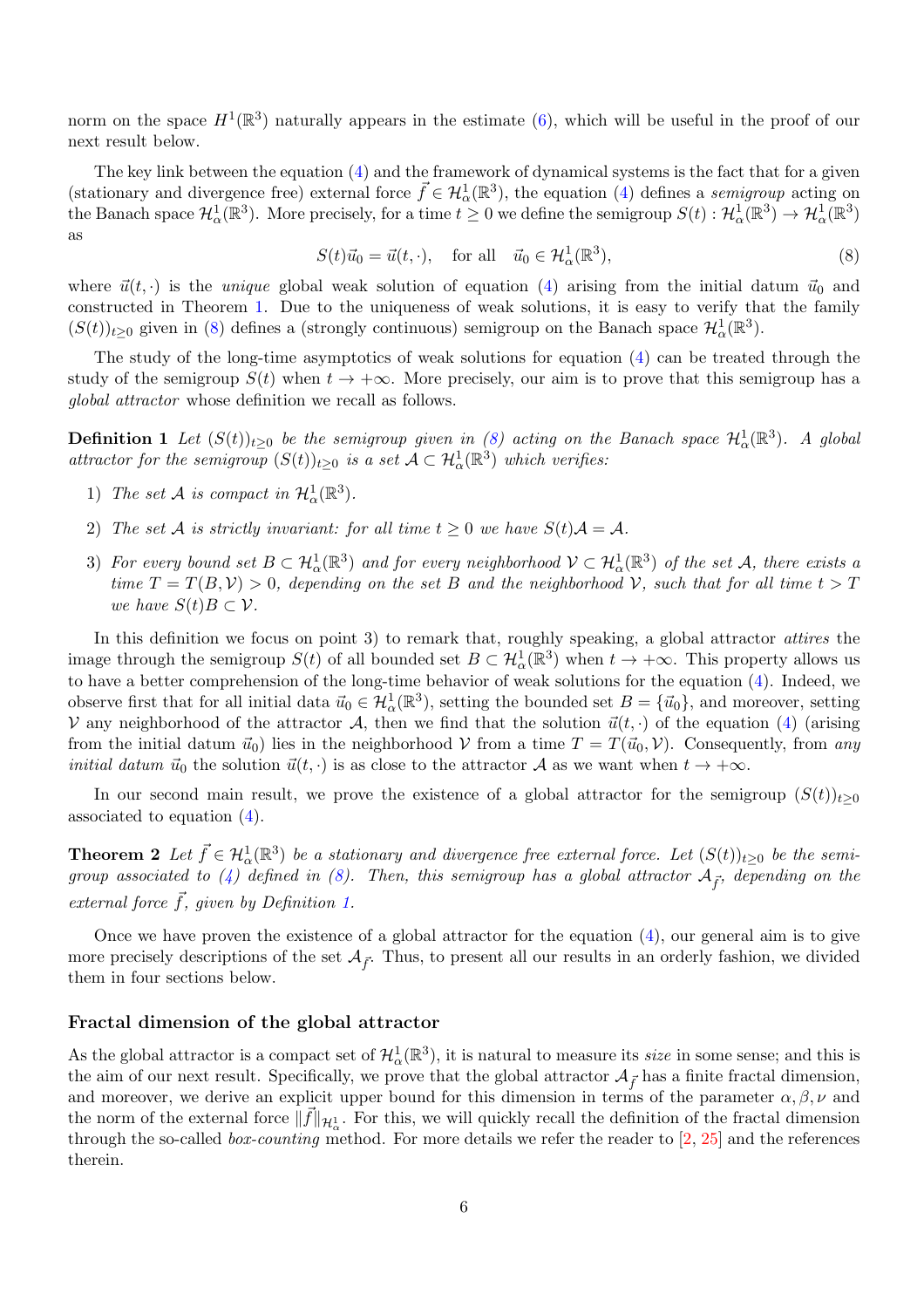Let  $\mathcal{A}_{\vec{f}} \subset \mathcal{H}^1_\alpha(\mathbb{R}^3)$  be the global attractor associated to equation [\(4\)](#page-3-0). Then, by the Hausdorff criterion, for every  $\epsilon > 0$  it can be covered by the finite number of  $\epsilon$ -balls in  $\mathcal{H}^1_\alpha(\mathbb{R}^3)$ . Let  $N_{\epsilon}(\mathcal{A}_{\vec{f}})$  be the minimal number of such balls. We thus have the following definition.

**Definition 2** The fractal (box-counting) dimension of the attarctor  $\mathcal{A}_{\bar f}$  in  $\mathcal{H}^1_\alpha(\mathbb{R}^3)$  is defined via the following expression:

<span id="page-6-2"></span>
$$
dim\left(\mathcal{A}_{\vec{f}}\right) = \limsup_{\epsilon \to 0} \frac{\ln \ N_{\epsilon}(\mathcal{A}_{\vec{f}})}{\ln\left(\frac{1}{\epsilon}\right)}.
$$

<span id="page-6-3"></span>In our third result we derive an explicit upper bound of dim  $\left(\mathcal{A}_{\tilde{f}}\right)$  $.\big).$ 

Theorem 3 Let the assumptions of Theorem [\(2\)](#page-5-2) hold. Then the fractal dimension of the global attractor A associates to equation [\(4\)](#page-3-0) satisfies the following estimate:

<span id="page-6-4"></span>
$$
dim\left(\mathcal{A}_{\vec{f}}\right) \le c(\alpha, \beta, \nu) \max\left(\|\vec{f}\|_{\mathcal{H}^{1}_{\alpha}}^{14/5}, \|\vec{f}\|_{\mathcal{H}^{1}_{\alpha}}^{2}\right),\tag{9}
$$

where the constant  $c(\alpha, \beta, \nu) > 0$ , depending only of the parameters  $\alpha, \beta$  and  $\nu$ , is explicitly given in the formula [\(57\)](#page-27-1).

We observe in this estimate that the fractal dimension of the global attractor  $\mathcal{A}_{\vec{f}}$  is essentially controlled for above by the size of the external force  $\vec{f}$  in the space  $\mathcal{H}^1_\alpha(\mathbb{R}^3)$ . This type of control was also pointed out in [\[16\]](#page-39-10), for the case of the two-dimensional and damped Navier-Stokes equations, while, for the Navier-Stokes-Bardina's model in the space-periodic case, similar upper bounds on dim  $(A_f)$ were established in

[\[7\]](#page-39-3). Finally, let us mention that this is a first estimation for an upper bound of dim  $(A_{\tilde{f}})$  $\alpha$  and the optimally of this upper bound, or moreover the derivation of some lower bounds, are matter of further investigations.

#### Internal structure of the global attractor

We are also interested in characterizing the global attractor  $\mathcal{A}_{\vec{f}}$ . By [\[2\]](#page-39-12), [\[3\]](#page-39-13) and [\[24\]](#page-40-4) it is well-known that the global attractor can be described through a particular kind of solution for the equations [\(4\)](#page-3-0). Such solutions are called the eternal solutions which, as we will observe in the following definition, they do not arise from any initial data and they are actually defined for all time  $t \in \mathbb{R}$ .

<span id="page-6-0"></span>**Definition 3** Let  $\vec{f} \in H^1_\alpha(\mathbb{R}^3)$  be a stationary and divergence-free external force. We say a couple  $(\vec{v}, q)$  is an eternal solution for the damped Navier-Stokes-Bardina equations with force  $\vec{f}$ , if

$$
\vec{v} \in L^{\infty}_{loc}(\mathbb{R}, \mathcal{H}^{1}_{\alpha}(\mathbb{R}^{3})) \cap L^{2}_{loc}(\mathbb{R}, \dot{H}^{2}(\mathbb{R}^{3})), \quad q \in L^{2}_{loc}(\mathbb{R}, \dot{H}^{3}(\mathbb{R}^{3})),
$$

and if  $(\vec{v}, q)$  is a weak solution of the equations

<span id="page-6-1"></span>
$$
\partial_t \vec{v} + \operatorname{div}((\vec{v} \otimes \vec{v})_{\alpha}) - \nu \Delta \vec{v} + \vec{\nabla}q = \vec{f} - \beta \vec{v}, \quad \operatorname{div}(\vec{v}) = 0. \tag{10}
$$

In Proposition [4.2](#page-16-0) below, we prove the existence of eternal solutions for the damped Navier-Stokes-Bardina's model.

Denoting by  $\mathcal{E}_{\vec{f}}$  the set of all the *bounded* eternal solutions  $(\vec{v}, q)$  associated to the force  $\vec{f}$ , *i.e.*, the eternal solutions verifying  $\vec{v} \in L^{\infty}(\mathbb{R}, \mathcal{H}_{\alpha}^{1}(\mathbb{R}^{3}))$ , by Lemma 2.18 (page 16) in [\[24\]](#page-40-4), we have that the global attractor  $A_{\vec{f}}$  given by the Theorem [2](#page-5-2) has the following structure:

<span id="page-6-5"></span>
$$
\mathcal{A}_{\vec{f}} = \mathcal{E}_{\vec{f}} \Big|_{t=0} \,. \tag{11}
$$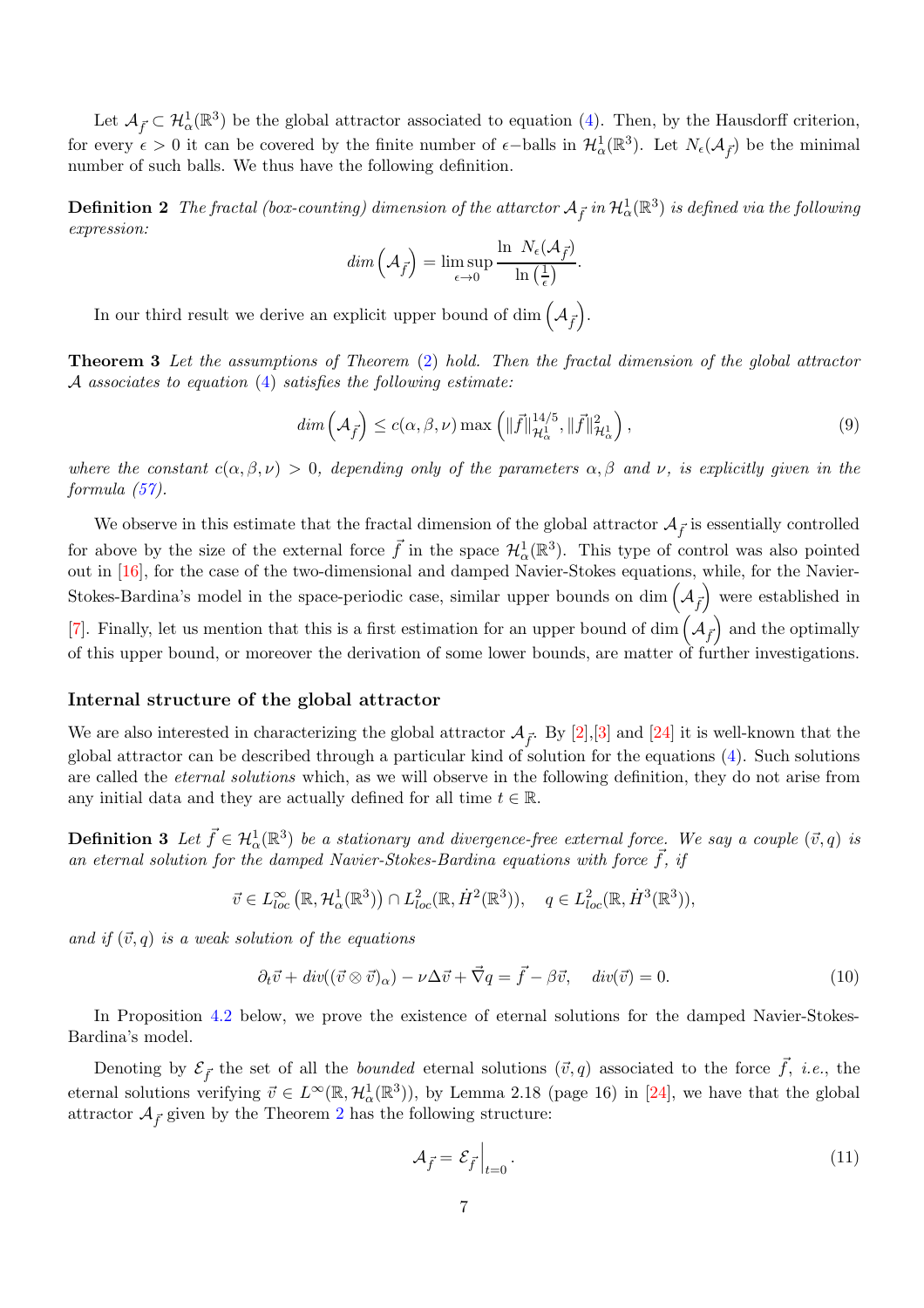In other words, the global attractor  $A_{\vec{f}}$  of the equations [\(4\)](#page-3-0) consists of the set of functions  $\vec{v}(0, \cdot)$ , where  $\vec{v}(t, \cdot)$  is an *bounded* eternal solution of the damped Navier-Stokes-Bardina equations given in Definition [3,](#page-6-0) and thus, its internal structure is explicitly described by the identity above.

On the other hand, a particular case of eternal solutions for the damped Navier-Stokes-Bardina equations are the *stationary solutions*. These solutions, which will be denoted by  $(\vec{U}, P)$ , only depend on the spatial variable and solve the following elliptic equation:

<span id="page-7-0"></span>
$$
\begin{cases}\n-\nu\Delta \vec{U} + \operatorname{div}((\vec{U} \otimes \vec{U})_{\alpha}) + \vec{\nabla}P = \vec{f} - \beta \vec{U}, & \alpha > 0, \ \beta > 0, \ \nu > 0, \\
\operatorname{div}(\vec{U}) = 0.\n\end{cases}
$$
\n(12)

<span id="page-7-1"></span>In our next result, we prove first the existence of stationary solutions, and moreover, we investigate their relation with the global attractor.

**Theorem 4** Let  $\vec{f} \in H^1_\alpha(\mathbb{R}^3)$  be the external force such that  $div(\vec{f}) = 0$ . Then, the following statements hold:

- 1) There exist  $\vec{U} \in H^2(\mathbb{R}^3)$  and  $P \in H^1(\mathbb{R}^3)$  such that the couple  $(\vec{U}, P)$  is a solution of the equation  $(12).$  $(12).$
- 2) All the stationary solutions verify the following energy estimate:  $\Vert \vec{U} \Vert^{2}_{\mathcal{H}^{1}_{\alpha}} + \nu \alpha^{2} \Vert \vec{U} \Vert^{2}_{\dot{H}^{2}} \leq$ 2  $\frac{2}{\beta^2} \|\vec{f}\|_{\mathcal{H}^1_\alpha}^2.$
- 3) All the stationary solutions belong to the global attractor  $\mathcal{A}_{\vec{f}}$ .

We have the following comments. The result given in point 1) establishes the existence of stationary solutions for the damped Navier-Stokes-Bardina equation with any external force, and thus, this is a general result for the elliptic equation [\(12\)](#page-7-0) which is also of independent interest. In Section [6](#page-27-0) we comment more in details our strategy to prove this point which is based in the Scheafer's fixed point argument. Moreover, it is worth mention the uniqueness issue for the stationary solutions, in the general case of any external force, seems to be more delicate and it is matter of further investigations.

On the other hand, in point 2) we show that all the stationary solutions belong to the space  $H^1_\alpha(\mathbb{R}^3)$  and their norms are always controlled by the norm of the external force. Finally, maybe the most interesting feature on the stationary solutions is given in point 3), where we ensure that all the stationary solutions fallen inside the global attractor  $\mathcal{A}_{\vec{f}}$ .

#### Additional properties of the global attractor driven by the damping parameter

In this section, we study the role of the damping parameter  $\beta > 0$  in the description of the global attractor for the equation [\(4\)](#page-3-0). We start by setting some notation. For the external force  $\vec{f} \in H^1_\alpha(\mathbb{R}^3)$ , and for a numerical constant  $c > 0$ , we introduce the following quantity depending on the damping parameter  $\beta > 0$ :

<span id="page-7-2"></span>
$$
\eta(\beta) = \frac{c}{\alpha^{5/2}\beta} \|\vec{f}\|_{\mathcal{H}^1_{\alpha}} - \beta. \tag{13}
$$

In our next result we prove that in the case when the parameter  $\beta > 0$  is big enough, in the sense that this quantity verifies  $\eta(\beta) \leq 0$ , we are able to give sharp properties of the global attractor. More precisely, we will consider first the case when  $\beta > 0$  is such that  $\eta(\beta) = 0$ . In this case, we study some kind of stability of the elements of the global attractor, also called the orbital stability, which its definition we recall below. For more references see the Section 1.1 of [\[8\]](#page-39-14).

We say that  $\vec{u}_0 \in \mathcal{H}^1_\alpha(\mathbb{R}^3)$  is orbitally stable if for all  $\varepsilon > 0$ , there exists  $\delta = \delta(\varepsilon) > 0$ , such that for all  $\vec{v}_0 \in \mathcal{H}^1_\alpha(\mathbb{R}^3)$  verifying

$$
\|\vec{u}_0-\vec{v}_0\|_{\mathcal{H}^1_\alpha}\leq \delta,
$$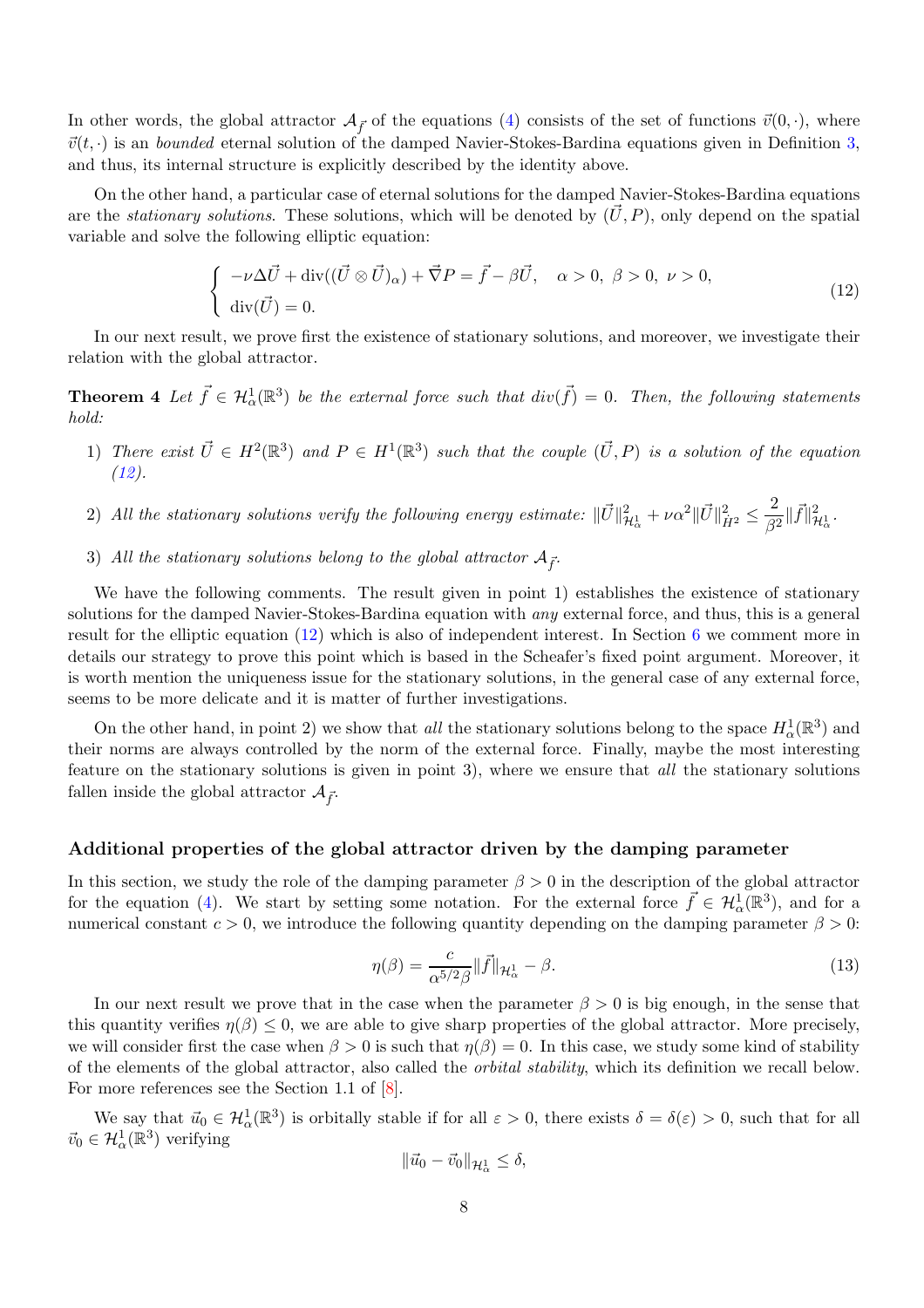then the solutions  $\vec{u}(t, \cdot)$  and  $\vec{v}(t, \cdot)$  to the equation [\(4\)](#page-3-0) arising from  $\vec{u}_0$  and  $\vec{v}_0$  respectively, satisfy

$$
\sup_{t\geq 0} \|\vec{u}(t,\cdot)-\vec{v}(t,\cdot)\|_{\mathcal{H}^1_{\alpha}} \leq \varepsilon.
$$

On the other hand, when  $\beta > 0$  is such that  $\eta(\beta) < 0$ , we go further in the description of the global attractor  $A_{\vec{f}}$ . In this case, surprisingly, the global attractor contains a single element given by the *unique* solution of the stationary equation [\(12\)](#page-7-0).

<span id="page-8-0"></span>Summarizing, our result on the role of the damping parameter  $\beta > 0$  in the description of the global attractor reads as follows.

**Theorem 5** Let  $A_{\vec{f}} \subset H^1_\alpha(\mathbb{R}^3)$  be global attractor of the equations [\(4\)](#page-3-0) given by Theorem [2.](#page-5-2) Then, the following statements hold:

- 1) If  $\beta > 0$  is such that  $\eta(\beta) = 0$ , then all the elements in the attractor  $A_{\vec{f}}$  are orbitally stable.
- 2) If  $\beta > 0$  is such that  $\eta(\beta) < 0$ , then the stationary solution  $(\vec{U}, P)$  of equation  $(4)$  $(4)$  $(4)$  given by Theorem 4 is unique. Moreover, the global attractor  $\mathcal{A}_{\vec{f}}$  only contains the unique stationary solution of equation  $(4).$  $(4).$

The result given in point 2) ensures that as long as the damping parameter  $\beta$  is such that  $\eta(\beta) < 0$ , all the weak solutions of the damped Navier-Stokes-Bardina equation [\(4\)](#page-3-0) are attracted by the unique stationary solution of this equation when the time is large enough. In this case, we are also able to give a sharp asymptotic profile in time of the solutions to the equation [\(4\)](#page-3-0).

<span id="page-8-2"></span>**Proposition 2** Within the framework of point 2) in Theorem [5,](#page-8-0) let  $\vec{U} \in A_{\vec{f}}$  be the unique solution of the stationary problem [\(12\)](#page-7-0). Then, for all  $x \in \mathbb{R}^3$  fixed, all the solutions of the equation [\(4\)](#page-3-0) have the following asymptotic profile in time:

$$
\vec{u}(t,x) = \vec{U}(x) + \mathcal{R}_{\vec{u}}(t,x), \quad t > 0,
$$
\n(14)

where the remainder term  $\mathcal{R}_{\vec{u}}(t,x)$  is a vector field depending on  $\vec{u}$ , which verify the following time decaying

<span id="page-8-3"></span>
$$
\|\mathcal{R}_{\vec{u}}(t,\cdot)\|_{L^{\infty}} \leq C \, t^{-3/4}, \quad t \gg 1,\tag{15}
$$

with a constant  $C > 0$  depending on the the parameters  $\alpha, \beta, \nu$ , the initial value  $\vec{u}(0, \cdot)$ , and  $\vec{f}, \vec{U}$ .

#### The damped Navier-Stokes-Bardina's model without external force

Finally, in this last part we consider the damped Navier-Stokes-Bardina equations in the particular case of a zero external force.

<span id="page-8-1"></span>
$$
\begin{cases}\n\partial_t \vec{u} + \operatorname{div}((\vec{u} \otimes \vec{u})_\alpha) - \nu \Delta \vec{u} + \vec{\nabla} p = -\beta \vec{u}, & \alpha > 0, \ \beta > 0, \ \nu > 0, \\
\operatorname{div}(\vec{u}) = 0, \\
\vec{u}(0, \cdot) = \vec{u}_0, & \operatorname{div}(\vec{u}_0) = 0.\n\end{cases}
$$
\n(16)

In this case, we give a sharp description of the global attractor associated with the zero force, more precisely, we show that the global attractor of this equation only contains the zero function. Moreover, we prove that all the weak solutions to the equation [\(16\)](#page-8-1) have a fast (exponential) convergence rate to zero when the time goes to infinity.

<span id="page-8-4"></span>**Proposition 3** For the equation [\(16\)](#page-8-1), the unique global attractor verifies  $A_0 = \{0\}$ . Moreover, all the weak solutions  $u(t, x)$  given by Theorem [1](#page-4-1) verify:

$$
\|\vec{u}(t,\cdot)\|_{L^p} \leq C e^{-\frac{2\beta}{p}t}, \quad 2 \leq p < +\infty, \quad t \gg 1,
$$

where the constant  $C > 0$  depends on the initial datum  $\vec{u}(0, \cdot)$  and the parameter p.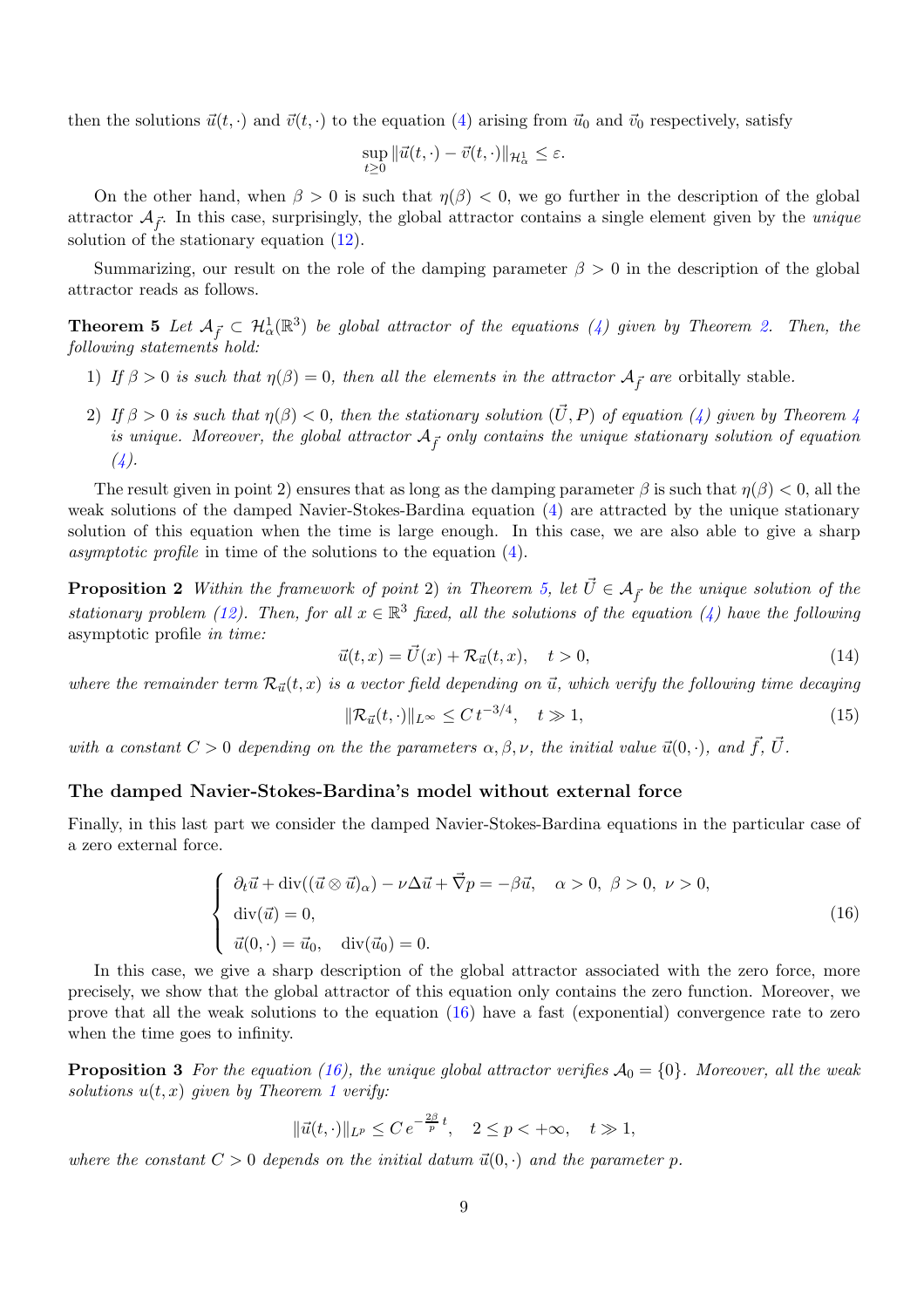Organization of the paper. In Section [3](#page-9-0) we prove the global well-posedness of the equation [\(4\)](#page-3-0). Then, Section [4](#page-14-0) is devoted to the existence of the global attractor associated to the equation  $(4)$ , while in Section [5](#page-21-0) we derive an upper bound for its fractal dimension. Thereafter, Section [6](#page-27-0) is devoted to the study of the internal structure of the global attractor, and moreover, we also construct weak solutions for the stationary problem [\(12\)](#page-7-0). Then, in Section [7](#page-33-0) we study the sharp properties of the global attractor driven by the damping parameter and, finally, in Section [8](#page-38-0) we consider the case of the equations [\(4\)](#page-3-0) without external force.

## <span id="page-9-0"></span>3 Global well-posedness in the energy space

## Proof of Theorem [1](#page-4-1)

The proof of this theorem is rather straightforward and it follows essentially the same lines of the classical framework. The first step is to solve the following integral problem:

<span id="page-9-4"></span>
$$
\vec{u}(t,\cdot) = e^{\nu t \Delta} \vec{u}_0 + \int_0^t e^{\nu(t-s)\Delta} \vec{f} ds - \int_0^t e^{\nu(t-s)\Delta} \mathbb{P} \text{div}((\vec{u} \otimes \vec{u})_\alpha)(s,\cdot) ds - \beta \int_0^t e^{\nu(t-s)\Delta} \vec{u}(s,\cdot) ds,\tag{17}
$$

in the energy space  $E_T = L^{\infty}([0,T], H^1(\mathbb{R}^3)) \cap L^2([0,T], \dot{H}^2(\mathbb{R}^3))$  (with  $0 < T < +\infty$ ) with the norm  $\|\cdot\|_T = \|\cdot\|_{L_t^{\infty} H_x^1} + \|\cdot\|_{L_t^2 \dot H_x^2}$ . We write

$$
\|\vec{u}(t,\cdot)\|_{T} \leq \underbrace{\left\|e^{\nu t \Delta}\vec{u}_0 + \int_0^t e^{\nu (t-s) \Delta} \vec{f} ds\right\|_{T}}_{(a)} + \underbrace{\left\|\int_0^t e^{\nu (t-s) \Delta} \mathbb{P} div((\vec{u} \otimes \vec{u})_{\alpha})(s,\cdot) ds\right\|_{T}}_{(b)} + \beta \underbrace{\left\|\int_0^t e^{\nu (t-s) \Delta} \vec{u}(s,\cdot) ds\right\|_{T}}_{(c)}.
$$

The term (a) is classical to treat. For the term  $e^{\nu t\Delta}\vec{u}_0$  we have the following estimate (see the proof of Theorem 7.1, page 131 of the book  $[21]$ :

<span id="page-9-3"></span><span id="page-9-1"></span>
$$
||e^{\nu t \Delta} \vec{u}_0||_{E_T} \le c(1 + 1/\sqrt{2\nu}) ||\vec{u}_0||_{H^1}.
$$
\n(18)

Moreover, to study the term  $\int_0^t$  $\overline{0}$  $e^{\nu(t-s)\Delta} \vec{f} ds$ , we shall use the following well-known estimates. See the Lemma 7.2, page 129 of the book  $[21]$ .

**Lemma 3.1** Let  $g \in L^2([0,T], L^2(\mathbb{R}^3))$  and let  $G(t,x) = \int_0^t$ 0  $e^{\nu(t-s)\Delta}g(s,x)ds$ . Then,  $G(t,x)$  belongs to the space  $E_T$  and we have the following estimates:

- 1)  $||G(t, \cdot)||_{L_t^{\infty}L_x^2} \leq c\sqrt{T} ||g||_{L_t^2L_x^2}$ .
- 2)  $\|G(t, \cdot)\|_{L^{\infty}_{t} \dot{H}^{1}_{x}} \leq$ c  $\frac{c}{\sqrt{2\nu}}\|g\|_{L^{2}_{t}L^{2}_{x}}.$ c

3)  $\|G(t, \cdot)\|_{L^2_t \dot H^2_x} \leq$  $\frac{\varepsilon}{\nu} \|g\|_{L^2_t L^2_x}.$ 

Thus, in this lemma we set  $g = \vec{f}$ , and moreover, since  $\vec{f}$  is a time-independing function then we have

<span id="page-9-2"></span>
$$
\left\| \int_0^t e^{\nu(t-s)\Delta} \vec{f} ds \right\|_{E_T} \le c(\sqrt{T} + 1/\sqrt{2\nu} + 1/\nu) \|\vec{f}\|_{L_t^2 L_x^2} \le c(\sqrt{T} + 1/\sqrt{2\nu} + 1/\nu)\sqrt{T} \|\vec{f}\|_{L^2}
$$
  

$$
\le c(\sqrt{T} + 1/\sqrt{2\nu} + 1/\nu)\sqrt{T} \|\vec{f}\|_{H^1}.
$$
 (19)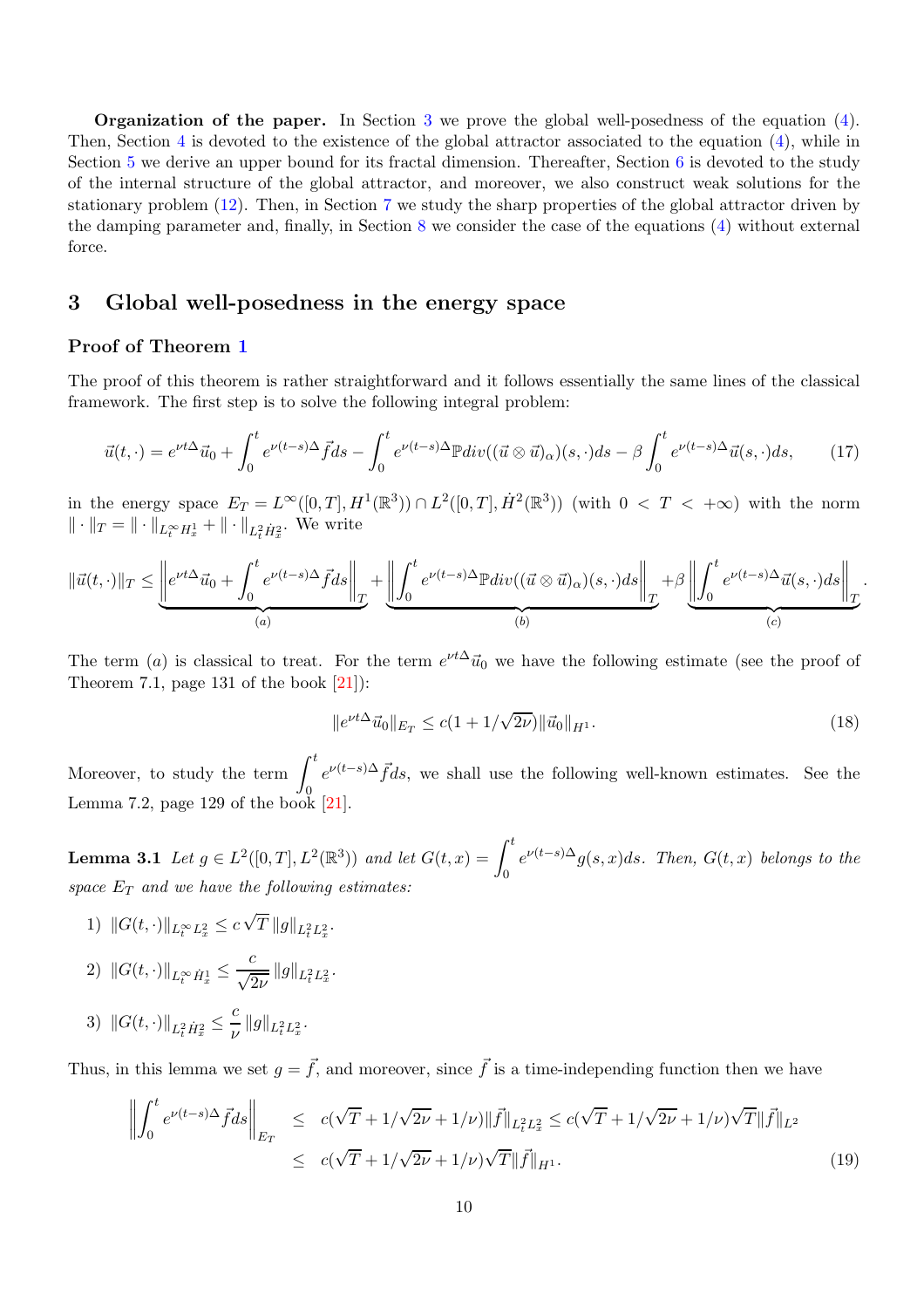At this point, we set the time  $T \leq 1$  and then by the estimates [\(18\)](#page-9-1) and [\(19\)](#page-9-2) we can write

<span id="page-10-3"></span>
$$
\left\| e^{\nu t \Delta} \vec{u}_0 + \int_0^t e^{\nu (t-s)\Delta} \vec{f} ds \right\|_T \le c(1 + 1/\sqrt{2\nu} + 1/\nu) (\|\vec{u}_0\|_{H^1} + \|\vec{f}\|_{H^1}) \le c_\nu (\|\vec{u}_0\|_{H^1} + \|\vec{f}\|_{H^1}).
$$
 (20)

We study now the term (b). We recall first that by [\(2\)](#page-1-2) we have  $(\vec{u} \otimes \vec{u})_{\alpha} = (-\alpha^2 \Delta + I_d)(\vec{u} \otimes \vec{u})$  and then, by well-known properties of the Bessel potential  $(-\alpha^2 \Delta + I_d)^{-1}$ , we can write  $(-\alpha^2 \Delta + I_d)^{-1}(\vec{u} \otimes \vec{u}) = K_\alpha * (\vec{u} \otimes \vec{u})$ , where the kernel  $K_{\alpha}(x)$  has good decaying properties. In particular we have  $||K_{\alpha}||_{L^{1}} \leq c_{\alpha}$ , for a constant  $0 < c_{\alpha} < +\infty$  depending on  $\alpha > 0$  (see the Section 6.1.2 of the book [\[14\]](#page-39-2) for all the details).

With this remark in mind, we start by estimating the quantity  $\int_0^t$ 0  $e^{\nu(t-s)\Delta} \mathbb{P} div((\vec{u} \otimes \vec{u})_\alpha)(s,\cdot) ds \bigg\|_{L^\infty_t L^2_x}$ . For  $0 < t \leq T$  fix, by the Young inequalities, and moreover, by the continuity of the Leray projector in the

$$
\left\| \int_{0}^{t} e^{\nu(t-s)\Delta} \mathbb{P} div((\vec{u} \otimes \vec{u})_{\alpha})(s,\cdot) ds \right\|_{L^{2}} \leq \int_{0}^{t} \|e^{\nu(t-s)\Delta} \mathbb{P} div((\vec{u} \otimes \vec{u})_{\alpha})(s,\cdot) \|_{L^{2}} ds
$$
  
\n
$$
\leq \int_{0}^{t} \|e^{\nu(t-s)\Delta} \mathbb{P} div(K_{\alpha} * (\vec{u} \otimes \vec{u}))(s,\cdot) \|_{L^{2}} ds \leq \int_{0}^{t} \|K_{\alpha} * (e^{\nu(t-s)\Delta} \mathbb{P} div(\vec{u} \otimes \vec{u})) (s,\cdot) \|_{L^{2}} ds
$$
  
\n
$$
\leq c_{\alpha} \int_{0}^{t} \|e^{\nu(t-s)\Delta} \mathbb{P} div(\vec{u} \otimes \vec{u})(s,\cdot) \|_{L^{2}} ds \leq c_{\nu,\alpha} \int_{0}^{t} \|div(\vec{u} \otimes \vec{u})(s,\cdot) \|_{L^{2}} ds
$$
  
\n
$$
\leq c_{\nu,\alpha} \int_{0}^{t} \|\vec{u} \otimes \vec{u}(s,\cdot) \|_{\dot{H}^{1}} ds \leq c_{\nu,\alpha} T^{1/2} \| \vec{u} \otimes \vec{u} \|_{L^{2}_{t} \dot{H}^{1}_{x}}.
$$

Here we shall need the following technical lemma.

Lebesgue spaces, we write

# ${\bf Lemma~3.2}~~ We ~have~ \|\vec{u} \otimes \vec{u}\|_{L^2_t \dot H^1_x} \leq c \, T^{1/4} \, \|\vec{u}\|_{E_T}^2.$

Proof. Using first the product laws in the homogeneous Sobolev spaces (see the Lemma 7.3, page 130 of the book [\[21\]](#page-40-1)) and then, using the Hölder inequalities in the time variable we get  $\|\vec{u}\otimes\vec{u}\|_{L^2_t\dot{H}^1_x} \leq c\,\|\vec{u}\|_{L^4_t\dot{H}^{3/2}_x}\|\vec{u}\|_{L^4_t\dot{H}^1_x}.$ Thereafter, to estimate the quantity  $\|\vec{u}\|_{L_t^4 \dot{H}_x^{3/2}}$ , we use the interpolation inequalities (first in the spatial variable and then in the temporal variable) and we have  $\|\vec{u}\|_{L_t^4 \dot{H}_x^{3/2}} \le c \|\vec{u}\|_{L_t^\infty}^{1/2}$  $_{L_{t}^{\infty}\dot{H}_{x}^{1}}^{1/2}\|\vec{u}\|_{L_{t}^{2}}^{1/2}$  $L_t^2 H_x^2 \leq c ||\vec{u}||_{E_T}$ . Finally, the quantity  $\|\vec{u}\|_{L^4_t \dot{H}^1_x}$  is directly estimated as follows:  $\|\vec{u}\|_{L^4_t \dot{H}^1_x} \leq c T^{1/4} \|\vec{u}\|_{L^\infty_t \dot{H}^1_x} \leq c T^{1/4} \|\vec{u}\|_{E_T}$ .

With this estimate at hand, and recalling that we have assumed  $T \leq 1$ , we can write

<span id="page-10-1"></span><span id="page-10-0"></span>
$$
\left\| \int_0^t e^{\nu(t-s)\Delta} \mathbb{P} div((\vec{u} \otimes \vec{u})_\alpha)(s,\cdot) ds \right\|_{L_t^\infty L_x^2} \le c_{\nu,\alpha} T^{1/4} \|\vec{u}\|_{E_T}^2.
$$
 (21)

We study now the quantity  $\int_0^t$ 0  $e^{\nu(t-s)\Delta} \mathbb{P} div ((\vec{u} \otimes \vec{u})_\alpha)(s,\cdot) ds \bigg\|_{L^\infty_t \dot{H}^1_x}$ . By point 2) in Lemma [3.1,](#page-9-3) where we set now  $g = \mathbb{P}div((\vec{u} \otimes \vec{u})_{\alpha})$ , and moreover, by Lemma [3.2](#page-10-0) we can write

<span id="page-10-2"></span>
$$
\left\| \int_0^t e^{\nu(t-s)\Delta} \mathbb{P} div((\vec{u} \otimes \vec{u})_\alpha)(s,\cdot) ds \right\|_{L_t^\infty \dot{H}^1} \leq c_\nu \left\| \mathbb{P} div((\vec{u} \otimes \vec{u})_\alpha \right\|_{L_t^2 L_x^2} \leq c_\nu \left\| K_\alpha * (\mathbb{P} div(\vec{u} \otimes \vec{u})) \right\|_{L_t^2 L_x^2}
$$
  

$$
\leq c_{\nu,\alpha} \left\| \vec{u} \otimes \vec{u} \right\|_{L_t^2 \dot{H}_x^1} \leq c_{\nu,\alpha} T^{1/4} \left\| \vec{u} \right\|_{E_T}^2. \tag{22}
$$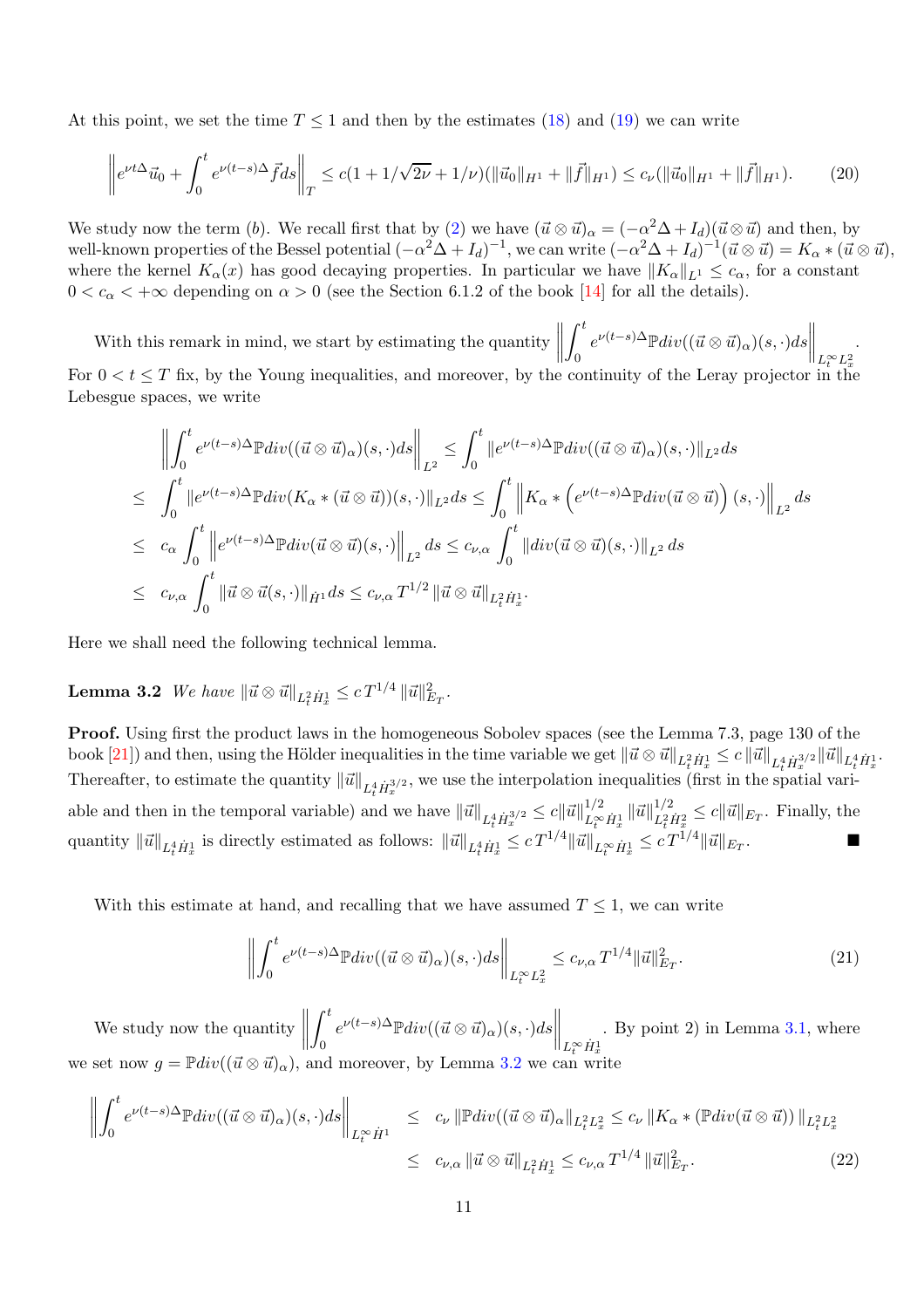Finally, we study the quantity  $\begin{array}{c} \begin{array}{c} \begin{array}{c} \end{array} \\ \begin{array}{c} \end{array} \end{array} \end{array}$  $\int_0^t$ 0  $e^{\nu(t-s)\Delta} \mathbb{P} div ((\vec{u} \otimes \vec{u})_\alpha)(s,\cdot) ds \bigg\|_{L^2_t \dot{H}^2_x}$ . As the previous quantity, by point 3) in Lemma [3.1](#page-9-3) and moreover by Lemma [3.2](#page-10-0) we have

<span id="page-11-0"></span>
$$
\left\| \int_0^t e^{\nu(t-s)\Delta} \mathbb{P} div((\vec{u} \otimes \vec{u})_\alpha)(s,\cdot) ds \right\|_{L^2_t \dot{H}^2} \leq c_\nu \left\| \mathbb{P} div((\vec{u} \otimes \vec{u})_\alpha \right\|_{L^2_t L^2_x} \leq c_{\nu,\alpha} T^{1/4} \left\| \vec{u} \right\|_{E_T}^2. \tag{23}
$$

Thus, gathering the estimates  $(21)$ ,  $(22)$  and  $(23)$  we obtain

<span id="page-11-1"></span>
$$
\left\| \int_0^t e^{\nu(t-s)\Delta} \mathbb{P} div((\vec{u} \otimes \vec{u})_\alpha)(s,\cdot) ds \right\|_{E_T} \leq c_{\nu,\alpha} T^{1/4} \left\| \vec{u} \right\|_{E_T}^2.
$$
 (24)

It remains to estimate the term (c). By Lemma [3.1](#page-9-3) (where we set now  $g = \vec{u}$ , and in point 1) we recall that  $T \leq 1$ ) we write

<span id="page-11-2"></span>
$$
\left\| \int_0^t e^{\nu(t-s)\Delta} \vec{u}(s,\cdot) ds \right\|_{E_T} \le c_\nu \left\| \vec{u} \right\|_{L_t^2 L_t^2} \le c_\nu T^{1/2} \left\| \vec{u} \right\|_{E_T}.
$$
 (25)

Once we have inequalities [\(20\)](#page-10-3), [\(24\)](#page-11-1) and [\(25\)](#page-11-2), for a time  $T > 0$  small enough by the Banach contraction principle we obtain a local solution  $\vec{u} \in E_T$  of equations [\(17\)](#page-9-4).

The second step is to prove that this solution is global in time. Remark first that the solution  $\vec{u}$  obtained above also solves the problem

$$
\partial_t \vec{u} + \mathbb{P}(\text{div}((\vec{u} \otimes \vec{u})_{\alpha})) - \nu \Delta \vec{u} = \vec{f} - \beta \vec{u},
$$

in the distributional sense, where, as  $\vec{u} \in E_T$  then each term in this equation belong to the space  $L^2([0,T], L^2(\mathbb{R}^3))$ . By the identity  $(2)$  we can write

<span id="page-11-4"></span>
$$
\partial_t \vec{u} + \mathbb{P}(\text{div}((-\alpha^2 \Delta + I_d)^{-1}(\vec{u} \otimes \vec{u})) - \nu \Delta \vec{u} = \vec{f} - \beta \vec{u},\tag{26}
$$

and applying the operator  $(-\alpha \Delta + I_d)$  in each term we get that the solution  $\vec{u}$  also verifies the following equation

$$
(-\alpha^2 \Delta + I_d)\partial_t \vec{u} = -\mathbb{P}(\text{div}(\vec{u} \otimes \vec{u})) + \nu(-\alpha^2 \Delta + I_d)\Delta \vec{u} + (-\alpha^2 \Delta + I_d)\vec{f} - \beta(-\alpha^2 \Delta + I_d)\vec{u}.
$$

Here each term belong to the space  $L^2([0,T], H^{-2}(\mathbb{R}^3))$ . Now, always by the fact  $\vec{u} \in E_T$  we get  $\vec{u} \in \mathbb{R}^3$  $L^2([0,T], H^2(\mathbb{R}^3))$  and then we can write

<span id="page-11-3"></span>
$$
\frac{1}{2}\frac{d}{dt}\left(\|\vec{u}(t,\cdot)\|_{L^{2}}^{2}+\alpha^{2}\|\vec{u}(t,\cdot)\|_{\dot{H}^{1}}^{2}\right) = \left\langle (-\alpha^{2}\Delta + I_{d})\partial_{t}\vec{u}(t,\cdot),\vec{u}(t,\cdot)\right\rangle_{H^{-2}\times H^{2}}\n= -\nu\|\vec{u}(t,\cdot)\|_{\dot{H}^{1}}^{2} - \alpha^{2}\|\vec{u}(t,\cdot)\|_{\dot{H}^{2}}^{2} + \langle\vec{f},\vec{u}(t,\cdot)\rangle_{L^{2}\times L^{2}}\n+ \alpha^{2}\langle\vec{\nabla}\otimes\vec{f},\vec{\nabla}\otimes\vec{u}(t,\cdot)\rangle_{L^{2}\times L^{2}} - \beta\left(\|\vec{u}(t,\cdot)\|_{L^{2}}^{2} + \alpha^{2}\|\vec{u}(t,\cdot)\|_{\dot{H}^{1}}^{2}\right).
$$
\n(27)

As the quantity  $-\beta \left( \|\vec{u}(t,\cdot)\|_{L^2}^2 + \alpha^2 \|\vec{u}(t,\cdot)\|_{\dot{H}^1}^2 \right)$ ) is negative, and moreover, applying the Cauchy-Schwarz inequalities, we obtain

$$
\frac{1}{2}\frac{d}{dt}\Big(\|\vec{u}(t,\cdot)\|_{L^{2}}^{2}+\alpha^{2}\|\vec{u}(t,\cdot)\|_{\dot{H}^{1}}^{2}\Big) \n\leq -\nu\|\vec{u}(t,\cdot)\|_{\dot{H}^{1}}^{2}-\alpha^{2}\|\vec{u}(t,\cdot)\|_{\dot{H}^{2}}^{2}+\langle\vec{f},\vec{u}(t,\cdot)\rangle_{L^{2}\times L^{2}}+\alpha^{2}\langle\vec{\nabla}\otimes\vec{f},\vec{\nabla}\otimes\vec{u}(t,\cdot)\rangle_{L^{2}\times L^{2}}\n\leq -\nu\|\vec{u}(t,\cdot)\|_{\dot{H}^{1}}^{2}-\alpha^{2}\|\vec{u}(t,\cdot)\|_{\dot{H}^{2}}^{2}+\|\vec{f}\|_{L^{2}}\|\vec{u}(t,\cdot)\|_{L^{2}}+\alpha^{2}\|\vec{f}\|_{\dot{H}^{1}}\|\vec{u}(t,\cdot)\|_{\dot{H}^{1}}\n\leq -\nu\|\vec{u}(t,\cdot)\|_{\dot{H}^{1}}^{2}-\alpha^{2}\|\vec{u}(t,\cdot)\|_{\dot{H}^{2}}^{2}+\|\vec{f}\|_{L^{2}}^{2}+\|\vec{u}(t,\cdot)\|_{L^{2}}^{2}+\alpha^{2}\|\vec{f}\|_{\dot{H}^{1}}^{2}+\alpha^{2}\|\vec{u}(t,\cdot)\|_{\dot{H}^{1}}^{2}\n\leq (\|\vec{u}(t,\cdot)\|_{L^{2}}+\alpha^{2}\|\vec{u}(t,\cdot)\|_{\dot{H}^{1}}^{2})-\nu\|\vec{u}(t,\cdot)\|_{\dot{H}^{1}}^{2}-\alpha^{2}\|\vec{u}(t,\cdot)\|_{\dot{H}^{2}}^{2}+\|\vec{f}\|_{L^{2}}^{2}+\alpha^{2}\|\vec{f}\|_{\dot{H}^{1}}^{2}.
$$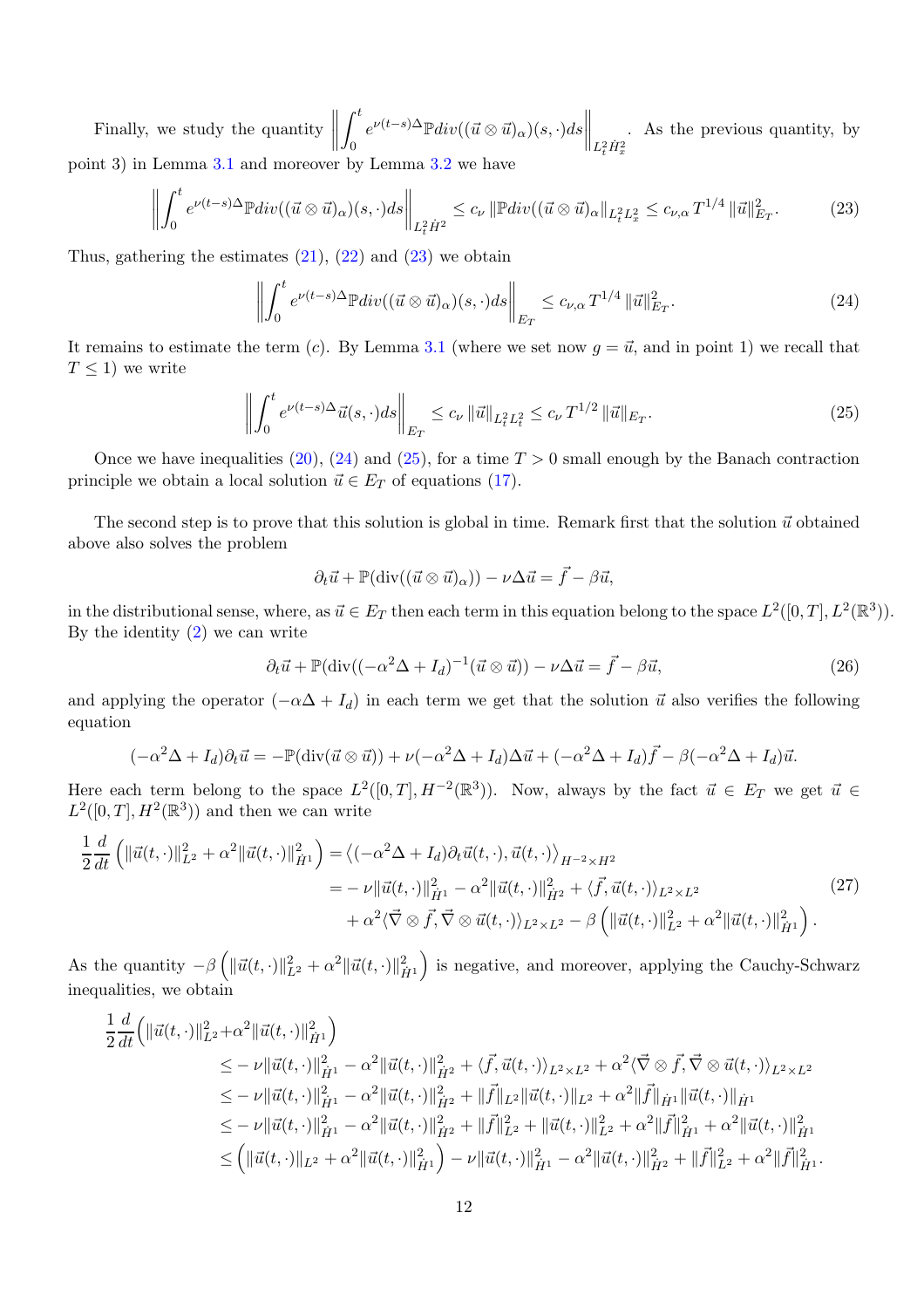Then, applying the Grönwall inequalities, for all  $t \in [0, T]$  we have

$$
\begin{split} \|\vec{u}(t,\cdot)\|_{L^{2}}^{2}+\alpha^{2}\|\vec{u}(t,\cdot)\|_{\dot{H}^{1}}^{2} &\leq \left(\|\vec{u}_{0}\|_{L^{2}}^{2}+\alpha^{2}\|\vec{u}_{0}\|_{\dot{H}^{1}}^{2}\right)e^{2t}+\int_{0}^{t}e^{2(t-s)}\left(-2\nu\|\vec{u}(s,\cdot)\|_{\dot{H}^{1}}^{2}-2\alpha^{2}\|\vec{u}(s,\cdot)\|_{\dot{H}^{2}}^{2}\right)ds\\ &+\int_{0}^{t}e^{2(t-s)}\left(2\|\vec{f}\|_{L^{2}}^{2}+2\alpha^{2}\|\vec{f}\|_{\dot{H}^{1}}^{2}\right)ds, \end{split}
$$

hence we get

$$
\begin{split} \|\vec{u}(t,\cdot)\|_{L^{2}}^{2}+\alpha^{2}\|\vec{u}(t,\cdot)\|_{\dot{H}^{1}}^{2} &\leq \left(\|\vec{u}_{0}\|_{L^{2}}^{2}+\alpha^{2}\|\vec{u}_{0}\|_{\dot{H}^{1}}^{2}\right)e^{2t}-\int_{0}^{t}\left(2\nu\|\vec{u}(s,\cdot)\|_{\dot{H}^{1}}^{2}+2\alpha^{2}\|\vec{u}(s,\cdot)\|_{\dot{H}^{2}}^{2}\right)ds\\ &+e^{2t}t\left(\|\vec{f}\|_{L^{2}}^{2}+\alpha^{2}\|\vec{f}\|_{\dot{H}^{1}}^{2}\right), \end{split}
$$

<span id="page-12-0"></span>and we thus obtain the following control in time

$$
\begin{split} \|\vec{u}(t,\cdot)\|_{L^{2}}^{2} + \alpha^{2} \|\vec{u}(t,\cdot)\|_{\dot{H}^{1}}^{2} + \int_{0}^{t} \left(\nu \|\vec{u}(s,\cdot)\|_{\dot{H}^{1}}^{2} + \alpha^{2} \|\vec{u}(s,\cdot)\|_{\dot{H}^{2}}^{2}\right) ds \\ &\leq e^{2t} \left(\|\vec{u}_{0}\|_{L^{2}}^{2} + \alpha^{2} \|\vec{u}_{0}\|_{\dot{H}^{1}}^{2}\right) + e^{2t} t \left(\|\vec{f}\|_{L^{2}}^{2} + t \alpha^{2} \|\vec{f}\|_{\dot{H}^{1}}^{2}\right). \end{split} \tag{28}
$$

which allows us to extend the local solution  $\vec{u}$  to the interval  $[0, +\infty)$ .

The third step is to obtain the global energy equality [\(5\)](#page-4-3). It directly follows by integrating the identity  $(27)$  on the interval of time  $[0, t]$ .

The fourth step is to recover the pressure p which is always related to the velocity  $\vec{u}$ . Indeed, as  $\vec{u}$  verifies the equation [\(26\)](#page-11-4), and moreover, as we have  $div(\vec{u}) = 0$  and  $div(\vec{f}) = 0$ , then we can write

$$
\mathbb{P}\left(\partial_t \vec{u} + \text{div}((-\alpha^2 \Delta + I_d)^{-1}(\vec{u} \otimes \vec{u})) - \nu \Delta \vec{u} - \vec{f} + \beta \vec{u}\right) = 0,
$$

hence, by the well-known properties of the Leray projector  $\mathbb P$  (see the Lemma 6.3, page 118 of the book [\[21\]](#page-40-1)) there exists  $p \in \mathcal{D}'([0, +\infty[\times \mathbb{R}^3)$  such that we have

$$
\partial_t \vec{u} + \text{div}((-\alpha^2 \Delta + I_d)^{-1}(\vec{u} \otimes \vec{u})) - \nu \Delta \vec{u} - \vec{f} + \beta \vec{u} = \vec{\nabla} p.
$$

Applying the divergence operator in each term of this identity, and moreover, denoting by  $\mathcal{R}_i = \frac{\partial_i}{\sqrt{-1}}$ −∆ the Riesz transforms, we get the following identity

<span id="page-12-1"></span>
$$
p = \sum_{i=1}^{3} \sum_{j=1}^{3} \mathcal{R}_i \mathcal{R}_i \left( (-\alpha^2 \Delta + I_d)^{-1} (u_i u_j) \right).
$$
 (29)

By this identity, the pressure term verifies  $p \in L^2_{loc}([0,+\infty[, H^3(\mathbb{R}^3))$ . Indeed, we shall quickly verify that  $\vec{u} \otimes \vec{u} \in (L_t^2)_{loc} H_x^1$ . By Lemma [3.2](#page-10-0) we have  $\vec{u} \otimes \vec{u} \in (L_t^2)_{loc} H_x^1$ . On the other hand, as  $\vec{u} \in (L_t^{\infty})_{loc} H_x^1$  then by the product laws in the non-homogeneous Sobolev spaces (see always the Lemma 7.3, page 130 of the book [\[21\]](#page-40-1)) we get  $\vec{u} \otimes \vec{u} \in (L_t^{\infty})_{loc} H_x^{1/2}$ , hence we have  $\vec{u} \otimes \vec{u} \in (L_t^2)_{loc} L_x^2$  and thereafter, joint with the fact that  $\vec{u} \otimes \vec{u} \in (L_t^2)_{loc} \dot{H}_x^1$  we finally obtain  $\vec{u} \otimes \vec{u} \in (L_t^2)_{loc} H_x^1$ .

The fifth and last step is to prove the uniqueness of solutions. So, let  $(\vec{u}_1, p_1) \in (L^{\infty}_t)_{loc} H^1_x \cap (L^2_t)_{loc} H^2_x \times$  $(L_t^2)_{loc}H_x^3$  and  $(\vec{u}_2, p_2) \in (L_t^{\infty})_{loc}H_x^1 \cap (L_t^2)_{loc}H_x^2 \times (L_t^2)_{loc}H_x^3$  be two solutions of equation [\(4\)](#page-3-0) arising from the initial data  $\vec{u}_{0,1}$  and  $\vec{u}_{0,2}$  respectively. We define  $\vec{w} = \vec{u}_1 - \vec{u}_2$  and  $q = p_1 - p_2$ , and then we get that the couple  $(\vec{w}, q)$  verifies the equation

$$
\partial_t \vec{w} + \left( (\vec{w} \cdot \vec{\nabla}) \vec{u}_1 + (\vec{u}_2 \cdot \vec{\nabla}) \vec{w} \right)_{\alpha} - \nu \Delta \vec{w} + \vec{\nabla} q = -\beta \vec{w}, \quad \vec{w}(0, \cdot) = \vec{u}_1(0, \cdot) - \vec{u}_2(0, \cdot).
$$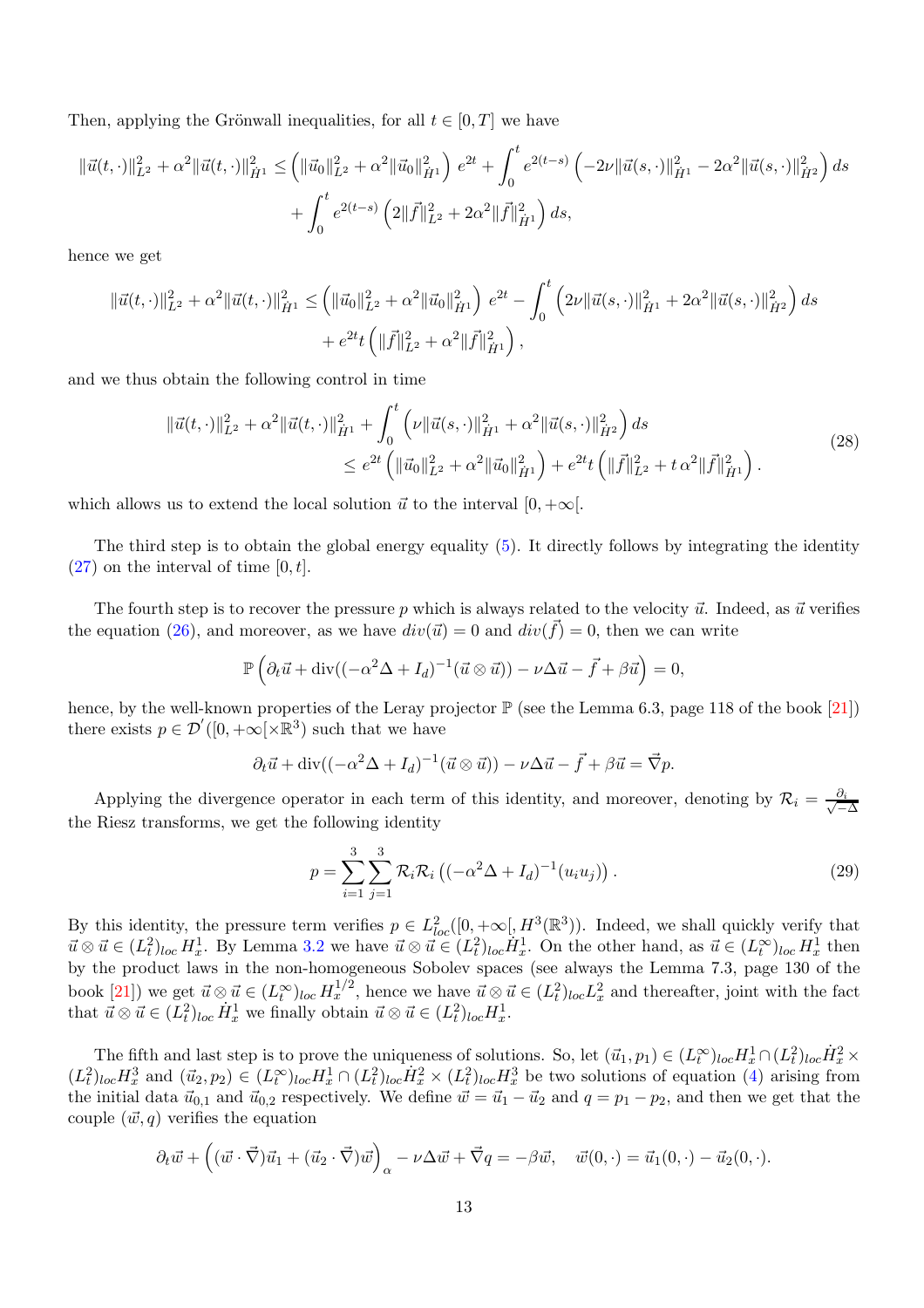Following the computations done in [\(27\)](#page-11-3) we have

<span id="page-13-0"></span>
$$
\frac{1}{2}\frac{d}{dt}\left(\|\vec{w}(t,\cdot)\|_{L^{2}}^{2}+\alpha^{2}\|\vec{w}(t,\cdot)\|_{\dot{H}^{1}}^{2}\right)+\nu\|\vec{w}(t,\cdot)\|_{\dot{H}^{1}}^{2}+\alpha^{2}\|\vec{w}(t,\cdot)\|_{\dot{H}^{2}}^{2}=-\beta\left(\|\vec{w}(t,\cdot)\|_{L^{2}}^{2}+\alpha^{2}\|\vec{w}(t,\cdot)\|_{\dot{H}^{1}}^{2}\right)\n-\left\langle(\vec{w}\cdot\vec{\nabla})\vec{u}_{1}(t,\cdot),\vec{w}(t,\cdot)\right\rangle_{\dot{H}^{-1}\times\dot{H}^{1}},\tag{30}
$$

where we must estimate the term  $\langle (\vec{w} \cdot \vec{\nabla}) \vec{u}_1(t, \cdot), \vec{w}(t, \cdot) \rangle$  $\dot{H}^{-1} \times \dot{H}^{1}$ . For this, we use the Hardy-Littlewood-Sobolev inequalities and the Hölder inequalities to write

$$
\left| \left\langle (\vec{w} \cdot \vec{\nabla}) \vec{u}_1(t,\cdot), \vec{w}(t,\cdot) \right\rangle_{\dot{H}^{-1} \times \dot{H}^1} \right| \leq c \| (\vec{w} \cdot \vec{\nabla}) \vec{u}_1(t,\cdot) \|_{\dot{H}^{-1}} \| \vec{w}(t,\cdot) \|_{\dot{H}^1} \leq c \| (\vec{w} \cdot \vec{\nabla}) \vec{u}_1(t,\cdot) \|_{L^{6/5}} \| \vec{w}(t,\cdot) \|_{\dot{H}^1}
$$
  

$$
\leq c \| \vec{w}(t,\cdot) \|_{L^2} \| \vec{\nabla} \otimes \vec{u}_1(t,\cdot) \|_{L^3} \| \vec{w}(t,\cdot) \|_{\dot{H}^1} = (a).
$$

To treat the term  $\|\vec{\nabla} \otimes \vec{u}_1(t, \cdot)\|_{L^3}$  in expression (a), we apply first the interpolation inequalities, and thereafter, by the Hardy-Littlewood-Sobolev we obtain

$$
(a) \leq c \|\vec{w}(t,\cdot)\|_{L^{2}} \|\vec{\nabla} \otimes \vec{u}_{1}(t,\cdot)\|_{L^{2}}^{1/2} \|\vec{\nabla} \otimes \vec{u}_{1}(t,\cdot)\|_{L^{6}}^{1/2} \|\vec{w}(t,\cdot)\|_{\dot{H}^{1}}^{1/2} \leq c \|\vec{w}(t,\cdot)\|_{L^{2}} \|\vec{\nabla} \otimes \vec{u}_{1}(t,\cdot)\|_{L^{2}}^{1/2} \|\vec{\nabla} \otimes \vec{u}_{1}(t,\cdot)\|_{\dot{H}^{1}}^{1/2} \|\vec{w}(t,\cdot)\|_{\dot{H}^{1}}^{1/2} \leq c \|\vec{w}(t,\cdot)\|_{L^{2}} \|\vec{u}_{1}(t,\cdot)\|_{\dot{H}^{1}}^{1/2} \|\vec{u}_{1}(t,\cdot)\|_{\dot{H}^{2}}^{1/2} \|\vec{w}(t,\cdot)\|_{\dot{H}^{1}}^{1/2} \leq \frac{c}{\nu} \|\vec{w}(t,\cdot)\|_{L^{2}}^{2} \|\vec{u}_{1}(t,\cdot)\|_{\dot{H}^{1}} \|\vec{u}_{1}(t,\cdot)\|_{\dot{H}^{2}} + \frac{\nu}{2} \|\vec{w}(t,\cdot)\|_{\dot{H}^{1}}^{2} \leq \frac{c}{\nu} \left( \|\vec{w}(t,\cdot)\|_{L^{2}}^{2} + \alpha^{2} \|\vec{w}(t,\cdot)\|_{\dot{H}^{1}}^{2} \right) \|\vec{u}_{1}(t,\cdot)\|_{\dot{H}^{1}} \|\vec{u}_{1}(t,\cdot)\|_{\dot{H}^{2}} + \frac{\nu}{2} \|\vec{w}(t,\cdot)\|_{\dot{H}^{1}}^{2}.
$$

With this estimate at hand, we get back to  $(30)$  where we have

$$
\frac{1}{2}\frac{d}{dt}\left(\|\vec{w}(t,\cdot)\|_{L^{2}}^{2}+\alpha^{2}\|\vec{w}(t,\cdot)\|_{\dot{H}^{1}}^{2}\right)+\nu\|\vec{w}(t,\cdot)\|_{\dot{H}^{1}}^{2}+\alpha^{2}\|\vec{w}(t,\cdot)\|_{\dot{H}^{2}}^{2}\leq-\beta\left(\|\vec{w}(t,\cdot)\|_{L^{2}}^{2}+\alpha^{2}\|\vec{w}(t,\cdot)\|_{\dot{H}^{1}}^{2}\right)\\+\frac{c}{\nu}\left(\|\vec{w}(t,\cdot)\|_{L^{2}}^{2}+\alpha^{2}\|\vec{w}(t,\cdot)\|_{\dot{H}^{1}}^{2}\right)\|\vec{u}_{1}(t,\cdot)\|_{\dot{H}^{1}}\|\vec{u}_{1}(t,\cdot)\|_{\dot{H}^{2}}+\frac{\nu}{2}\|\vec{w}(t,\cdot)\|_{\dot{H}^{1}}^{2},
$$

hence we get

$$
\frac{1}{2}\frac{d}{dt}\left(\|\vec{w}(t,\cdot)\|_{L^2}^2 + \alpha^2 \|\vec{w}(t,\cdot)\|_{\dot{H}^1}^2\right) \leq \frac{c}{\nu}\left(\|\vec{w}(t,\cdot)\|_{L^2}^2 + \alpha^2 \|\vec{w}(t,\cdot)\|_{\dot{H}^1}^2\right) \|\vec{u}_1(t,\cdot)\|_{\dot{H}^1} \|\vec{u}_1(t,\cdot)\|_{\dot{H}^2}.
$$

Thus, applying the Grönwall inequalities we have

$$
\|\vec{w}(t,\cdot)\|_{L^2}^2 + \alpha^2 \|\vec{w}(t,\cdot)\|_{\dot{H}^1}^2 \leq \left( \|\vec{w}(0,\cdot)\|_{L^2}^2 + \alpha^2 \|\vec{w}(0,\cdot)\|_{\dot{H}^1}^2 \right) e^{\frac{C}{\nu} \int_0^t \|\vec{u}_1(s,\cdot)\|_{\dot{H}^1} \|\vec{u}_1(s,\cdot)\|_{\dot{H}^2} ds}.
$$

Moreover, using [\(28\)](#page-12-0) the term  $\frac{c}{\nu}$  $\int_0^t$  $\|\vec{u}_1(s,\cdot)\|_{\dot{H}^1} \|\vec{u}_1(s,\cdot)\|_{\dot{H}^2} ds$  is estimated as follows:

$$
\frac{c}{\nu} \int_0^t \|\vec{u}_1(s,\cdot)\|_{\dot{H}^1} \|\vec{u}_1(s,\cdot)\|_{\dot{H}^2} ds \leq c_{\nu,\alpha} \left(\nu \int_0^t \|\vec{u}_1(s,\cdot)\|_{\dot{H}^1}^2 ds + \alpha^2 \int_0^t \|\vec{u}_1(s,\cdot)\|_{\dot{H}^2}^2 ds\right)
$$
  

$$
\leq c_{\nu,\alpha} \left(e^{2t} \left(\|\vec{u}_{0,1}\|^2 + \alpha^2 \|\vec{u}_{0,1}\|_{\dot{H}^1}^2\right) + e^{2t} t \left(\|\vec{f}\|_{L^2}^2 + t \alpha^2 \|\vec{f}\|_{\dot{H}^1}^2\right)\right) = c_2(\alpha,\nu,\vec{f},\vec{u}_{0,1},t).
$$

With this estimate, we can write the following inequality:

<span id="page-13-1"></span>
$$
\|\vec{w}(t,\cdot)\|_{L^2}^2 + \alpha^2 \|\vec{w}(t,\cdot)\|_{\dot{H}^1}^2 \le \left( \|\vec{w}(0,\cdot)\|_{L^2}^2 + \alpha^2 \|\vec{w}(0,\cdot)\|_{\dot{H}^1}^2 \right) e^{c_2(\alpha,\nu,\vec{f},\vec{u}_{0,1},t)}.
$$
\n(31)

Uniqueness of solutions directly follows from this inequality. Theorem [1](#page-4-1) is now proven.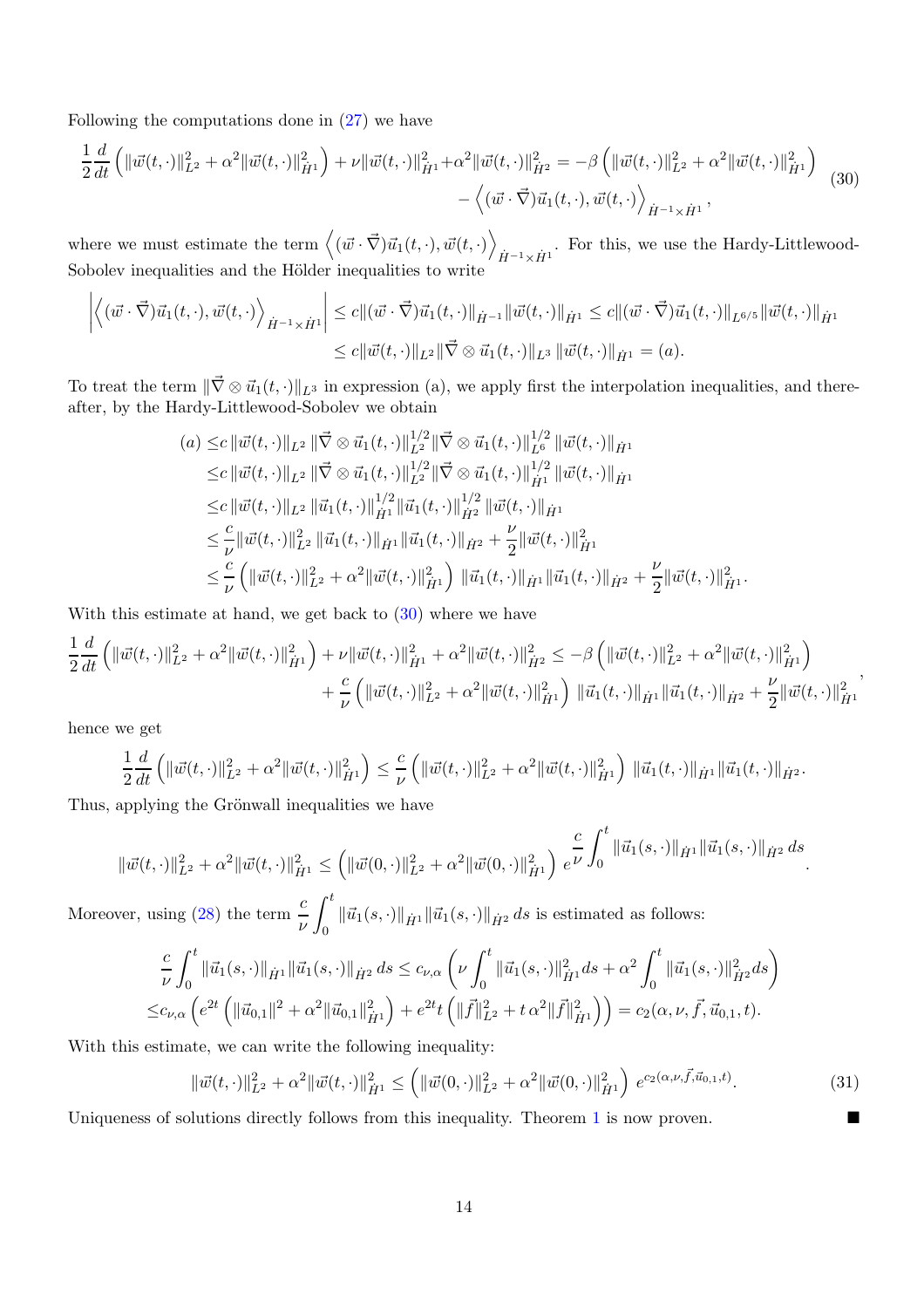## Proof of Proposition [1](#page-4-4)

1) The control [\(6\)](#page-4-2) directly follows from the identity [\(27\)](#page-11-3). Indeed, by the Cauchy-Schwarz inequalities, and as  $-\nu \|\vec{u}(t,\cdot)\|_{\dot{H}^1}^2 - \alpha^2 \|\vec{u}(t,\cdot)\|_{\dot{H}^2}^2$  is negative quantity, we write

$$
\begin{split}\n&\frac{1}{2}\frac{d}{dt}\left(\|\vec{u}(t,\cdot)\|^{2}+\alpha^{2}\|\vec{u}(t,\cdot)\|_{\dot{H}^{1}}^{2}\right) \\
&\leq-\nu\|\vec{u}(t,\cdot)\|_{\dot{H}^{1}}^{2}-\alpha^{2}\|\vec{u}(t,\cdot)\|_{\dot{H}^{2}}^{2}+\|\vec{f}\|_{L^{2}}\|\vec{u}(t,\cdot)\|_{L^{2}}+\alpha^{2}\|\vec{f}\|_{\dot{H}^{1}}\|\vec{u}(t,\cdot)\|_{\dot{H}^{1}}-\beta\left(\|\vec{u}(t,\cdot)\|_{L^{2}}^{2}+\alpha^{2}\|\vec{u}(t,\cdot)\|_{\dot{H}^{1}}^{2}\right) \\
&\leq-\nu\|\vec{u}(t,\cdot)\|_{\dot{H}^{1}}^{2}-\alpha^{2}\|\vec{u}(t,\cdot)\|_{\dot{H}^{2}}^{2}+\frac{2}{\beta}\|\vec{f}\|_{L^{2}}^{2}+\frac{\beta}{2}\|\vec{u}(t,\cdot)\|_{L^{2}}^{2}+\frac{2\alpha^{2}}{\beta}\|\vec{f}\|_{\dot{H}^{1}}^{2}+\frac{\beta\alpha^{2}}{2}\|\vec{u}(t,\cdot)\|_{\dot{H}^{1}}^{2} \\
&\quad-\beta\left(\|\vec{u}(t,\cdot)\|_{L^{2}}^{2}+\alpha^{2}\|\vec{u}(t,\cdot)\|_{\dot{H}^{1}}^{2}\right) \\
&\leq\frac{2}{\beta}\left(\|\vec{f}\|_{L^{2}}^{2}+\alpha^{2}\|\vec{f}\|_{\dot{H}^{1}}^{2}\right)-\frac{\beta}{2}\left(\|\vec{u}(t,\cdot)\|_{L^{2}}^{2}+\alpha^{2}\|\vec{u}(t,\cdot)\|_{\dot{H}^{1}}^{2}\right).\n\end{split}
$$

Then, applying the Grönwall inequalities we have

$$
\|\vec{u}(t,\cdot)\|^2 + \alpha^2 \|\vec{u}(t,\cdot)\|_{\dot{H}^1}^2 \leq \left(\|\vec{u}_0\|^2 + \alpha^2 \|\vec{u}_0\|_{\dot{H}^1}^2\right) e^{-\beta t} + \frac{4}{\beta} \int_0^t e^{-\beta(t-s)} \left(\|\vec{f}\|_{L^2}^2 + \alpha^2 \|\vec{f}\|_{\dot{H}^1}^2\right) ds,
$$

hence, the desired control [\(6\)](#page-4-2) follows.

2) Always by the identity [\(27\)](#page-11-3) and the Cauchy-Schwarz inequalities, we have

$$
\begin{split}\n&\frac{1}{2}\frac{d}{dt}\left(\|\vec{u}(t,\cdot)\|^{2}+\alpha^{2}\|\vec{u}(t,\cdot)\|_{\dot{H}^{1}}^{2}\right) \\
&\leq-\nu\|\vec{u}(t,\cdot)\|_{\dot{H}^{1}}^{2}-\alpha^{2}\|\vec{u}(t,\cdot)\|_{\dot{H}^{2}}^{2}+\|\vec{f}\|_{L^{2}}\|\vec{u}(t,\cdot)\|_{L^{2}}+\alpha^{2}\|\vec{f}\|_{\dot{H}^{1}}\|\vec{u}(t,\cdot)\|_{\dot{H}^{1}}-\beta\left(\|\vec{u}(t,\cdot)\|_{L^{2}}^{2}+\alpha^{2}\|\vec{u}(t,\cdot)\|_{\dot{H}^{1}}^{2}\right) \\
&\leq-\nu\|\vec{u}(t,\cdot)\|_{\dot{H}^{1}}^{2}-\alpha^{2}\|\vec{u}(t,\cdot)\|_{\dot{H}^{2}}^{2}+\frac{2}{\beta}\|\vec{f}\|_{L^{2}}^{2}+\frac{\beta}{2}\|\vec{u}(t,\cdot)\|_{L^{2}}^{2}+\frac{2\alpha^{2}}{\beta}\|\vec{f}\|_{\dot{H}^{1}}^{2}+\frac{\beta\alpha^{2}}{2}\|\vec{u}(t,\cdot)\|_{\dot{H}^{1}}^{2} \\
&\quad-\beta\left(\|\vec{u}(t,\cdot)\|_{L^{2}}^{2}+\alpha^{2}\|\vec{u}(t,\cdot)\|_{\dot{H}^{1}}^{2}\right) \\
&\leq-\nu\|\vec{u}(t,\cdot)\|_{\dot{H}^{1}}^{2}-\alpha^{2}\|\vec{u}(t,\cdot)\|_{\dot{H}^{2}}^{2}+\frac{2}{\beta}\left(\|\vec{f}\|_{L^{2}}^{2}+\alpha^{2}\|\vec{f}\|_{\dot{H}^{1}}^{2}\right)-\frac{\beta}{2}\left(\|\vec{u}(t,\cdot)\|^{2}+\alpha^{2}\|\vec{u}(t,\cdot)\|_{\dot{H}^{1}}^{2}\right) \\
&\leq-\nu\|\vec{u}(t,\cdot)\|_{\dot{H}^{1}}^{2}-\alpha^{2}\|\vec{u}(t,\cdot)\|_{\dot{H}^{2}}^{2}+\frac{2}{\beta}\left(\|\vec{f}\|_{L^{2}}^{2}+\alpha^{2}\|\vec{f}\|_{\dot{H}^{1}}^{2}\right).\n\end{split}
$$

Then, integrating in the interval  $[t, t + T]$  we get

$$
\begin{aligned} \|\vec{u}(t+T,\cdot)\|_{L^2}^2+\alpha^2\|\vec{u}(t+T,\cdot)\|_{\dot{H}^1}^2 \leq & -\nu\int_t^{t+T}\|\vec{u}(s,\cdot)\|_{\dot{H}^1}^2ds-\alpha^2\int_t^{t+T}\|\vec{u}(s,\cdot)\|_{\dot{H}^2}^2ds\\ & +\frac{2T}{\beta}\left(\|\vec{f}\|_{L^2}^2+\alpha^2\|\vec{f}\|_{\dot{H}^1}^2\right)+\|\vec{u}(t,\cdot)\|_{L^2}^2+\alpha^2\|\vec{u}(t,\cdot)\|_{\dot{H}^1}^2, \end{aligned}
$$

hence we have the desired control  $(7)$ 

## <span id="page-14-0"></span>4 The global attractor

To prove the existence of a global attractor associated to the equation [\(4\)](#page-3-0), stated in Theorem [2,](#page-5-2) we will use some results arising from the theory of dynamical systems which, for completeness of the paper and the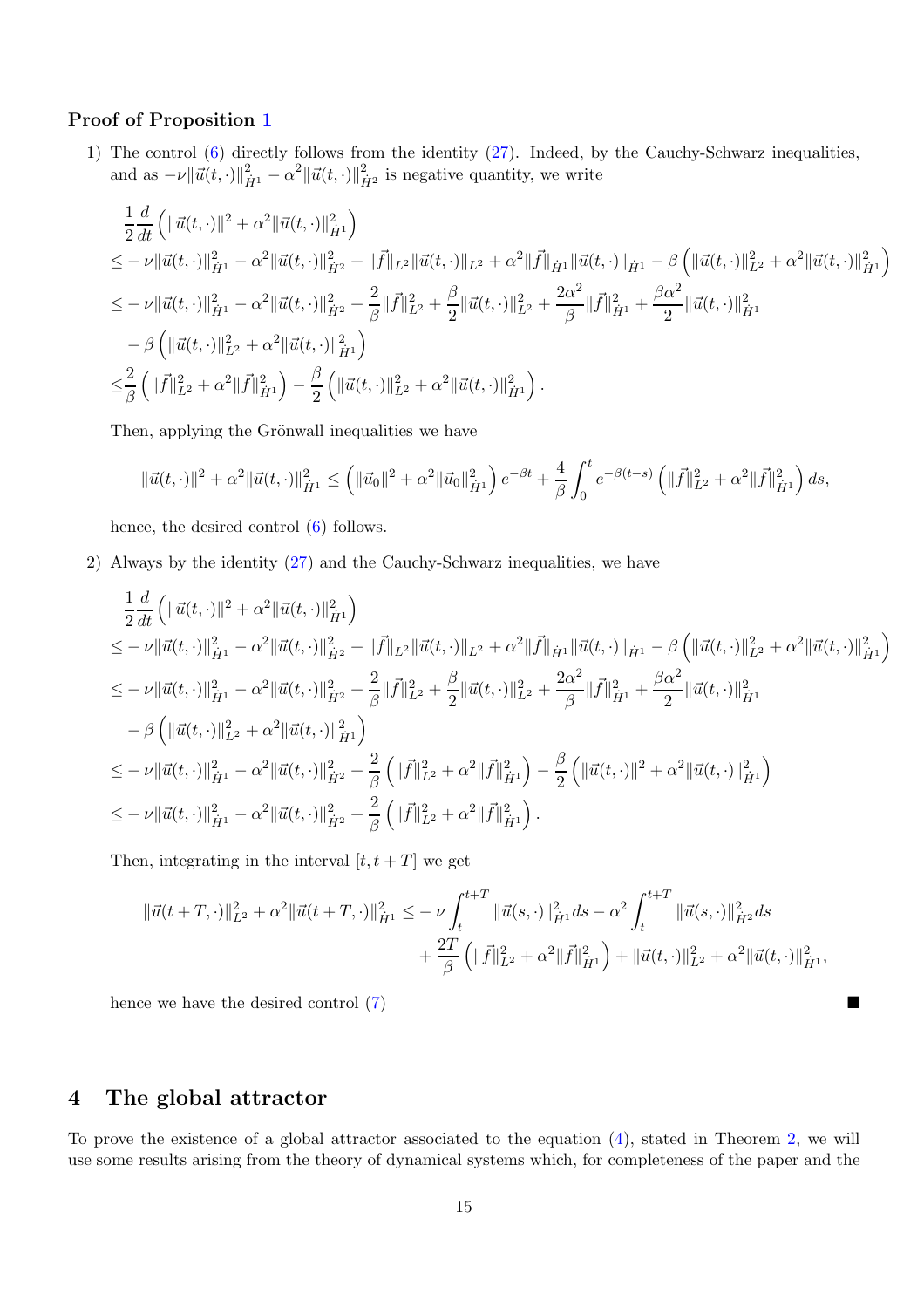reader's convenience, we shall state below.

We will start by recalling that for the parameter  $\alpha > 0$  fixed, we consider the Banach space  $\mathcal{H}^1_\alpha(\mathbb{R}^3)$  =  $\left\{ \vec{g} \in H^{1}(\mathbb{R}^{3}) : \text{ div}(\vec{g}) = 0, \quad ||\vec{g}||^{2}_{\mathcal{H}^{1}_{\alpha}} = ||\vec{g}||^{2}_{L^{2}} + \alpha^{2} ||\vec{g}||^{2}_{\dot{H}^{1}} < +\infty \right\}.$  Thereafter, for  $t \geq 0$  let  $S(t) : \mathcal{H}^{1}_{\alpha}(\mathbb{R}^{3}) \to$  $\mathcal{H}^1_{\alpha}(\mathbb{R}^3)$  be the semigruop associated with equation [\(4\)](#page-3-0) and defined in [\(8\)](#page-5-0).

<span id="page-15-0"></span>Before to state a general result leading the existence of a global attractor for the semigroup  $S(t)$ , we introduce the following definitions we shall need later.

**Definition 4.1 (Absorbig set)** A closed set  $\mathcal{B} \subset \mathcal{H}^1_\alpha(\mathbb{R}^3)$  is an absorbing set for the semigroup  $S(t)$  if for every bounded set  $B \subset H^1_\alpha(\mathbb{R}^3)$ , there exists a time  $T = T(B) > 0$  such that, for all  $t > T$  we have  $S(t)B\subset\mathcal{B}.$ 

<span id="page-15-1"></span>In this definition, it is worth mention we use the notation  $S(t)B = \{S(t)\vec{u}_0 : \vec{u}_0 \in B\}.$ 

**Definition 4.2 (Semigroup asymptotically compact)** The semigroup  $S(t)$  is asymptotically compact if for any bounded sequence  $(\vec{u}_{0,n})_{n\in\mathbb{N}}$  in  $\mathcal{H}^1_\alpha(\mathbb{R}^3)$ , and moreover, for any sequence of times  $(t_n)_{n\in\mathbb{N}}$  such that  $t_n \to \infty$ , the sequence  $(S(t_n) \vec{u}_{0,n})_{n \in \mathbb{N}}$  is precompact in  $\mathcal{H}^1_\alpha(\mathbb{R}^3)$ .

Once we have introduced these definitions, we are able to state the following result on the existence of a global attractor. For a proof of this fact see [\[25\]](#page-40-5).

### Proposition 4.1 Suppose that:

- <span id="page-15-2"></span>1. The semigroup  $S(t)$  has a bounded and closed absorbing set  $\mathcal{B} \subset \mathcal{H}^1_\alpha(\mathbb{R}^3)$  given in Definition [4.1.](#page-15-0)
- 2. The semigroup  $S(t)$  is asymptotically compact in the sense of Definition [4.2.](#page-15-1)
- 3. For every fixed  $t \geq 0$  the map  $S(t) : \mathcal{B} \to \mathcal{H}^1_\alpha(\mathbb{R}^3)$  is continuous.

Then, the semigroup  $S(t)$  has a global attractor  $\mathcal{A}_{\vec{f}} \subset \mathcal{H}^1_\alpha(\mathbb{R}^3)$  given in Definition [1.](#page-5-1)

## Proof of Theorem [2](#page-5-2)

We will prove that the semigroup  $S(t)$  associated to equation [\(4\)](#page-3-0) and defined in [\(8\)](#page-5-0) verify the points 1., 2. and 3. in Proposition [4.1.](#page-15-2) We start by verifying the point 1 with the following result.

Lemma 4.1 Let  $\mathcal{B} =$  $\left\{ \vec{u}_0 \in \mathcal{H}^1_\alpha(\mathbb{R}^3): \|\vec{u}_0\|^2_{\mathcal{H}^1_\alpha} \leq \right.$ 8  $\frac{\delta}{\beta^2} \|\vec{f}\|_{\mathcal{H}^1_\alpha}^2$  $\mathcal{L}$ . Then, B is a absorbing set in the sense of Definition [4.1.](#page-15-0)

**Proof.** We observe that  $\mathcal{B}$  is a bounded and closed set in  $\mathcal{H}^1_\alpha(\mathbb{R}^3)$  and we will prove that  $\mathcal{B}$  is moreover **a** absorbing set. Indeed, let  $B \subset H^1_\alpha(\mathbb{R}^3)$  be a bounded set. Then, for  $R > 0$  (large enough) we have  $\|\vec{u}_0\|_{\mathcal{H}^1_{\alpha}}^2 \leq R^2$  for all  $\vec{u}_0 \in B$ . On the other hand, by point 1) in Proposition [1,](#page-4-4) for all  $\vec{u}_0 \in \mathcal{B}$  we have

<span id="page-15-3"></span>
$$
||S(t)\vec{u}_0||^2_{\mathcal{H}^1_{\alpha}} \leq ||\vec{u}_0||^2_{\mathcal{H}^1_{\alpha}}e^{-\beta t} + \frac{4}{\beta^2}||\vec{f}||^2_{\mathcal{H}^1_{\alpha}} \leq R^2e^{-\beta t} + \frac{4}{\beta^2}||\vec{f}||^2_{\mathcal{H}^1_{\alpha}}.
$$

Here, we set a time  $T = T(B) > 0$  such that for all  $t > T$  we have  $R^2 e^{-\beta t} \leq \frac{4}{\beta^2}$  $\frac{4}{\beta^2}$  || $\vec{f}$ || $^2_{\mathcal{H}^1_{\alpha}}$ , and then, and for all  $\vec{u}_0 \in \mathcal{B}$  we get  $S(t)\vec{u}_0 \in \mathcal{B}$ .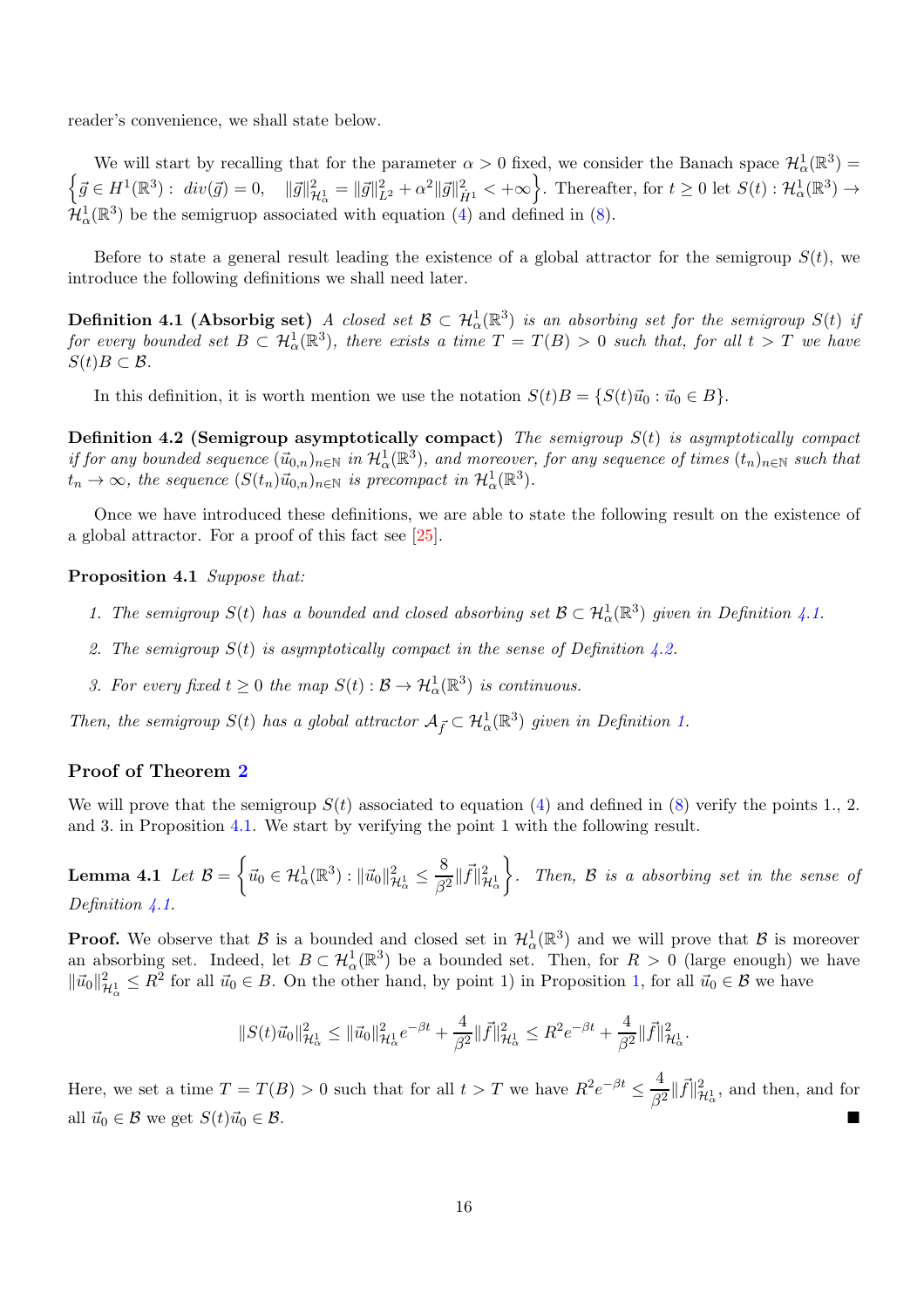We verify now the point 2. Let  $(\vec{u}_{0,n})_{n\in\mathbb{N}}$  be a bounded sequence in  $\mathcal{H}^1_\alpha(\mathbb{R}^3)$ , and moreover, let  $(t_n)_{n\in\mathbb{N}}$ be a sequence of positive times such that  $t_n \to +\infty$ . We must show that the sequence  $(S(t_n)\vec{u}_{0,n})_{n\in\mathbb{N}}$  is precompact in  $\mathcal{H}^1_\alpha(\mathbb{R}^3)$  and for this, we will use a energy method. For each  $n \in \mathbb{N}$ , we consider the following Cauchy problem for the equation [\(4\)](#page-3-0):

<span id="page-16-1"></span>
$$
\begin{cases}\n\partial_t \vec{u}_n + \operatorname{div}\left((\vec{u}_n \otimes \vec{u}_n)_{\alpha}\right) - \nu \Delta \vec{u}_n + \vec{\nabla} p_n = \vec{f} - \beta \vec{u}_n, & \operatorname{div}(\vec{u}_n) = 0, \\
\vec{u}_n(-t_n, \cdot) = \vec{u}_{0,n}.\n\end{cases} \tag{32}
$$

Let  $\vec{u}_n : [-t_n, +\infty[\times \mathbb{R}^3 \to \mathbb{R}^3 \text{ and } p_n : [-t_n, +\infty[\times \mathbb{R}^3 \to \mathbb{R}, \text{ be the unique solution of this equation}]$ given by Theorem [1,](#page-4-1) where it verifies  $\vec{u}_n \in L^{\infty}([-t_n, +\infty[, H^1(\mathbb{R}^3)) \cap L^2_{loc}([-t_n, +\infty[, \dot{H}^2(\mathbb{R}^3))$  and  $p_n \in$  $L_{loc}^2([-t_n, +\infty[, H^3(\mathbb{R}^3)).$ 

Now, by uniqueness of solution  $\vec{u}_n$ , and moreover, by definition of the semigroup  $S(t)$  associated with the equation [\(32\)](#page-16-1), defined in [\(8\)](#page-5-0), for all  $n \in \mathbb{N}$  we have the identity  $S(t_n)\vec{u}_{0,n} = \vec{u}_n(0, \cdot)$  and thus, it is enough to verify that the sequence  $(\vec{u}_n(0, \cdot))_{n \in \mathbb{N}}$  is precompact in  $\mathcal{H}^1_\alpha(\mathbb{R}^3)$ . For this, our general strategy is the following one. First, we prove the existence of a solution  $(\vec{v}, q)$  to the equation [\(10\)](#page-6-1), called the eternal given in Definition [3.](#page-6-0) Then, we will show that the sequence  $(\vec{u}_n(0, \cdot))_{n \in \mathbb{N}}$  strongly converges (via a sub-sequence) to  $v(0, \cdot)$  in the space  $H^1_\alpha(\mathbb{R}^3)$ .

<span id="page-16-0"></span>We start by the construction of an eternal solution  $(\vec{v}, q)$ .

**Proposition 4.2** There exists a couple of functions  $(\vec{v}, q)$ , with  $\vec{v} \in L^{\infty}_{loc}(\mathbb{R}, H^1(\mathbb{R}^3)) \cap L^2_{loc}(\mathbb{R}, H^2(\mathbb{R}^3))$  and  $q \in L^2_{loc}(\mathbb{R}, \dot{H}^3(\mathbb{R}^3))$ , which is a weak solution of the equation [\(10\)](#page-6-1).

**Proof.** This solution will be obtained as the limit of the solutions  $\vec{u}_n : [-t_n, +\infty[\times \mathbb{R}^3 \to \mathbb{R}^3 \text{ and } p_n :$  $[-t_n, +\infty[\times \mathbb{R}^3 \to \mathbb{R} \text{ of equations (32) when } n \to +\infty.$  $[-t_n, +\infty[\times \mathbb{R}^3 \to \mathbb{R} \text{ of equations (32) when } n \to +\infty.$  $[-t_n, +\infty[\times \mathbb{R}^3 \to \mathbb{R} \text{ of equations (32) when } n \to +\infty.$ 

We observe that by point 1) in Proposition [1,](#page-4-4) for all  $n \in \mathbb{N}$  and for all  $t \geq -t_n$ , we have

<span id="page-16-2"></span>
$$
\|\vec{u}_n(t,\cdot)\|_{L^2}^2 + \alpha^2 \|\vec{u}_n(t,\cdot)\|_{\dot{H}^1}^2 \le \left( \|\vec{u}_{0,n}\|_{L^2}^2 + \alpha^2 \|\vec{u}_{0,n}\|_{\dot{H}^1}^2 \right) e^{-\beta(t+t_n)} + \frac{4}{\beta^2} \left( \|\vec{f}\|_{L^2}^2 + \alpha^2 \|\vec{f}\|_{\dot{H}^1}^2 \right). \tag{33}
$$

<span id="page-16-3"></span>Moreover, by point 2) in Proposition [1,](#page-4-4) for all  $t \geq -t_n$  and  $T \geq 0$ , we have

$$
\nu \int_{t}^{t+T} \|\vec{u}_{n}(s,\cdot)\|_{\dot{H}^{1}}^{2} ds + \alpha^{2} \int_{t}^{t+T} \|\vec{u}_{n}(s,\cdot)\|_{\dot{H}^{2}}^{2} ds \leq \frac{2T}{\beta} \left( \|\vec{f}\|_{L^{2}}^{2} + \alpha^{2} \|\vec{f}\|_{\dot{H}^{1}}^{2} \right) + \|\vec{u}_{n}(t,\cdot)\|_{L^{2}}^{2} + \alpha^{2} \|\vec{u}_{n}(t,\cdot)\|_{\dot{H}^{1}}^{2}.
$$
\n(34)

By estimate [\(33\)](#page-16-2), and recalling that the sequence  $(\vec{u}_{0,n})_{n\in\mathbb{N}}$  is bounded in  $\mathcal{H}^1_\alpha(\mathbb{R}^3)$ , we can write

$$
\sup_{n \in \mathbb{N}} \sup_{t \ge -t_n} \left( \|\vec{u}_n(t, \cdot)\|_{L^2}^2 + \alpha^2 \|\vec{u}_n(t, \cdot)\|_{\dot{H}^1}^2 \right) \le R^2 e^{-\beta (t+t_n)} + \frac{4}{\beta^2} \left( \|\vec{f}\|_{L^2}^2 + \alpha^2 \|\vec{f}\|_{\dot{H}^1}^2 \right) \n\le R^2 + \frac{4}{\beta^2} \left( \|\vec{f}\|_{L^2}^2 + \alpha^2 \|\vec{f}\|_{\dot{H}^1}^2 \right).
$$
\n(35)

<span id="page-16-5"></span><span id="page-16-4"></span>Moreover, by estimate  $(34)$  (with  $T = 1$ ) we get

$$
\sup_{n \in \mathbb{N}} \sup_{t \ge -t_n} \left( \nu \int_t^{t+1} \|\vec{u}_n(s, \cdot)\|_{\dot{H}^1}^2 ds + \alpha^2 \int_t^{t+1} \|\vec{u}_n(s, \cdot)\|_{\dot{H}^2}^2 ds \right) \n\le \frac{2}{\beta} \left( \|\vec{f}\|_{L^2}^2 + \alpha^2 \|\vec{f}\|_{\dot{H}^1}^2 \right) + \|\vec{u}_n(t, \cdot)\|_{L^2}^2 + \alpha^2 \|\vec{u}_n(t, \cdot)\|_{\dot{H}^1}^2 \n\le \frac{2}{\beta} \left( \|\vec{f}\|_{L^2}^2 + \alpha^2 \|\vec{f}\|_{\dot{H}^1}^2 \right) + R^2 + \frac{4}{\beta^2} \left( \|\vec{f}\|_{L^2}^2 + \alpha^2 \|\vec{f}\|_{\dot{H}^1}^2 \right).
$$
\n(36)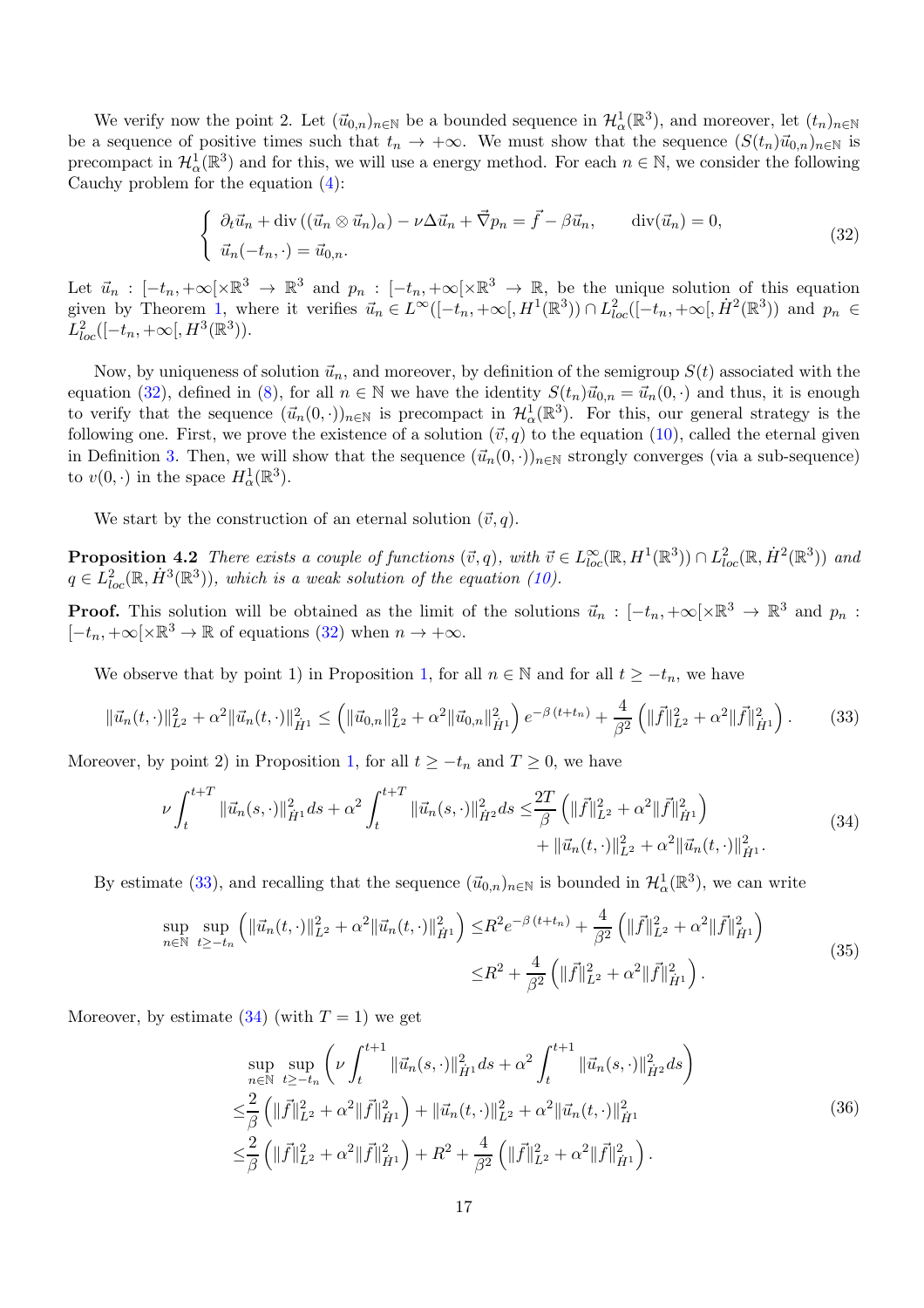Then, by estimates [\(35\)](#page-16-4) and [\(36\)](#page-16-5) and the Banach-Alaoglu theorem, there exists  $\vec{v} \in L^{\infty}(\mathbb{R}, H^1(\mathbb{R}^3))$  $L^2_{loc}(\mathbb{R}, \dot{H}^2(\mathbb{R}^3))$  such that the sequence  $(\vec{u}_n)_{n\in\mathbb{N}}$  converges (via s sub-sequence) to  $\vec{v}$  in the weak-\* topology of the spaces  $L^{\infty}([-\tau,\tau], H^1(\mathbb{R}^3))$ ,  $L^2([-\tau,\tau], \dot{H}^1(\mathbb{R}^3))$  and  $L^2([-\tau,\tau], \dot{H}^2(\mathbb{R}^3))$ , for all  $\tau > 0$ .

It remains to prove that the sequence of pressure terms  $(p_n)_{n\in\mathbb{N}}$  converges to a limit  $q:\mathbb{R}\times\mathbb{R}^3\to\mathbb{R}$ . Recall that by identity [\(29\)](#page-12-1), for all  $n \in \mathbb{N}$ , we have:  $p_n = \sum^3$  $\frac{i=1}{i}$  $\sum_{ }^{3}$  $j=1$  $\mathcal{R}_i \mathcal{R}_i \left( (-\alpha^2 \Delta + I_d)^{-1} (u_{n,i} u_{n,j}) \right)$ , hence, for all  $t \geq -t_n$  and  $T \geq 0$ , we get

$$
\int_{t}^{t+T} \|p_{n}(s,\cdot)\|_{H^{3}}^{2} ds \leq c_{\alpha} \int_{t}^{t+T} \|\vec{u}_{n} \otimes \vec{u}_{n}(s,\cdot)\|_{H^{1}}^{2} ds \leq c_{\alpha} \int_{t}^{t+T} \|\vec{u}_{n} \otimes \vec{u}_{n}(s,\cdot)\|_{L^{2}}^{2} ds + c_{\alpha} \int_{t}^{t+T} \|\vec{u}_{n} \otimes \vec{u}_{n}(s,\cdot)\|_{H^{1}}^{2} ds,
$$

where we must study each term in the right side. For the first term, by the product laws in the non-homogeneous Sobolev spaces (Lemma 7.3, page 130 of [\[21\]](#page-40-1)), and moreover, by estimate [\(33\)](#page-16-2) we write

$$
c_{\alpha} \int_{t}^{t+T} \|\vec{u}_{n} \otimes \vec{u}_{n}(s,\cdot)\|_{L^{2}}^{2} ds \leq c_{\alpha} \int_{t}^{t+T} \|\vec{u}_{n} \otimes \vec{u}_{n}(s,\cdot)\|_{H^{1/2}}^{2} ds \leq c_{\alpha} \int_{t}^{t+T} \|\vec{u}_{n}(s,\cdot)\|_{H^{1}}^{4} ds
$$
  

$$
\leq c_{\alpha} \int_{t}^{t+T} \left( \|\vec{u}_{n}(s,\cdot)\|_{L^{2}}^{2} + \|\vec{u}_{n}(s,\cdot)\|_{H^{1}}^{2} \right)^{2} ds
$$
  

$$
\leq c_{\alpha} \left( \max(1,1/\alpha^{2}) \right)^{2} \int_{t}^{t+T} \left( \|\vec{u}_{n}(s,\cdot)\|_{L^{2}}^{2} + \alpha^{2} \|\vec{u}_{n}(s,\cdot)\|_{H^{1}}^{2} \right)^{2} ds
$$
  

$$
\leq C_{\alpha} T \left( R^{2} + \frac{4}{\beta^{2}} \left( \|\vec{f}\|_{L^{2}}^{2} + \alpha^{2} \|\vec{f}\|_{H^{1}}^{2} \right) \right)^{2}.
$$

We estimate now the second term. Recall first that we have  $\|\cdot\|_{E_T} = \|\cdot\|_{L_t^{\infty} H_x^1} + \|\cdot\|_{L_t^2 \dot{H}_x^2}$ , and then, by Lemma [3.2](#page-10-0) we get

$$
c_{\alpha} \int_{t}^{t+T} \|\vec{u}_{n} \otimes \vec{u}_{n}(s,\cdot)\|_{\dot{H}^{1}}^{2} ds \leq c_{\alpha} T^{1/2} \|\vec{u}_{n}\|_{E_{T}}^{2} \leq c_{\alpha} T^{1/2} \left( \sup_{t \leq s \leq t+T} \|\vec{u}_{n}(s,\cdot)\|_{H^{1}}^{2} + \int_{t}^{t+T} \|\vec{u}_{n}(s,\cdot)\|_{\dot{H}^{2}}^{2} ds \right)
$$
  

$$
\leq c_{\alpha} \left( \max(1,1/\alpha^{2}) \right)^{2} T^{1/2} \left( \sup_{t \leq s \leq t+T} \left( \|\vec{u}_{n}(s,\cdot)\|_{L^{2}}^{2} + \alpha^{2} \|\vec{u}_{n}(s,\cdot)\|_{\dot{H}^{1}}^{2} \right) + \alpha^{2} \int_{t}^{t+T} \|\vec{u}_{n}(s,\cdot)\|_{\dot{H}^{2}}^{2} ds \right) = (a).
$$

Thereafter, by estimates  $(33)$  and  $(34)$  we can write

$$
(a) \leq C_{\alpha} T^{1/2} \left( 2R^2 + \frac{8}{\beta^2} \left( \| \vec{f} \|_{L^2}^2 + \alpha^2 \| \vec{f} \|_{\dot{H}^1}^2 \right) + \frac{2}{\beta} \left( \| \vec{f} \|_{L^2}^2 + \alpha^2 \| \vec{f} \|_{\dot{H}^1}^2 \right) \right).
$$

Once we have studied each term, gathering the estimates obtained we finally get

$$
\int_{t}^{t+T} ||p_{n}(s,\cdot)||_{H^{3}}^{2} ds \leq C_{\alpha} T \left( R^{2} + \frac{4}{\beta^{2}} \left( ||\vec{f}||_{L^{2}}^{2} + \alpha^{2} ||\vec{f}||_{\dot{H}^{1}}^{2} \right) \right)^{2} + C_{\alpha} T^{1/2} \left( 2R^{2} + \frac{8}{\beta^{2}} \left( ||\vec{f}||_{L^{2}}^{2} + \alpha^{2} ||\vec{f}||_{\dot{H}^{1}}^{2} \right) + \frac{2}{\beta} \left( ||\vec{f}||_{L^{2}}^{2} + \alpha^{2} ||\vec{f}||_{\dot{H}^{1}}^{2} \right) \right).
$$

Hence, taking  $T = 1$  we can write

$$
\sup_{n \in \mathbb{N}} \sup_{t \ge -t_n} \int_t^{t+T} \|p_n(s, \cdot)\|_{H^3}^2 ds \le C_\alpha \left( 3R^2 + \left( \frac{12}{\beta^2} + \frac{2}{\beta} \right) \left( \|\vec{f}\|_{L^2}^2 + \alpha^2 \|\vec{f}\|_{\dot{H}^1}^2 \right) \right),
$$

and always by the Banach-Alaoglu theorem there exists  $q \in L^2_{loc}(\mathbb{R}, H^3(\mathbb{R}^3))$ , such that the sequence  $(p_n)_{n \in \mathbb{N}}$ converges (through a a subsequence) to a limit q in the weak-\* topology of the spaces  $L^2([-\tau, \tau], H^3(\mathbb{R}^3)),$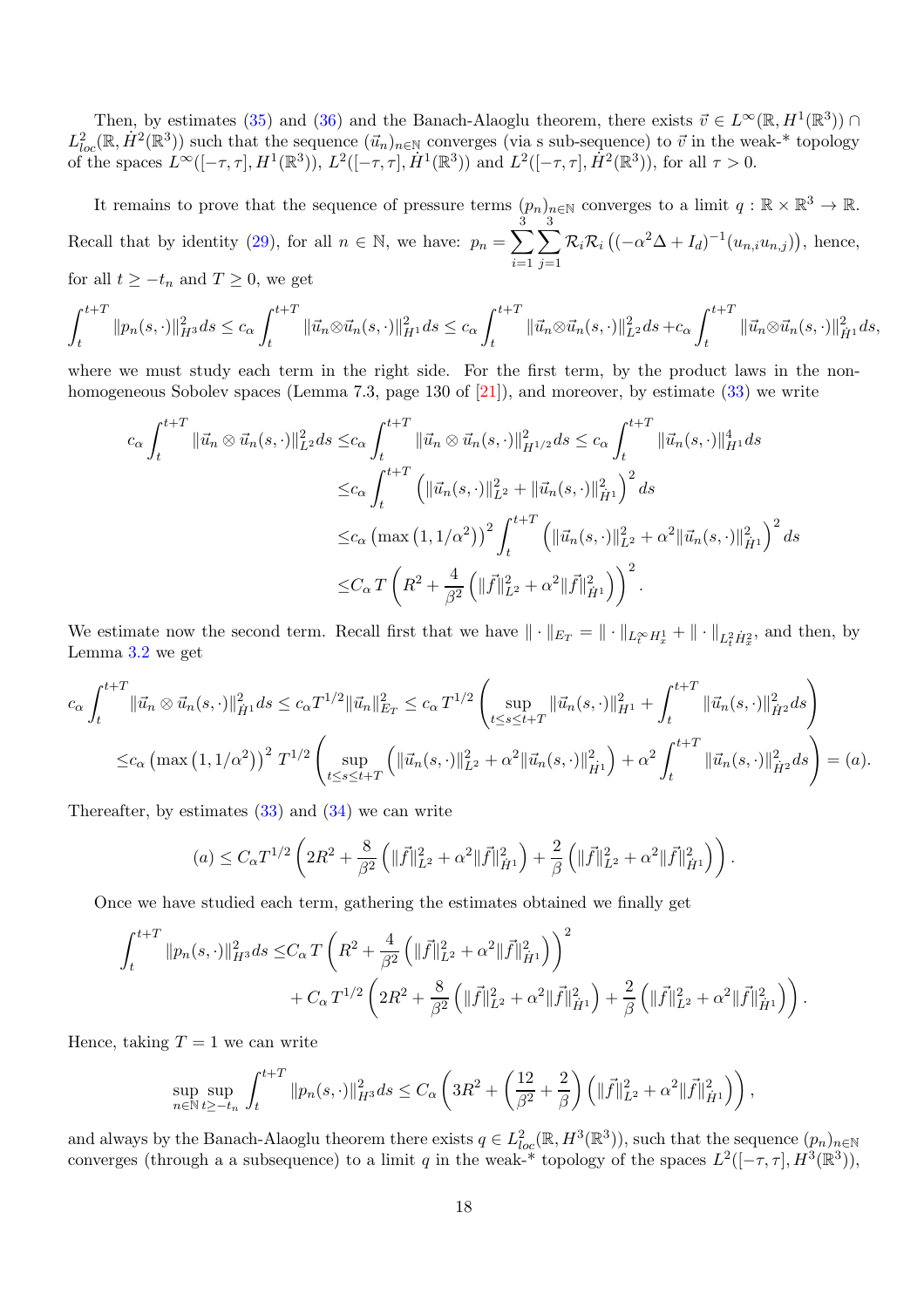for all  $\tau > 0$ .

We want to show that the limit  $(\vec{v}, q)$  verifies the equation [\(10\)](#page-6-1) in the distributional sense. From equation [\(32\)](#page-16-1) we can write

$$
\partial_t(-\alpha^2 \Delta + Id)\vec{u}_n + \text{div}(\vec{u}_n \otimes \vec{u}_n) - \nu \Delta(-\alpha^2 \Delta + Id)\vec{u}_n + \vec{\nabla}(-\alpha^2 \Delta + Id)p_n
$$
  
=  $(-\alpha^2 \Delta + Id) \vec{f} - \beta(-\alpha^2 \Delta + Id) \vec{u}_n$ ,  $div(\vec{u}_n) = 0$ ,

<span id="page-18-0"></span>and then, it is enough to prove that the non-linear terms div  $(\vec{u}_n \otimes \vec{u}_n)$  converge to div  $(\vec{v} \otimes \vec{v})$  in the sense of distributions. For this, we will use the following Rellich-Lions lemma. For a proof see the Theorem 12.1, page 349, of [\[21\]](#page-40-1).

**Lemma 4.2** Let  $(g_n)_{n\in\mathbb{N}}$  be a sequence of measurable functions on  $\mathbb{R}\times\mathbb{R}^3$ , such that, for every  $\varphi \in C_0^\infty(\mathbb{R}\times$  $\mathbb{R}^3$ ), we have:

1. for some positive  $\gamma > 0$ , sup  $\sup_{n\in\mathbb{N}} \|\varphi g_n\|_{L^2_t H^\gamma_x} < +\infty$ , and

2. for some negative 
$$
\sigma < 0
$$
,  $\sup_{n \in \mathbb{N}} ||\varphi \partial_t g_n||_{L_t^2 H_x^{\sigma}} < +\infty$ .

Then, the sequence  $(g_n)_{n\in\mathbb{N}}$  strongly converges (via a sub-sequence) to a limit g in the space  $L^2_{loc}(\mathbb{R}\times\mathbb{R}^3)$ .

We will prove now that the sequence  $(\vec{u}_n)_{n\in\mathbb{N}}$  verifies the points 1 and 2 in this lemma, and for this, we will extend first these functions to whole real line by setting  $\vec{u}_n(t, \cdot) = 0$  for all  $t < -t_n$ . Then, let  $\varphi \in \mathcal{C}_0^{\infty}(\mathbb{R} \times \mathbb{R}^3)$  be a test function, and let  $\tau > 0$  be such that  $\varphi(t, \cdot) = 0$  for all  $|t| > \tau$ . To verify the point 1, we set  $\gamma = 1$  to get

$$
\|\varphi \vec{u}_{n}\|_{L_{t}^{2} H_{x}^{1}}^{2} = \int_{-\tau}^{\tau} \|\varphi(t, \cdot)\vec{u}_{n}(t, \cdot)\|_{H^{1}}^{2} dt = \int_{-\tau}^{\tau} \|\varphi(t, \cdot)\vec{u}_{n}(t, \cdot)\|_{L^{2}}^{2} dt + \int_{-\tau}^{\tau} \|\varphi(t, \cdot)\vec{u}_{n}(t, \cdot)\|_{\dot{H}^{1}}^{2} dt
$$
  

$$
\leq c_{\alpha} 2\tau (\|\varphi\|_{L^{\infty}} + \|\vec{\nabla}\varphi\|_{L^{\infty}}) \left( \sup_{-\tau \leq t \leq \tau} \|\vec{u}_{n}(t, \cdot)\|_{L^{2}}^{2} + \sup_{-\tau \leq t \leq \tau} \alpha^{2} \|\vec{u}_{n}(t, \cdot)\|_{\dot{H}^{1}}^{2} \right)
$$
  

$$
\leq C(\tau, \varphi, \alpha) \left( \sup_{-\tau \leq t \leq \tau} \|\vec{u}_{n}(t, \cdot)\|_{L^{2}}^{2} + \sup_{-\tau \leq t \leq \tau} \alpha^{2} \|\vec{u}_{n}(t, \cdot)\|_{\dot{H}^{1}}^{2} \right).
$$

Moreover, by estimate [\(33\)](#page-16-2) we can write

$$
C(\tau,\varphi,\alpha)\left(\sup_{-\tau\leq t\leq \tau} \|\vec{u}_n(t,\cdot)\|_{L^2}^2 + \sup_{-\tau\leq t\leq \tau} \alpha^2 \|\vec{u}_n(t,\cdot)\|_{\dot{H}^1}^2\right) \leq C(\tau,\varphi,\alpha)\left(R^2 + \frac{4}{\beta^2} \left(\|\vec{f}\|_{L^2}^2 + \alpha^2 \|\vec{f}\|_{\dot{H}^1}^2\right)\right). \tag{37}
$$

Thus, for all  $n \in \mathbb{N}$  we have

$$
\|\varphi \vec{u}_n\|_{L^2_t H^1_x}^2 \leq C(\tau,\varphi,\alpha) \left( R^2 + \frac{4}{\beta^2} \left( \|\vec{f}\|_{L^2}^2 + \alpha^2 \|\vec{f}\|_{\dot{H}^1}^2 \right) \right).
$$

We verify now the point 2. We observe first that for all  $n \in \mathbb{N}$  we have

$$
\varphi \, \partial_t \vec{u}_n = -\varphi \, \mathbb{P} \, \mathrm{div} \, ((\vec{u}_n \otimes \vec{u}_n)_\alpha) + \nu \varphi \, \Delta \vec{u}_n + \varphi \, \vec{f} - \beta \varphi \, \vec{u}_n,
$$

where, for  $\tau > 0$  given above, we will show that each term in the right side is uniformly bounded in the space  $L^2([-\tau,\tau], L^2(\mathbb{R}^3))$ . Indeed, for the term  $\varphi \mathbb{P} \text{div}((\vec{u}_n \otimes \vec{u}_n)_\alpha)$ , using the product laws in the Sobolev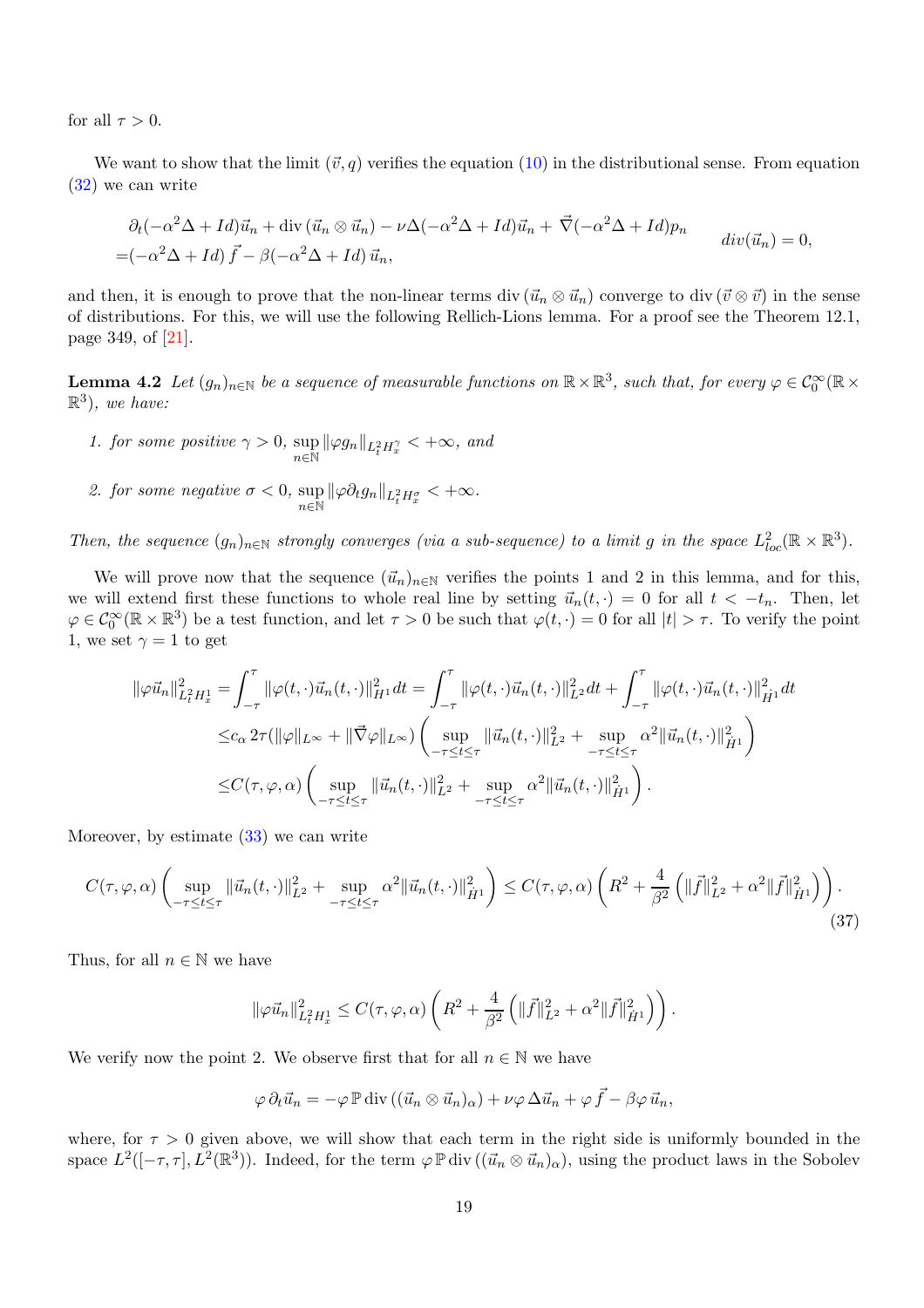spaces, and moreover, by estimate [\(35\)](#page-16-4) we have

$$
\begin{split} \|\varphi \mathbb{P} \operatorname{div} \left( (\vec{u}_n \otimes \vec{u}_n)_{\alpha} \right) \|_{L_t^2 L_x^2} &\leq \|\varphi\|_{L_{t,x}^\infty} \|\mathbb{P} \operatorname{div} \left( (\vec{u}_n \otimes \vec{u}_n)_{\alpha} \right) \|_{L_t^2 L_x^2} \leq C(\alpha, \varphi) \|\vec{u}_n \otimes \vec{u}_n\|_{L_t^2 H_x^{-1}} \\ &\leq C(\alpha, \varphi) \|\vec{u}_n \otimes \vec{u}_n\|_{L_t^2 H_x^{1/2}} \leq C(\tau, \alpha, \varphi) \|\vec{u}_n \otimes \vec{u}_n\|_{L_t^\infty H_x^{1/2}} \\ &\leq C(\tau, \alpha, \varphi) \left( R^2 + \frac{4}{\beta^2} \left( \|\vec{f}\|_{L^2}^2 + \alpha^2 \|\vec{f}\|_{\dot{H}^1}^2 \right) \right). \end{split}
$$

For the term  $\nu\varphi \Delta \vec{u}_n$ , using the estimate [\(36\)](#page-16-5) we can write

$$
\nu \|\varphi \Delta \vec{u}_n\|_{L_t^2 L_x^2} \leq \frac{\nu}{\alpha} \|\varphi\|_{L_{t,x}^{\infty}} \alpha \|\Delta \vec{u}_n\|_{L_t^2 L_x^2}
$$
  

$$
\leq C(\tau, \alpha, \nu, \varphi) \left(\frac{2}{\beta} \left(\|\vec{f}\|_{L^2}^2 + \alpha^2 \|\vec{f}\|_{\dot{H}^1}^2\right) + R^2 + \frac{4}{\beta^2} \left(\|\vec{f}\|_{L^2}^2 + \alpha^2 \|\vec{f}\|_{\dot{H}^1}^2\right)\right)^{1/2}
$$

.

Finally, we may observe that the third and fourth terms:  $\varphi \vec{f}$  and  $\beta \varphi \vec{u}_n$ , are uniformly bounded in the space  $L^2([-\tau, \tau], L^2(\mathbb{R}^3))$ , and then, the point 2 hols true for any  $\sigma < 0$ .

We can use now the Lemma [4.2](#page-18-0) to conclude that the sequence  $(\vec{u}_n)_{n\in\mathbb{N}}$  converges to the limit  $\vec{v}$  in the strong topology of the space  $L^2_{loc}(\mathbb{R} \times \mathbb{R}^3)$ . Then, we have that  $\vec{u}_n \otimes \vec{u}_n$  strongly converges to  $\vec{v} \otimes \vec{v}$  in the space  $L^1_{loc}(\mathbb{R} \times \mathbb{R}^3)$ , hence we get that  $div(\vec{u}_n \otimes \vec{u}_n)$  converges to  $div(\vec{v} \otimes \vec{v})$  in the distributional sense.

At this point, we have proven that  $(\vec{v}, q)$  verifies (in the sense of distributions) the equation

$$
\partial_t(-\alpha^2 \Delta + Id)\vec{v} + \text{div}(\vec{v} \otimes \vec{v}) - \nu \Delta(-\alpha^2 \Delta + Id)\vec{v} + \vec{\nabla}(-\alpha^2 \Delta + Id)q
$$
  
=  $(-\alpha^2 \Delta + Id) \vec{f} - \beta(-\alpha^2 \Delta + Id) \vec{v},$   $div(\vec{v}) = 0,$ 

but, recalling that  $\vec{v} \in L^{\infty}_{loc}(\mathbb{R}, H^1(\mathbb{R}^3)) \cap L^2_{loc}(\mathbb{R}, H^2(\mathbb{R}^3))$  and  $q \in L^2_{loc}(\mathbb{R}, H^3(\mathbb{R}^3))$ , we can apply the filtering operator  $(\cdot)_\alpha = (-\alpha \Delta + Id)^{-1}$  to each term in this equation to finally obtain that  $(\vec{v}, q)$  verifies the equation  $(10)$ . Proposition [4.2](#page-16-0) is proven.

Once we have constructed a solution  $(\vec{v}, q)$  to the equation [\(10\)](#page-6-1), we will prove now that the sequence  $(\vec{u}_n(0, \cdot))_{n \in \mathbb{N}}$  strongly converges (through a sub-sequence) to  $\vec{v}(0, \cdot)$  in  $\mathcal{H}_\alpha^1(\mathbb{R}^3)$ . Recall first that this space is equipped with the norm  $\|\cdot\|_{\mathcal{H}^1_{\alpha}}^2 = \|\cdot\|_{L^2}^2 + \alpha^2 \|\cdot\|_{\dot{H}^1}^2$ . Then, recall moreover that, for all  $n \in \mathbb{N}$  and for all  $t \geq -t_n$ , the solution  $\vec{u}_n \in L^{\infty}([-t_n, +\infty[, H^1(\mathbb{R}^3)) \cap L^2_{loc}([-t_n, +\infty[, \dot{H}^2(\mathbb{R}^3))$  of equation [\(32\)](#page-16-1) verifies the identity [\(27\)](#page-11-3):

$$
\frac{1}{2}\frac{d}{dt}\|\vec{u}_n(t,\cdot)\|_{\mathcal{H}^1_{\alpha}}^2 = -\nu\|\vec{u}_n(t,\cdot)\|_{\dot{H}^1}^2 - \alpha^2\|\vec{u}_n(t,\cdot)\|_{\dot{H}^2}^2 + \langle\vec{f},\vec{u}_n(t,\cdot)\rangle_{L^2\times L^2} \n+ \alpha^2\langle\vec{\nabla}\otimes\vec{f},\vec{\nabla}\otimes\vec{u}_n(t,\cdot)\rangle_{L^2\times L^2} - \beta\|\vec{u}_n(t,\cdot)\|_{\mathcal{H}^1_{\alpha}}^2.
$$

We multiply each term in this identity by  $e^{2\beta t}$ , and moreover, we integrate in the interval  $[-t_n, 0]$  to get:

$$
\frac{1}{2} \|\vec{u}_n(0,\cdot)\|_{\mathcal{H}^1_{\alpha}}^2 - \frac{1}{2} e^{-2\beta t_n} \|\vec{u}_{0,n}\|_{\mathcal{H}^1_{\alpha}}^2 - \beta \int_{-t_n}^0 e^{2\beta t} \|\vec{u}_n(t,\cdot)\|_{\mathcal{H}^1_{\alpha}}^2 dt = -\nu \int_{-t_n}^0 e^{2\beta t} \|\vec{u}_n(t,\cdot)\|_{\dot{H}^1}^2 dt \n- \alpha^2 \int_{-t_n}^0 e^{2\beta t} \|\vec{u}_n(t,\cdot)\|_{\dot{H}^2}^2 dt + \int_{-t_n}^0 e^{2\beta t} \langle \vec{f}, \vec{u}_n(t,\cdot) \rangle_{L^2 \times L^2} dt \n+ \alpha^2 \int_{-t_n}^0 e^{2\beta t} \langle \vec{\nabla} \otimes \vec{f}, \vec{\nabla} \otimes \vec{u}_n(t,\cdot) \rangle_{L^2 \times L^2} - \beta \int_{-t_n}^0 e^{2\beta t} \|\vec{u}_n(t,\cdot)\|_{\mathcal{H}^1_{\alpha}}^2 dt,
$$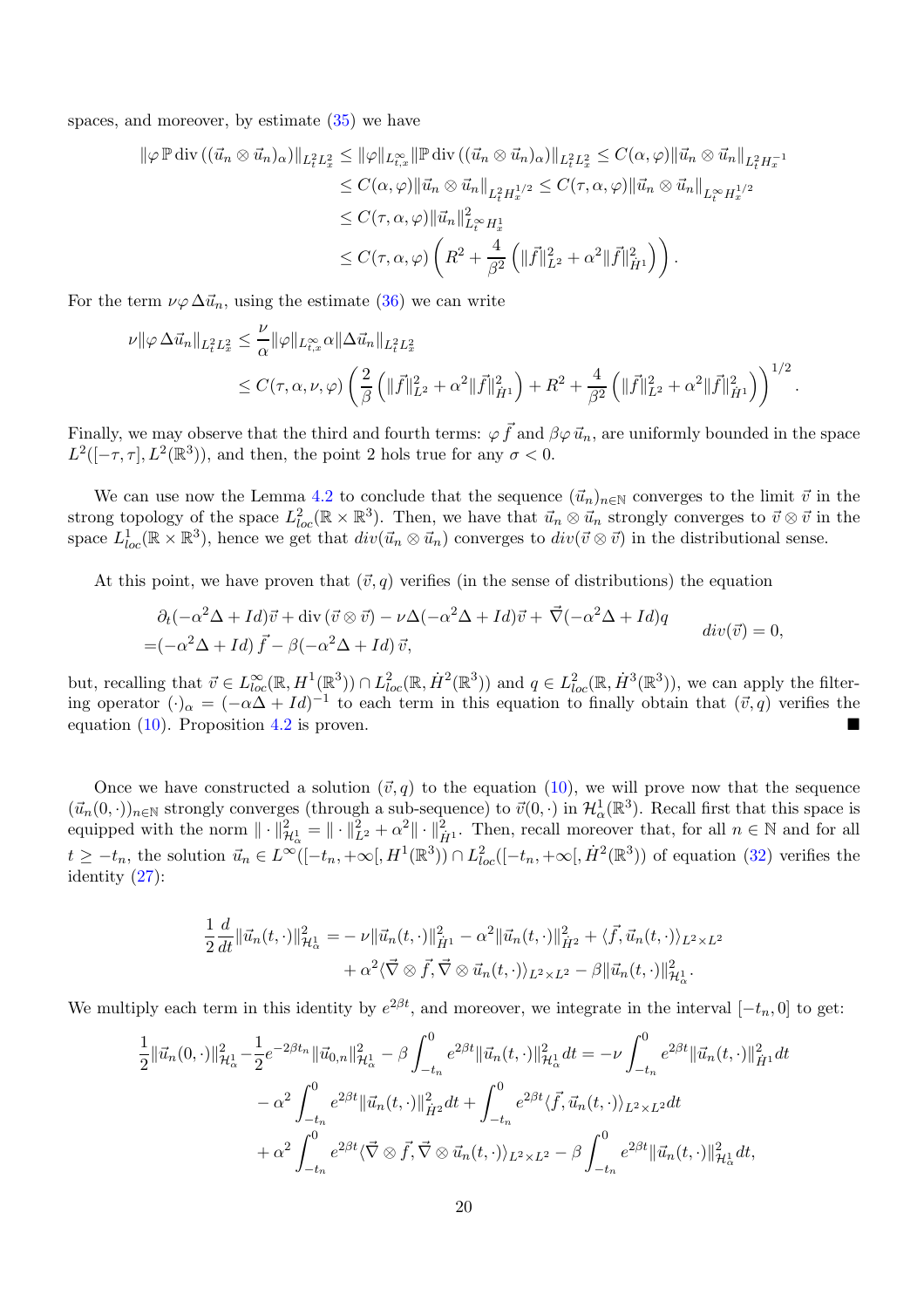hence we obtain

$$
\begin{split} \|\vec{u}_n(0,\cdot)\|_{\mathcal{H}^1_{\alpha}}^2 &= e^{-2\beta t_n} \|\vec{u}_{0,n}\|_{\mathcal{H}^1_{\alpha}}^2 - 2\nu \int_{-t_n}^0 e^{2\beta t} \|\vec{u}_n(t,\cdot)\|_{\dot{H}^1}^2 dt - 2\alpha^2 \int_{-t_n}^0 e^{2\beta t} \|\vec{u}_n(t,\cdot)\|_{\dot{H}^2}^2 dt \\ &+ 2 \int_{-t_n}^0 e^{2\beta t} \langle \vec{f}, \vec{u}_n(t,\cdot) \rangle_{L^2 \times L^2} dt + 2\alpha^2 \int_{-t_n}^0 e^{2\beta t} \langle \vec{\nabla} \otimes \vec{f}, \vec{\nabla} \otimes \vec{u}_n(t,\cdot) \rangle_{L^2 \times L^2} .\end{split}
$$

<span id="page-20-4"></span>In each term of this identity, we take now the lim sup when  $n \to +\infty$  to write:

$$
\limsup_{n \to +\infty} \|\vec{u}_n(0,\cdot)\|_{\mathcal{H}^1_\alpha}^2 \leq \limsup_{n \to +\infty} e^{-2\beta t_n} \|\vec{u}_{0,n}\|_{\mathcal{H}^1_\alpha}^2 + \limsup_{n \to +\infty} \left( -2\nu \int_{-t_n}^0 e^{2\beta t} \|\vec{u}_n(t,\cdot)\|_{\dot{H}^1}^2 dt \right) \n+ \limsup_{n \to +\infty} \left( -2\alpha^2 \int_{-t_n}^0 e^{2\beta t} \|\vec{u}_n(t,\cdot)\|_{\dot{H}^2}^2 dt \right) \n+ \limsup_{n \to +\infty} \left( 2 \int_{-t_n}^0 e^{2\beta t} \langle \vec{f}, \vec{u}_n(t,\cdot) \rangle_{L^2 \times L^2} dt \right) \n+ \limsup_{n \to +\infty} \left( 2\alpha^2 \int_{-t_n}^0 e^{2\beta t} \langle \vec{\nabla} \otimes \vec{f}, \vec{\nabla} \otimes \vec{u}_n(t,\cdot) \rangle_{L^2 \times L^2} dt \right),
$$
\n(38)

where we must study each term in the right side. For the first term, recalling that the sequence  $(\vec{u}_{0,n})_{n\in\mathbb{N}}$ is bounded in  $\mathcal{H}^1_\alpha(\mathbb{R}^3)$ , we have

<span id="page-20-0"></span>
$$
\limsup_{n \to +\infty} e^{-2\beta t_n} \| \vec{u}_{0,n} \|_{\mathcal{H}^1_{\alpha}}^2 = 0.
$$
\n(39)

For the second term, since by estimate [\(34\)](#page-16-3) we have that the sequence  $(\vec{u}_n)_{n\in\mathbb{N}}$  converges to  $\vec{v}$  in the weak-\* topology of the space  $L^2_{loc}(\mathbb{R}, \dot{H}^1(\mathbb{R}^3))$ , then we can write

$$
\liminf_{n \to +\infty} \left( 2\nu \int_{-t_n}^0 e^{2\beta t} \| \vec{u}_n(t, \cdot) \|_{\dot{H}^1}^2 dt \right) \ge 2\nu \int_{-\infty}^0 e^{2\beta t} \| \vec{v}(t, \cdot) \|_{\dot{H}^1}^2 dt,
$$

<span id="page-20-1"></span>hence we have

$$
\limsup_{n \to +\infty} \left( -2\nu \int_{-t_n}^0 e^{2\beta t} \|\vec{u}_n(t,\cdot)\|_{\dot{H}^1}^2 dt \right) \le -\liminf_{n \to +\infty} \left( 2\nu \int_{-t_n}^0 e^{2\beta t} \|\vec{u}_n(t,\cdot)\|_{\dot{H}^1}^2 dt \right) \n\le -2\nu \int_{-\infty}^0 e^{2\beta t} \|\vec{v}(t,\cdot)\|_{\dot{H}^1}^2 dt.
$$
\n(40)

For the third term, always by estimate [\(34\)](#page-16-3), we have that the sequence  $(\vec{u}_n)_{n\in\mathbb{N}}$  converges to  $\vec{v}$  in the weak-\* topology of the space  $L^2_{loc}(\mathbb{R}, \dot{H}^2(\mathbb{R}^3))$ , and we write

$$
\liminf_{n \to +\infty} \left( 2\alpha^2 \int_{-t_n}^0 e^{2\beta t} \| \vec{u}_n(t, \cdot) \|_{\dot{H}^2}^2 dt \right) \ge 2\alpha^2 \int_{-\infty}^0 e^{2\beta t} \| \vec{v}(t, \cdot) \|_{\dot{H}^1}^2 dt.
$$

<span id="page-20-2"></span>Then, we have

$$
\limsup_{n \to +\infty} \left( -2\alpha^2 \int_{-t_n}^0 e^{2\beta t} \| \vec{u}_n(t, \cdot) \|_{\dot{H}^2}^2 dt \right) \le -\liminf_{n \to +\infty} \left( 2\alpha^2 \int_{-t_n}^0 e^{2\beta t} \| \vec{u}_n(t, \cdot) \|_{\dot{H}^2}^2 dt \right)
$$
\n
$$
\le -2\alpha^2 \int_{-\infty}^0 e^{2\beta t} \| \vec{v}(t, \cdot) \|_{\dot{H}^2}^2 dt.
$$
\n(41)

Similarly, by the estimate [\(33\)](#page-16-2), the sequence  $(\vec{u}_n)_{n\in\mathbb{N}}$  converges to  $\vec{v}$  in the weak-\* topology of the space  $L^2_{loc}(\mathbb{R}, L^2(\mathbb{R}^3))$ , and moreover, as we also have the weak-\* convergence in the space  $L^2_{loc}(\mathbb{R}, \dot{H}^1(\mathbb{R}^3))$ . Then, for the fourth and fifth terms we have

<span id="page-20-3"></span>
$$
\limsup_{n \to +\infty} \left( 2 \int_{-t_n}^0 e^{2\beta t} \langle \vec{f}, \vec{u}_n(t, \cdot) \rangle_{L^2 \times L^2} dt \right) = 2 \int_{-\infty}^0 e^{2\beta t} \langle \vec{f}, \vec{v}(t, \cdot) \rangle_{L^2 \times L^2} dt,
$$
\n
$$
\limsup_{n \to +\infty} \left( 2\alpha^2 \int_{-t_n}^0 e^{2\beta t} \langle \vec{\nabla} \otimes \vec{f}, \vec{\nabla} \otimes \vec{u}_n(t, \cdot) \rangle_{L^2 \times L^2} \right) = 2\alpha^2 \int_{-\infty}^0 e^{2\beta t} \langle \vec{\nabla} \otimes \vec{f}, \vec{\nabla} \otimes \vec{v}(t, \cdot) \rangle_{L^2 \times L^2} dt.
$$
\n(42)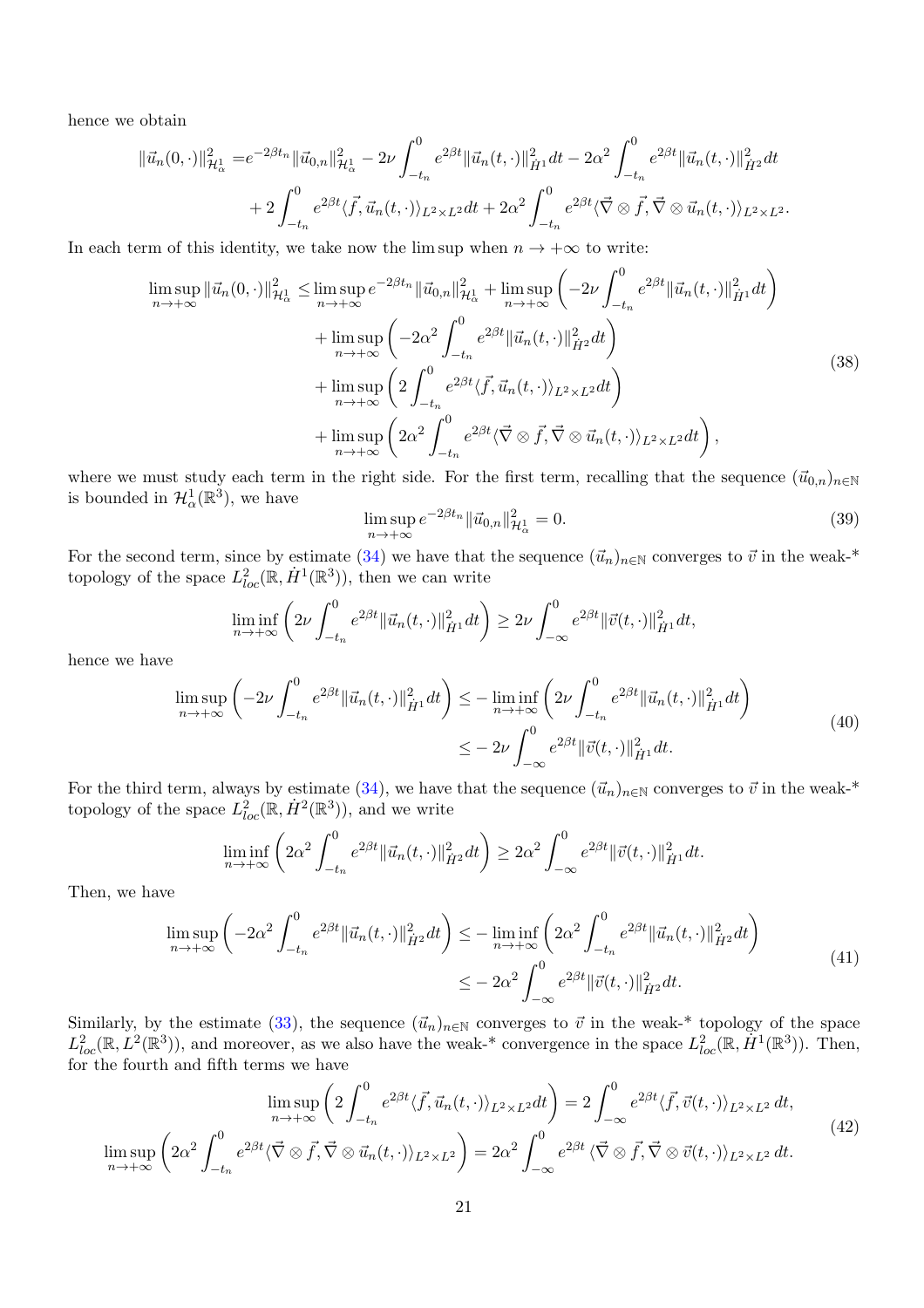Thus, gathering the estimates  $(39)$ ,  $(40)$ ,  $(41)$  and  $(42)$ , we get back to  $(38)$  to write:

$$
\limsup_{n \to +\infty} \|\vec{u}_n(0,\cdot)\|_{\mathcal{H}^1_{\alpha}}^2 \leq -2\nu \int_{-\infty}^0 e^{2\beta t} \|\vec{v}(t,\cdot)\|_{\dot{H}^1}^2 dt - 2\alpha^2 \int_{-\infty}^0 e^{2\beta t} \|\vec{v}(t,\cdot)\|_{\dot{H}^2}^2 dt \n+ 2 \int_{-\infty}^0 e^{2\beta t} \langle \vec{f}, \vec{v}(t,\cdot) \rangle_{L^2 \times L^2} dt + 2\alpha^2 \int_{-\infty}^0 e^{2\beta t} \langle \vec{\nabla} \otimes \vec{f}, \vec{\nabla} \otimes \vec{v}(t,\cdot) \rangle_{L^2 \times L^2} dt = (b).
$$

We shall study now the term (b) above. Since the solution  $(\vec{v}, q)$  of the equation [\(10\)](#page-6-1) verifies  $\vec{v} \in$  $L^{\infty}(\mathbb{R}, H^1(\mathbb{R}^3)) \cap L^2_{loc}(\mathbb{R}, H^2(\mathbb{R}^3))$  and  $q \in L^2_{loc}(\mathbb{R}, H^3(\mathbb{R}^3))$  then, following the same computations done in [\(27\)](#page-11-3), we have the following energy equality:

$$
\frac{1}{2}\frac{d}{dt}\|\vec{v}(t,\cdot)\|_{\mathcal{H}^1_\alpha}^2 = -\nu\|\vec{v}(t,\cdot)\|_{\dot{H}^1}^2 - \alpha^2\|\vec{v}(t,\cdot)\|_{\dot{H}^2}^2 + \langle\vec{f},\vec{v}(t,\cdot)\rangle_{L^2\times L^2} + \alpha^2\langle\vec{\nabla}\otimes\vec{f},\vec{\nabla}\otimes\vec{v}(t,\cdot)\rangle_{L^2\times L^2} - \beta\|\vec{v}(t,\cdot)\|_{\mathcal{H}^1_\alpha}^2.
$$

We multiply each term by  $e^{2\beta t}$ , and integrating in the interval  $]-\infty,0]$  we get:

$$
\frac{1}{2} \|\vec{v}(0,\cdot)\|_{\mathcal{H}^1_{\alpha}}^2 - \beta \int_{-\infty}^0 e^{2\beta t} \|\vec{v}(t,\cdot)\|_{\mathcal{H}^1_{\alpha}}^2 dt = -\nu \int_{-\infty}^0 e^{2\beta t} \|\vec{v}(t,\cdot)\|_{\dot{H}^1}^2 dt - \alpha^2 \int_{-\infty}^0 e^{2\beta t} \|\vec{v}(t,\cdot)\|_{\dot{H}^2}^2 dt \n+ \int_{-\infty}^0 e^{2\beta t} \langle \vec{f}, \vec{v}(t,\cdot) \rangle_{L^2 \times L^2} dt + \alpha^2 \int_{-\infty}^0 e^{2\beta t} \langle \vec{\nabla} \otimes \vec{f}, \vec{\nabla} \otimes \vec{v}(t,\cdot) \rangle_{L^2 \times L^2} - \beta \int_{-\infty}^0 e^{2\beta t} \|\vec{v}(t,\cdot)\|_{\mathcal{H}^1_{\alpha}}^2 dt.
$$

From this identity we have  $(b) = ||\vec{v}(0, \cdot)||_{\mathcal{H}^1_\alpha}^2$ , and then, getting back to the previous estimate, we obtain  $\limsup \| \vec{u}_n(0, \cdot) \|_{\mathcal{H}^1}^2 \leq \| \vec{v}(0, \cdot) \|_{\mathcal{H}^1}^2$ . On the oth  $\limsup_{n\to+\infty} \|\vec{u}_n(0,\cdot)\|_{\mathcal{H}^1_\alpha}^2 \leq \|\vec{v}(0,\cdot)\|_{\mathcal{H}^1_\alpha}^2$ . On the other hand, since by the estimate [\(33\)](#page-16-2) we know that the sequence  $(\vec{u}_n)_{n\in\mathbb{N}}$  converges (via a sub-sequence) to  $\vec{v}$  in the weak-\* topology of the space  $L^{\infty}(\mathbb{R}, H^1(\mathbb{R}^3))$ , we also have the inequality  $\|\vec{v}(0, \cdot)\|_{\mathcal{H}^1_\alpha}^2 \leq \liminf_{n \to +\infty} \|\vec{u}_n(0, \cdot)\|_{\mathcal{H}^1_\alpha}^2$ . Then, we obtain the desired strong convergence:  $\lim_{n\to+\infty} ||\vec{u}_n(0,\cdot)||_{\mathcal{H}^1_{\alpha}}^2 = ||\vec{v}(0,\cdot)||_{\mathcal{H}^1_{\alpha}}^2$ , and the point 2 in Proposition [4.1](#page-15-2) is now verified.

To verify now the point 3 in Proposition [4.1,](#page-15-2) we just observe that by estimate [\(31\)](#page-13-1), where we have  $\vec{w}(t, \cdot) = \vec{u}_1(t, \cdot) - \vec{u}_2(t, \cdot) = S(t)\vec{u}_{0,1} - S(t)\vec{u}_{0,2}$ , and  $\vec{w}(0, \cdot) = \vec{u}_{0,1} - \vec{u}_{0,2}$ , then the continuity of the map  $S(t): \mathcal{B} \to \mathcal{H}^1_\alpha(\mathbb{R}^3)$  follows directly.

Thus, by Proposition [4.1,](#page-15-2) the semigroup  $S(t)$  has a global attractor  $\mathcal{A}_{\vec{f}} \subset \mathcal{H}^1_\alpha(\mathbb{R}^3)$ . Theorem [2](#page-5-2) is now proven.

## <span id="page-21-0"></span>5 Fractal box counting dimension of the attractor

In this section, we prove that the global attractor  $\mathcal{A}_{f} \subset \mathcal{H}^1_\alpha(\mathbb{R}^3)$ , constructed in Theorem [2,](#page-5-2) has finite fractal box counting dimension and we give an explicit upper bound. In order to estimate the fractal dimension of the attractor, we will use the following volume contraction method adapted from [\[16\]](#page-39-10). See also [\[12\]](#page-39-15) and [\[25\]](#page-40-5) for more details. We start by introducing some definitions that we shall use later.

The first definition concerns the following quasi-differential operator. Let  $t > 0$  be a fixed time and let  $\vec{u}_0 \in \mathcal{A}_{\vec{f}}$  be an initial datum. Moreover, let  $u(t, \cdot)$  be the solution of the equation [\(4\)](#page-3-0) arising from the initial datum  $\vec{u}_0$  and given by Theorem [1.](#page-4-1) Thus, for  $u(t, \cdot)$  fixed, let  $\vec{v} \in L^{\infty}([0, +\infty[, \mathcal{H}_\alpha^1(\mathbb{R}^3)) \cap$  $L^2_{loc}([0,+\infty], \dot{H}^2(\mathbb{R}^3))$  be the solution of the following linearized version of the equation [\(4\)](#page-3-0):

<span id="page-21-1"></span>
$$
\begin{cases}\n\partial_t \vec{v} + \mathbb{P}\left(\left((\vec{v} \cdot \vec{\nabla})\vec{u} + (\vec{u} \cdot \vec{\nabla})\vec{v}\right)_\alpha\right) - \nu \Delta \vec{v} = -\beta \vec{v}, \quad \text{div}(\vec{v}) = 0, \\
\vec{v}(0, \cdot) = \vec{v}_0 \in \mathcal{H}_\alpha^1(\mathbb{R}^3),\n\end{cases}
$$
\n(43)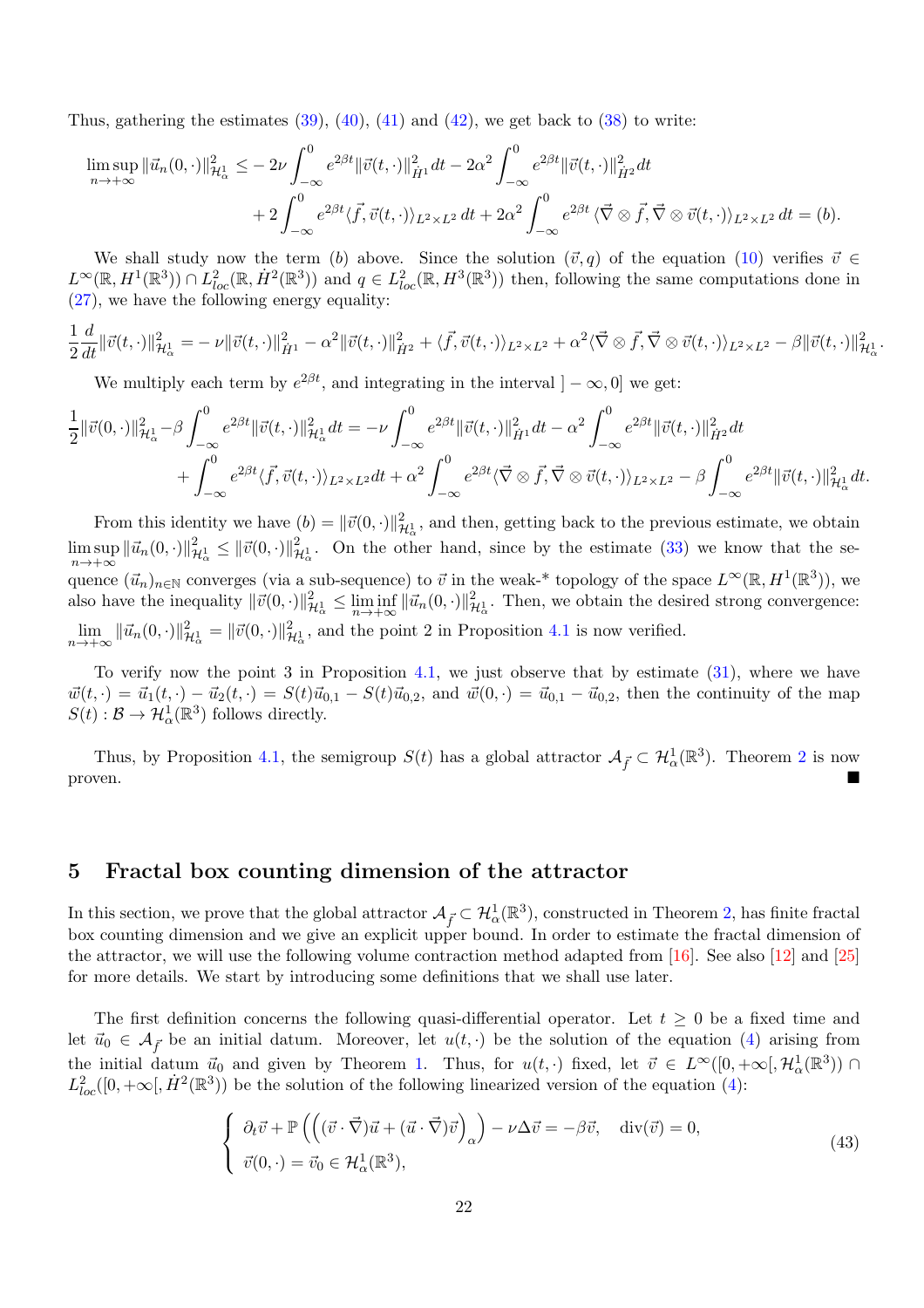where  $\vec{v}_0$  denotes the initial datum. The existence and uniqueness of the solution  $\vec{v}$  for this equation is straightforward (since we have a linear equation) and follows the main ideas and estimates in the proof of Theorem [1.](#page-4-1) So, we will omit the prove of this fact.

<span id="page-22-0"></span>**Definition 5.1 (Quasi-differential operator)** The quasi-differential operator  $DS(t, \vec{u}_0)$ , depending on the time  $t \geq 0$  and the datum  $\vec{u}_0 \in A_{\vec{f}}$ , is the linear and bounded operator  $DS(t, \vec{u}_0) : \mathcal{H}^1_\alpha(\mathbb{R}^3) \to \mathcal{H}^1_\alpha(\mathbb{R}^3)$ defined as

$$
DS(t, \vec{u}_0)\vec{v}_0 = \vec{v}(t, \cdot),
$$

where  $\vec{v}(t, \cdot)$  is the solution of the linearized equation [\(43\)](#page-21-1).

<span id="page-22-1"></span>Once we have defined this operator, our second definition lies with the notion a semigroup uniformly quasi-differentiable.

**Definition 5.2 (Semigroup uniformly quasi-differentiable)** For  $t > 0$  fixed, let  $S(t)$  be the semi-group associated to equation  $(4)$  and defined in  $(8)$ . We say that this semigroup is uniformly quasi-differentiable on the global attractor  $A_{\vec{f}} \subset H^1_\alpha(\mathbb{R}^3)$ , if for all  $\vec{u}_{0,1}, \vec{u}_{0,2} \in A_{\vec{f}}$  we have

$$
||S(t)\vec{u}_{0,2} - S(t)\vec{u}_{0,1} - DS(t,\vec{u}_{0,1})(\vec{u}_{0,2} - \vec{u}_{0,1})||_{\mathcal{H}^1_{\alpha}} \leq \mathfrak{o}\left(||\vec{u}_{0,2} - \vec{u}_{0,1}||_{\mathcal{H}^1_{\alpha}}\right),
$$

where the quasi-differential operator  $DS(t, \vec{u}_{0,1})$  is given in Definition [5.1,](#page-22-0) and moreover, the quantity  $\mathfrak{o}(\cdot)$ verifies: lim  $h\rightarrow 0^+$  $\mathfrak{o}(h)/h = 0.$ 

Finally, in our last definition, we need to introduce the notion the m− global Lyapunov exponents for a  $m \in \mathbb{N}$  given. For this, we shall need to precise first some notation. On one hand, we denote by  $\mathcal{O}_m$ , the set of all the orthonormal families  $(\vec{w}_i)_{1 \leq i \leq m}$  in the space  $\mathcal{H}^1_\alpha(\mathbb{R}^3)$  dotted with its natural scalar product:

<span id="page-22-5"></span>
$$
[\vec{w_i}, \vec{w_j}]_{\alpha} = (\vec{w_i}, \vec{w_j})_{L^2 \times L^2} + \alpha^2 \left( \vec{\nabla} \otimes \vec{w_i}, \vec{\nabla} \otimes \vec{w_j} \right)_{L^2 \times L^2}.
$$
\n(44)

On the other hand, getting back to the linearized equation  $(43)$ , we can write

$$
\partial_t \vec{v} = -\mathbb{P}\left( \left( (\vec{v} \cdot \vec{\nabla})\vec{u} + (\vec{u} \cdot \vec{\nabla})\vec{v} \right)_\alpha \right) + \nu \Delta \vec{v} - \beta \vec{v}.
$$

and then, from the right side of this identity, and for all  $\vec{w} \in \mathcal{H}^1_\alpha(\mathbb{R}^3)$ , we define now the linear operator

<span id="page-22-4"></span>
$$
\mathcal{L}(t, \vec{u}_0)\vec{w} = -\mathbb{P}\left(\left((\vec{w}\cdot\vec{\nabla})\vec{u} + (\vec{u}\cdot\vec{\nabla})\vec{w}\right)_{\alpha}\right) + \nu\Delta\vec{w} - \beta\vec{w}.\tag{45}
$$

<span id="page-22-2"></span>Once we have introduced the set  $\mathcal{O}_m$  and the linear operator  $\mathcal{L}(t, \vec{u}_0)(\cdot)$  above, we have the following definition.

**Definition 5.3** (m– global Lyapunov exponents) Let  $m \in \mathbb{N}$  fixed. We define the m– global Lyapunov exponent  $\ell(m)$  as the quantity:

$$
\ell(m) = \limsup_{T \to +\infty} \left( \sup_{\vec{u}_0 \in \mathcal{A}_{\vec{f}}} \sup_{(\vec{w}_i)_{1 \leq i \leq m} \in \mathcal{O}_m} \left( \frac{1}{T} \int_0^T \sum_{i=1}^m \left[ \mathcal{L}(t, \vec{u}_0) \vec{w}_i, \vec{w}_i \right]_{\alpha} dt \right) \right).
$$

<span id="page-22-3"></span>We have now all the tools to state the following technical result that we shall use to derive an upper bound of the fractal dimension of the attractor  $A_{\vec{f}}$ . For a proof of this result see [\[11\]](#page-39-16).

Theorem 5.1 (Upper bound of the fractal dimension) Let  $S(t)$  be the semigruop associated to equa-tion [\(4\)](#page-3-0) and defined in [\(8\)](#page-5-0). Moreover, let  $A_{\vec{f}} \subset H^1_\alpha(\mathbb{R}^3)$  be the global attractor of the semigroup  $S(t)$  given by Theorem [2.](#page-5-2) Finally, let  $dim (\mathcal{A}_{\tilde{f}})$ be the fractal box counting dimension of the attractor  $A_{\vec{f}}$  given in Definition [2.](#page-6-2)

If the following statements hold: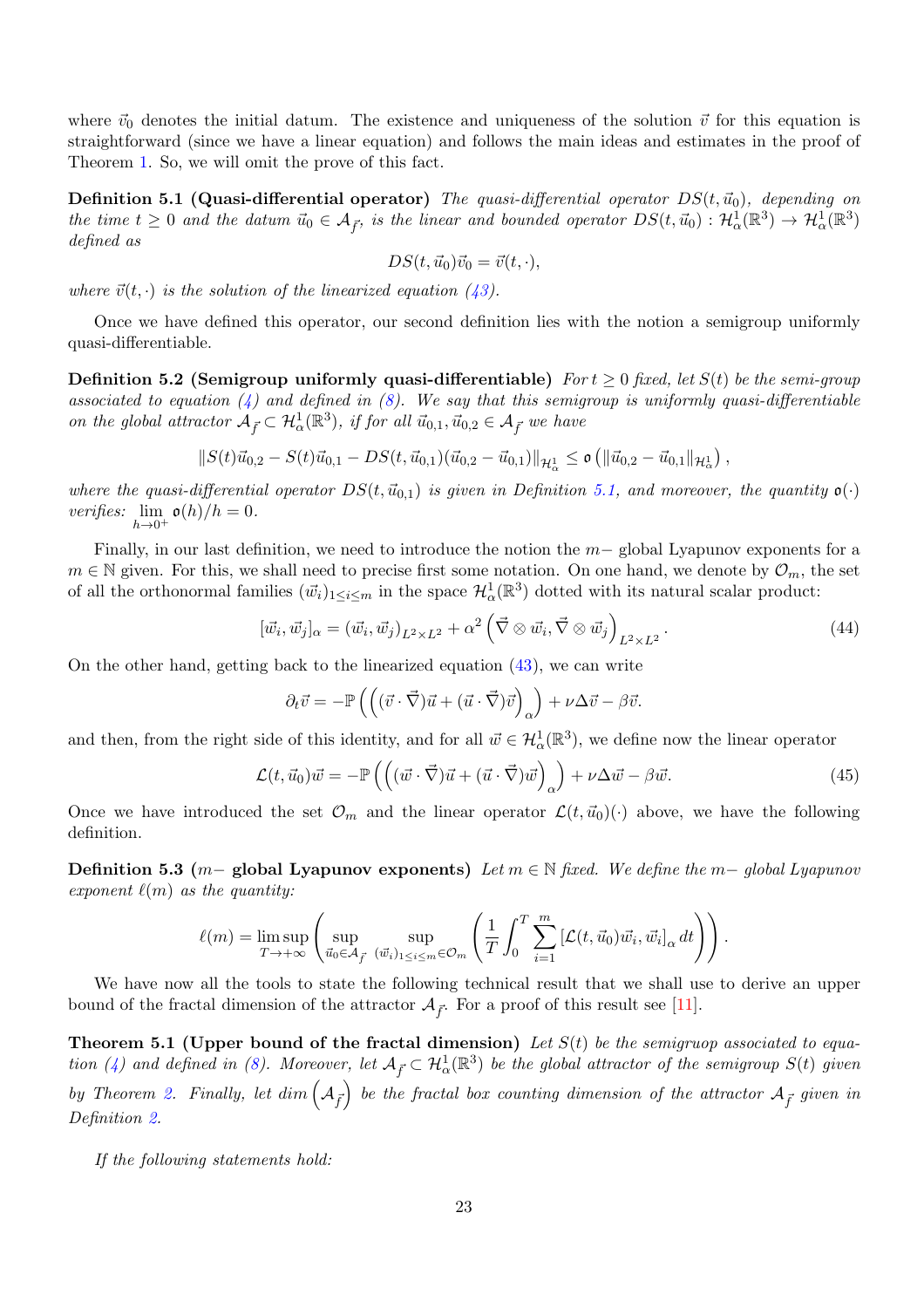- 1. The semigroup  $S(t)$  is uniformly quasi-differentiable on the attractor  $A_f^-$  in the sense of Definition [5.2.](#page-22-1)
- 2. The quasi-differential operator  $DS(t, \vec{u}_0)(\cdot)$  given in Definition [5.1,](#page-22-0) depends continuously on the initial datum  $\vec{u}_0 \in \mathcal{A}_{\vec{f}}$ .
- 3. There exists  $\gamma \geq 1$ , and moreover, there exist two constants  $c_1, c_2 > 0$  such that, for all  $m \in \mathbb{N}$ , the  $m-$  global Lyapunov exponent  $\ell(m)$  given in Definition [5.3](#page-22-2) verifies:

<span id="page-23-0"></span>
$$
\ell(m) \le -c_1 m^{\gamma} + c_2. \tag{46}
$$

Then, we have the following upper bound:  $dim (\mathcal{A}_f)$  $\overline{\Lambda}$ ≤  $\int_{0}^{1}$  $c_1$  $\setminus$ <sup>1/γ</sup> .

## Proof of Theorem [3](#page-6-3)

We must verify that the points 1, 2 and 3 in Theorem [5.1](#page-22-3) hold. However, the points 1 and 2 are given in [\[2\]](#page-39-12) where it is proven that the semigroup  $S(t)$  is even differentiable for all  $\vec{u}_0 \in A_{\vec{f}}$  and the differential operator  $DS(t, \vec{u}_0)$  depends continuously on  $\vec{u}_0 \in \mathcal{A}_{\vec{f}}$ . So, we will focus on the point 3.

To estimate the m– global Lyapunov exponent  $\ell(m)$  according to the desired estimate [\(46\)](#page-23-0), we shall prove the following technical estimates. In the expression of the quantity  $\ell(m)$  given in Definition [5.3,](#page-22-2) we derive first an upper bound for the term  $\sum_{n=1}^{m}$  $i=1$  $[\mathcal{L}(t, \vec{u}_0)\vec{w}_i, \vec{w}_i]_{\alpha}$  as follows:

<span id="page-23-2"></span>**Proposition 5.1** Let  $m \in \mathbb{N}$  fixed and let  $(\vec{w}_i)_{1 \leq i \leq m} \in \mathcal{O}_m$ . Moreover, let  $\mathcal{L}(t, \vec{u}_0)(\cdot)$  be the linear operator given in [\(45\)](#page-22-4), and let  $[\cdot, \cdot]_{\alpha}$  be the scalar product defined in [\(44\)](#page-22-5). Then, we have:

<span id="page-23-3"></span>
$$
\sum_{i=1}^{m} \left[ \mathcal{L}(t, \vec{u}_0) \vec{w}_i, \vec{w}_i \right]_{\alpha} \leq -\beta m + 2 \frac{C_{LT}^4}{\nu^{12/5} \alpha^{6/5}} \| \vec{u}(t, \cdot) \|_{\dot{H}^1}^{14/5} + \frac{3}{8} \alpha^2 \| \vec{u}(t, \cdot) \|_{\dot{H}^2}^2,
$$
\n(47)

where  $C_{LT} > 0$  is a numerical constant given in [\(49\)](#page-24-0).

**Proof.** By definition of the operator  $\mathcal{L}(t, \vec{u}_0)(\cdot)$ , we write

<span id="page-23-1"></span>
$$
\sum_{i=1}^{m} \left[ \mathcal{L}(t, \vec{u}_0) \vec{w}_i, \vec{w}_i \right]_{\alpha} = \sum_{i=1}^{m} \left[ -\mathbb{P}\left( \left( (\vec{w}_i \cdot \vec{\nabla}) \vec{u} + (\vec{u} \cdot \vec{\nabla}) \vec{w}_i \right)_{\alpha} \right), \vec{w}_i \right]_{\alpha} + \sum_{i=1}^{m} \left[ \nu \Delta \vec{w}_i - \beta \vec{w}_i, \vec{w}_i \right]_{\alpha} = I_1 + I_2, \tag{48}
$$

where we shall study each term  $I_1$  and  $I_2$  separately.

For the term  $I_1$ , as we have  $div(\vec{w}_i) = 0$  (for  $1 \leq i \leq m$ ), and moreover, by the well-known properties of the Leray's projector  $\mathbb{P}$ , we can write

$$
I_1 = \sum_{i=1}^{m} \left[ -\left( (\vec{w_i} \cdot \vec{\nabla}) \vec{u} + (\vec{u} \cdot \vec{\nabla}) \vec{w_i} \right)_{\alpha}, \vec{w_i} \right]_{\alpha}
$$

Then, we will use the following identity.

**Lemma 5.1** By definition of the filtering operator  $\left(\cdot\right)_{\alpha} = \left(-\alpha^2 \Delta + I_d\right)^{-1}$ , and moreover, by definition of the scalar product  $[\cdot, \cdot]_{\alpha}$  given in  $(44)$ , for  $\vec{g}_1, \vec{g}_2 \in H^1(\mathbb{R}^3)$  we have:  $[(\vec{g}_1)_{\alpha}, \vec{g}_2]_{\alpha} = (\vec{g}_1, \vec{g}_2)_{L^2 \times L^2}$ .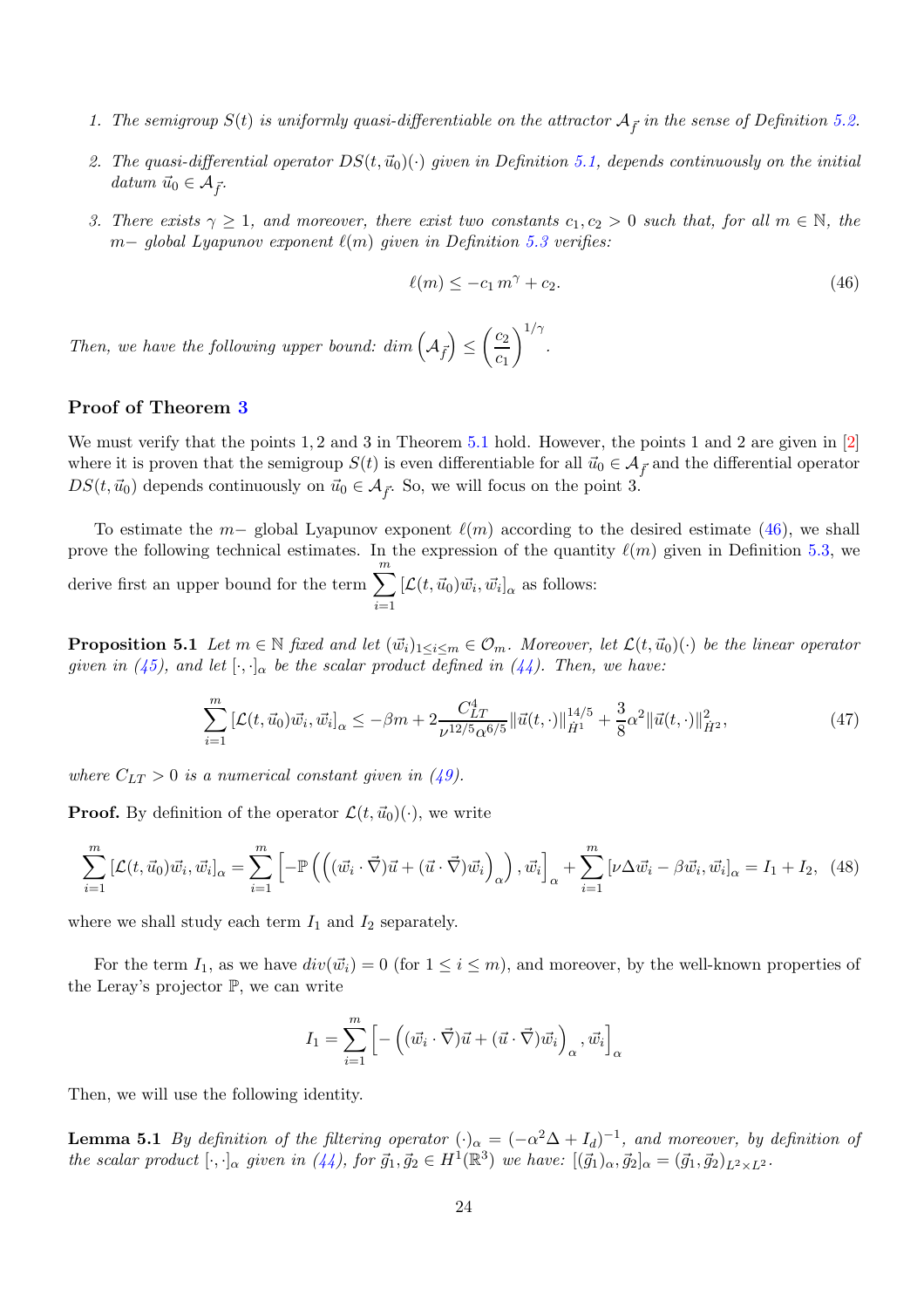**Proof.** We write  $[(\vec{g}_1)_\alpha, \vec{g}_2]_\alpha = [\vec{g}_1, (\vec{g}_2)_\alpha]_\alpha = (\vec{g}_1,(\vec{g}_2)_\alpha)_{L^2 \times L^2} + \alpha^2 \left( \vec{\nabla} \otimes \vec{g}_1, \vec{\nabla} \otimes (\vec{g}_2)_\alpha \right)$  $L^2 \times L^2$ , and integrating by parts the last term we have

$$
\begin{split} [(\vec{g}_1)_{\alpha}, \vec{g}_2]_{\alpha} &= (\vec{g}_1, (\vec{g}_2)_{\alpha})_{L^2 \times L^2} - \alpha^2 (\vec{g}_1, \Delta(\vec{g}_2)_{\alpha})_{L^2 \times L^2} = (\vec{g}_1, (\vec{g}_2)_{\alpha} - \alpha^2 \Delta((\vec{g}_2)_{\alpha}))_{L^2 \times L^2} \\ &= (\vec{g}_1, (-\alpha^2 \Delta + I_d)(\vec{g}_2)_{\alpha})_{L^2 \times L^2} = (\vec{g}_1, (-\alpha^2 \Delta + I_d)(-\alpha^2 \Delta + I_d)^{-1} \vec{g}_2)_{L^2 \times L^2} = (\vec{g}_1, \vec{g}_2)_{L^2 \times L^2} \,. \end{split}
$$

 $\blacksquare$ 

Thus, applying by this identity, and morerover, as we have  $div(\vec{w_i}) = 0$ , we can write

 $j,k=1$ 

$$
I_{1} = -\sum_{i=1}^{m} \left( (\vec{w}_{i} \cdot \vec{\nabla}) \vec{u} + (\vec{u} \cdot \vec{\nabla}) \vec{w}_{i}, \vec{w}_{i} \right)_{L^{2} \times L^{2}} = -\sum_{i=1}^{m} \left( (\vec{w}_{i} \cdot \vec{\nabla}) \vec{u}, \vec{w}_{i} \right)_{L^{2} \times L^{2}} - \sum_{i=1}^{m} \left( (\vec{u} \cdot \vec{\nabla}) \vec{w}_{i}, \vec{w}_{i} \right)_{L^{2} \times L^{2}}
$$
  

$$
= \sum_{i=1}^{m} \left( (\vec{w}_{i} \cdot \vec{\nabla}) \vec{u}, \vec{w}_{i} \right)_{L^{2} \times L^{2}} = \sum_{i=1}^{m} \int_{\mathbb{R}^{3}} \left( \sum_{j,k=1}^{3} w_{i,k} (\partial_{k} u_{j}) w_{i,j} \right) dx \leq \sum_{i=1}^{m} \int_{\mathbb{R}^{3}} \left| \sum_{j,k=1}^{3} w_{i,k} (\partial_{k} u_{j}) w_{i,j} \right| dx.
$$

Here, we need to estimate the term  $\sum$  $_{j,k=1}$  $w_{i,k}(\partial_k u_j)\,w_{i,j}$  $\begin{array}{c} \begin{array}{c} \begin{array}{c} \end{array}\\ \begin{array}{c} \end{array}\\ \begin{array}{c} \end{array}\\ \begin{array}{c} \end{array}\\ \begin{array}{c} \end{array}\\ \begin{array}{c} \end{array}\\ \begin{array}{c} \end{array}\\ \begin{array}{c} \end{array}\\ \begin{array}{c} \end{array}\\ \begin{array}{c} \end{array}\\ \begin{array}{c} \end{array}\\ \begin{array}{c} \end{array}\\ \begin{array}{c} \end{array}\\ \begin{array}{c} \end{array}\\ \begin{array}{c} \end{array}\\ \begin{array}{c} \end{array}\\ \begin{array}{c} \end{array}\\ \begin$ , and following the same computations done in the estimate  $(3.5)$ , page 16 in  $[16]$ , we have  $\begin{array}{c} \begin{array}{c} \begin{array}{c} \begin{array}{c} \end{array} \\ \end{array} \\ \begin{array}{c} \end{array} \end{array} \end{array} \end{array}$  $\sum_{ }^{3}$  $w_{i,k}(\partial_k u_j)\,w_{i,j}$  $\begin{array}{c} \begin{array}{c} \begin{array}{c} \begin{array}{c} \end{array}\\ \end{array} \end{array} \end{array}$  $\leq |\vec{\nabla} \otimes \vec{u}| |\vec{w_i}|^2.$ 

With this pointwise inequality at hand, we get back to the estimate of the term  $I_1$  above, where we can write

$$
I_1 \leq \sum_{i=1}^m \int_{\mathbb{R}^3} |\vec{\nabla} \otimes \vec{u}| |\vec{w_i}|^2 dx \leq \int_{\mathbb{R}^3} |\vec{\nabla} \otimes \vec{u}| \left( \sum_{i=1}^m |\vec{w_i}|^2 \right) dx.
$$

Then, applying the Hölder inequalities (with  $2/5 + 3/5 = 1$ ) we have

$$
\int_{\mathbb{R}^3} |\vec{\nabla} \otimes \vec{u}| \left( \sum_{i=1}^m |\vec{w_i}|^2 \right) dx \leq ||\vec{\nabla} \otimes \vec{u}||_{L^{5/2}} \left\| \sum_{i=1}^m |\vec{w_i}|^2 \right\|_{L^{5/3}}.
$$

In order to estimate the last term in the right we will use the following Lieb-Thirring inequality, for a proof see the equation  $(6)$ , page 2 in  $[22]$ :

$$
\left\| \sum_{i=1}^m |\vec{w}_i|^2 \right\|_{L^{5/3}} \leq C_{LT} \left( \sum_{i=1}^m \|\vec{w}_i\|_{\dot{H}^1}^2 \right)^{3/5},
$$

where, for the function Gamma  $\Gamma(\cdot)$ , the constant  $C_{LT} > 0$  writes down as:

<span id="page-24-0"></span>
$$
C_{LT} = \frac{3}{5^{5/3}} \left( 16\pi^{3/2} \frac{\Gamma(7/2)}{\Gamma(5)} \right)^{2/3}.
$$
\n(49)

Thus, by the Lieb-Thirring inequality above, and moreover, by the Young inequalities (always with  $2/5 +$  $3/5 = 1$ , we have

$$
\begin{aligned} \|\vec{\nabla} \otimes \vec{u}\|_{L^{5/2}} \left\| \sum_{i=1}^{m} |\vec{w_i}|^2 \right\|_{L^{5/3}} &\leq C_{LT} \|\vec{\nabla} \otimes \vec{u}\|_{L^{5/2}} \left( \sum_{i=1}^{m} \|\vec{w_i}\|_{\vec{H}^1}^2 \right)^{3/5} \leq \frac{C_{LT}}{\nu^{3/5}} \|\vec{\nabla} \otimes \vec{u}\|_{L^{5/2}} \left( \nu \sum_{i=1}^{m} \|\vec{w_i}\|_{\vec{H}^1}^2 \right)^{3/5} \\ &\leq \frac{2}{5} \frac{C_{LT}^{5/2}}{\nu^{3/2}} \|\vec{\nabla} \otimes \vec{u}\|_{L^{5/2}}^{5/2} + \frac{3\nu}{5} \sum_{i=1}^{m} \|\vec{w_i}\|_{\vec{H}^1}^2. \end{aligned}
$$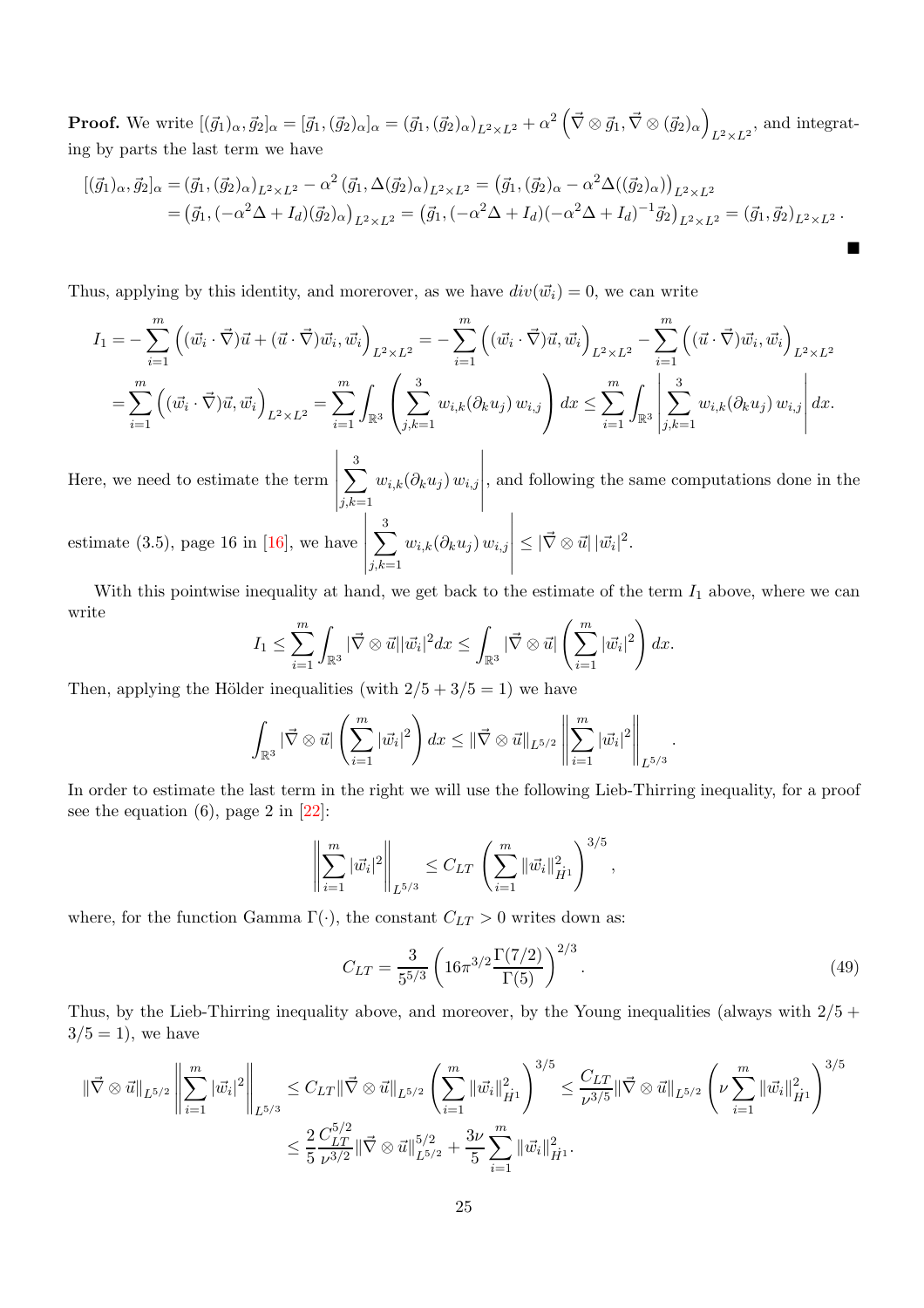Now, in the first term to the right hand side, by the interpolation inequalities (with  $2/5 = \theta/2 + (1 - \theta)/6$ , and  $\theta = 7/10$ , and moreover, by the Sobolev embedding, we write

$$
\frac{2}{5} \frac{C_{LT}^{5/2}}{\nu^{3/2}} \|\vec{\nabla} \otimes \vec{u}\|_{L^{5/2}}^{5/2} + \frac{3\nu}{5} \sum_{i=1}^{m} \|\vec{w}_{i}\|_{\dot{H}^{1}}^{2} \leq \frac{2}{5} \frac{C_{LT}^{5/2}}{\nu^{3/2}} \|\vec{\nabla} \otimes \vec{u}\|_{L^{2}}^{7/4} \|\vec{\nabla} \otimes \vec{u}\|_{L^{6}}^{3/4} + \frac{3\nu}{5} \sum_{i=1}^{m} \|\vec{w}_{i}\|_{\dot{H}^{1}}^{2}
$$
  

$$
\leq \frac{2}{5} \frac{C_{LT}^{5/2}}{\nu^{3/2}} \|\vec{u}\|_{\dot{H}^{1}}^{7/4} \left(4\|\vec{u}\|_{\dot{H}^{2}}\right)^{3/4} + \frac{3\nu}{5} \sum_{i=1}^{m} \|\vec{w}_{i}\|_{\dot{H}^{1}}^{2}
$$
  

$$
\leq \frac{2^{5/2}}{5} \frac{C_{LT}^{5/2}}{\nu^{3/2}} \|\vec{u}\|_{\dot{H}^{1}}^{7/4} \|\vec{u}\|_{\dot{H}^{2}}^{3/4} + \frac{3\nu}{5} \sum_{i=1}^{m} \|\vec{w}_{i}\|_{\dot{H}^{1}}^{2}
$$
  

$$
\leq 2 \frac{C_{LT}^{5/2}}{\nu^{3/2} \alpha^{3/4}} \|\vec{u}\|_{\dot{H}^{1}}^{7/4} (\alpha \|\vec{u}\|_{\dot{H}^{2}})^{3/4} + \frac{3\nu}{5} \sum_{i=1}^{m} \|\vec{w}_{i}\|_{\dot{H}^{1}}^{2}
$$

At this point, always in the first term to the right hand side, we apply the Young inequalities (with  $1 =$  $5/8 + 3/8$  to get

$$
2\frac{C_{LT}^{5/2}}{\nu^{3/2}\alpha^{3/4}}\|\vec{u}\|_{\dot{H}^{1}}^{7/4}(\alpha\|\vec{u}\|_{\dot{H}^{2}})^{3/4} + \frac{3\nu}{5}\sum_{i=1}^{m}\|\vec{w}_{i}\|_{\dot{H}^{1}}^{2} \leq \frac{5}{8}\left(2\frac{C_{LT}^{5/2}}{\nu^{3/2}\alpha^{3/4}}\|\vec{u}\|_{\dot{H}^{1}}^{7/4}\right)^{8/5} + \frac{3}{8}\alpha^{2}\|\vec{u}\|_{\dot{H}^{2}}^{2} + \frac{3\nu}{5}\sum_{i=1}^{m}\|\vec{w}_{i}\|_{\dot{H}^{1}}^{2}
$$

$$
\leq 2\frac{C_{LT}^{4}}{\nu^{12/5}\alpha^{6/5}}\|\vec{u}\|_{\dot{H}^{1}}^{14/5} + \frac{3}{8}\alpha^{2}\|\vec{u}\|_{\dot{H}^{2}}^{2} + \frac{3\nu}{5}\sum_{i=1}^{m}\|\vec{w}_{i}\|_{\dot{H}^{1}}^{2}.
$$

Finally, for the term  $I_1$  in [\(48\)](#page-23-1) we have the estimate

<span id="page-25-0"></span>
$$
I_1 \leq 2 \frac{C_{LT}^4}{\nu^{12/5} \alpha^{6/5}} \| \vec{u}(t, \cdot) \|_{\dot{H}^1}^{14/5} + \frac{3}{8} \alpha^2 \| \vec{u}(t, \cdot) \|_{\dot{H}^2}^2 + \frac{3\nu}{5} \sum_{i=1}^m \| \vec{w}_i \|_{\dot{H}^1}^2.
$$
 (50)

We estimate now the term  $I_2$  in [\(48\)](#page-23-1). By definition of the scalar product  $[\cdot, \cdot]_{\alpha}$  given in [\(44\)](#page-22-5), and integrating by parts, we write

$$
I_2 = \sum_{i=1}^m \int_{\mathbb{R}^3} (\nu \Delta \vec{w_i} - \beta \vec{w_i}) \cdot \vec{w_i} \, dx + \alpha^2 \sum_{i=1}^m \int_{\mathbb{R}^3} \vec{\nabla} \otimes (\nu \Delta \vec{w_i} - \beta \vec{w_i}) \cdot \vec{\nabla} \otimes \vec{w_i} \, dx
$$
  
\n
$$
= \nu \sum_{i=1}^m \|\vec{w_i}\|_{\dot{H}^1}^2 - \beta \sum_{i=1}^m \|\vec{w_i}\|_{L^2}^2 - \alpha^2 \nu \sum_{i=1}^m \|\vec{w_i}\|_{\dot{H}^2}^2 - \alpha^2 \beta \sum_{i=1}^m \|\vec{w_i}\|_{\dot{H}^1}^2
$$
  
\n
$$
= -\beta \sum_{i=1}^m \left( \|\vec{w_i}\|_{L^2}^2 + \alpha^2 \|\vec{w_i}\|_{\dot{H}^1}^2 \right) - \nu \sum_{i=1}^m \|\vec{w_i}\|_{\dot{H}^1}^2 - \alpha^2 \nu \sum_{i=1}^m \|\vec{w_i}\|_{\dot{H}^2}^2
$$
  
\n
$$
= -\beta \sum_{i=1}^m \|\vec{w_i}\|_{\mathcal{H}^1_{\alpha}}^2 - \nu \sum_{i=1}^m \|\vec{w_i}\|_{\dot{H}^1}^2 - \alpha^2 \nu \sum_{i=1}^m \|\vec{w_i}\|_{\dot{H}^2}^2,
$$

and recalling that  $(\vec{w_i})_{1 \leq i \leq m}$  is an orthonormal family in  $\mathcal{H}^1_\alpha(\mathbb{R}^3)$ , we finally get

<span id="page-25-1"></span>
$$
I_2 = -\beta m - \nu \sum_{i=1}^m \|\vec{w}_i\|_{\dot{H}^1}^2 - \alpha^2 \nu \sum_{i=1}^m \|\vec{w}_i\|_{\dot{H}^2}^2 \leq -\beta m - \nu \sum_{i=1}^m \|\vec{w}_i\|_{\dot{H}^1}^2.
$$
 (51)

Once we have the estimates  $(50)$  and  $(51)$ , we get back to  $(48)$  to write

$$
\sum_{i=1}^{m} [\mathcal{L}(t, \vec{u}_0)\vec{w}_i, \vec{w}_i]_{\alpha} \leq 2 \frac{C_{LT}^4}{\nu^{12/5} \alpha^{6/5}} \|\vec{u}(t, \cdot)\|_{\dot{H}^1}^{14/5} + \frac{3}{8} \alpha^2 \|\vec{u}(t, \cdot)\|_{\dot{H}^2}^2 + \frac{3\nu}{5} \sum_{i=1}^{m} \|\vec{w}_i\|_{\dot{H}^1}^2 - \beta m - \nu \sum_{i=1}^{m} \|\vec{w}_i\|_{\dot{H}^1}^2
$$
  

$$
\leq -\beta m + 2 \frac{C_{LT}^4}{\nu^{12/5} \alpha^{6/5}} \|\vec{u}(t, \cdot)\|_{\dot{H}^1}^{14/5} + \frac{3}{8} \alpha^2 \|\vec{u}(t, \cdot)\|_{\dot{H}^2}^2,
$$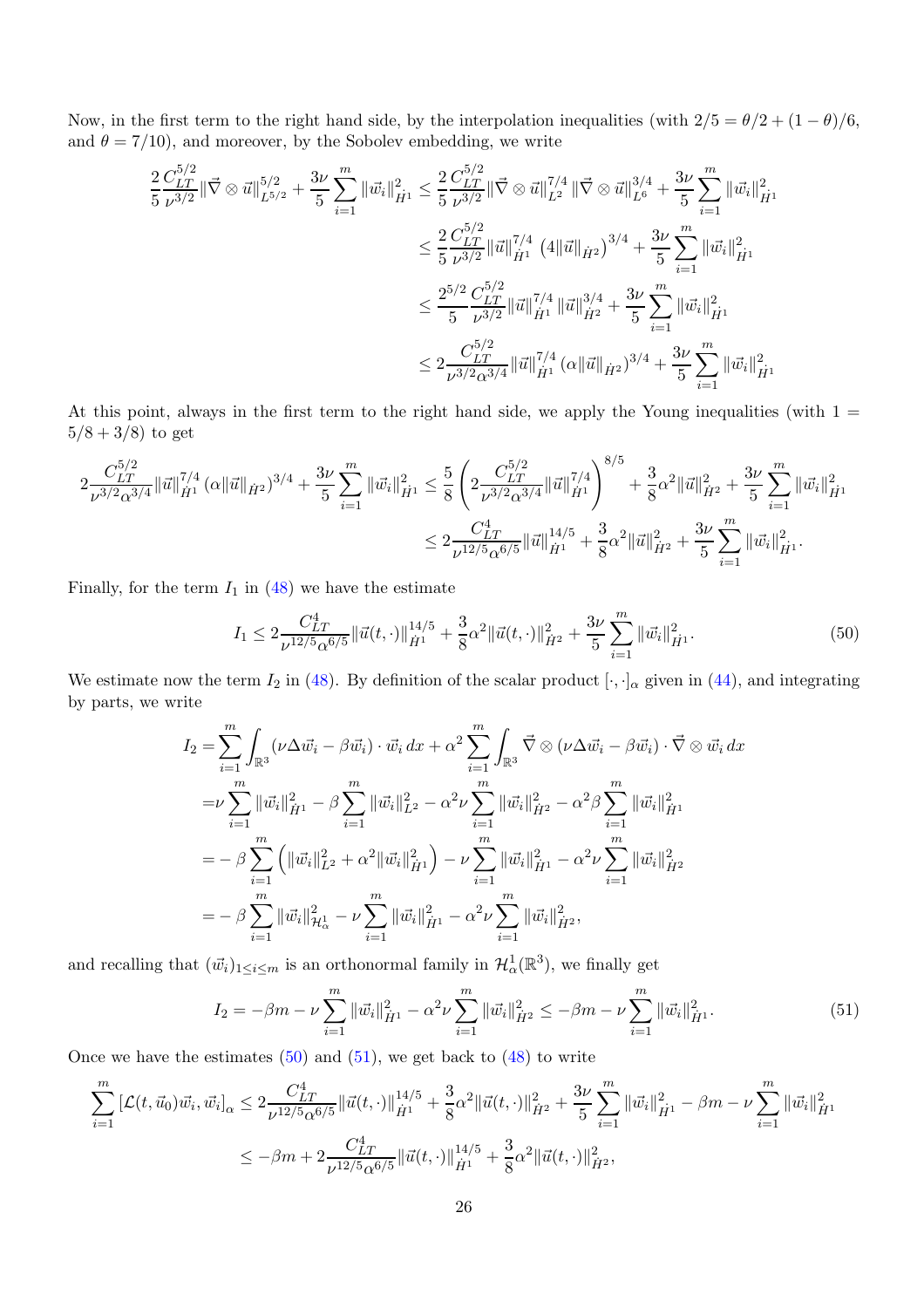and then we obtain the desired estimate. Proposition [5.1](#page-23-2) is proven.

Once we have the estimate on the quantity  $\sum_{n=1}^{m}$  $i=1$  $[\mathcal{L}(t, \vec{u}_0)\vec{w}_i, \vec{w}_i]_{\alpha}$  given in Proposition [5.1,](#page-23-2) we shall continue estimating the quantity  $\ell(m)$  given in [\(5.3\)](#page-22-2). So, for  $T > 0$ , we take the time-average  $\frac{1}{T} \int_0^T (\cdot) dt$  in each term of  $(47)$  to get

<span id="page-26-2"></span>
$$
\frac{1}{T} \int_0^T \sum_{i=1}^m \left[ \mathcal{L}(t, \vec{u}_0) \vec{w}_i, \vec{w}_i \right]_{\alpha} \le -\beta m + 2 \frac{C_{LT}^4}{\nu^{12/5} \alpha^{6/5}} \underbrace{\frac{1}{T} \int_0^T \|\vec{u}(t, \cdot)\|_{\dot{H}^1}^{14/5} dt}_{(a)} + \frac{3}{8} \underbrace{\alpha^2 \frac{1}{T} \int_0^T \|\vec{u}(t, \cdot)\|_{\dot{H}^2}^2 dt}_{(b)},
$$
(52)

where we must study now the terms (a) and (b). For the term (a), recalling that  $\|\cdot\|_{\mathcal{H}^1_{\alpha}}^2 = \|\cdot\|_{L^2}^2 + \alpha^2 \|\cdot\|_{\dot{H}^1}^2$ , by estimate  $(6)$  we have

$$
\begin{aligned} &\frac{1}{T}\int_0^T\|\vec{u}(t,\cdot)\|_{\dot{H}^1}^{14/5}dt\leq\frac{1}{\alpha^{14/5}}\frac{1}{T}\int_0^T\Big(\alpha^2\|\vec{u}(t,\cdot)\|_{\dot{H}^1}^2\Big)^{7/5}\,dt\leq\frac{1}{\alpha^{14/5}}\frac{1}{T}\int_0^T\left(\|\vec{u}_0\|_{\mathcal{H}^1_\alpha}^2\,e^{-\beta\,t}+\frac{4}{\beta^2}\|\vec{f}\|_{\mathcal{H}^1_\alpha}^2\right)^{7/5}\,dt\\ &\leq\frac{2^{2/5}}{\alpha^{14/5}}\left(\|\vec{u}_0\|_{\mathcal{H}^1_\alpha}^{14/5}\frac{1}{T}\int_0^T\,e^{-\frac{7\beta}{5}t}dt+\frac{2^{14/5}}{\beta^{14/5}}\|\vec{f}\|_{\mathcal{H}^1_\alpha}^{14/5}\right)\leq\frac{2^{2/5}}{\alpha^{14/5}}\|\vec{u}_0\|_{\mathcal{H}^1_\alpha}^{14/5}\frac{5}{7\beta\,T}(1-e^{-\frac{7\beta}{5}T})+\frac{2^{16/5}}{\alpha^{14/5}\beta^{14/5}}\|\vec{f}\|_{\mathcal{H}^1_\alpha}^{14/5}.\end{aligned}
$$

Recall also that by definition of the quantity  $\ell(m)$  (see always the expression [\(5.3\)](#page-22-2)) we have  $\vec{u}_0 \in A_{\vec{f}}$ , and moreover, as the global attractor  $\mathcal{A}_{\vec{f}}$  is a compact set in  $\mathcal{H}^1_\alpha(\mathbb{R}^3)$  (see Definition [1\)](#page-5-1) then there exists  $M > 0$ such that  $\|\vec{u}_0\|_{\mathcal{H}^1_{\alpha}} \leq M$  for all  $\vec{u}_0 \in \mathcal{H}^1_{\alpha}(\mathbb{R}^3)$ . Then, by the previous estimate we can write

<span id="page-26-0"></span>
$$
\frac{1}{T} \int_0^T \|\vec{u}(t, \cdot)\|_{\dot{H}^1}^{14/5} dt \le \frac{2^{2/5}}{\alpha^{14/5}} \frac{5M^{14/5}}{7\beta T} (1 - e^{-\frac{7\beta}{5}T}) + \frac{2^{16/5}}{\alpha^{14/5} \beta^{14/5}} \|\vec{f}\|_{\mathcal{H}^1_\alpha}^{14/5}.
$$
\n
$$
(53)
$$

In order to estimate the term (b), we will use now the inequality [\(7\)](#page-4-5) (with  $t = 0$  and  $T > 0$ ) to write

<span id="page-26-1"></span>
$$
\alpha^2 \frac{1}{T} \int_0^T \|\vec{u}(t, \cdot)\|_{\dot{H}^2}^2 dt \le \frac{2}{\beta} \|\vec{f}\|_{\mathcal{H}^1_\alpha}^2 + \frac{1}{T} \|\vec{u}_0\|_{\mathcal{H}^1_\alpha}^2 \le \frac{2}{\beta} \|\vec{f}\|_{\mathcal{H}^1_\alpha}^2 + \frac{1}{T} M^2. \tag{54}
$$

Gathering the estimates  $(53)$  and  $(54)$ , in  $(52)$  we have

$$
\frac{1}{T} \int_{0}^{T} \sum_{i=1}^{m} \left[ \mathcal{L}(t, \vec{u}_{0}) \vec{w}_{i}, \vec{w}_{i} \right]_{\alpha} dt \leq -\beta m + 2 \frac{C_{LT}^{4}}{\nu^{12/5} \alpha^{6/5}} \left( \frac{2^{2/5}}{\alpha^{14/5}} \frac{5M^{14/5}}{7\beta T} (1 - e^{-\frac{7\beta}{5}T}) + \frac{2^{16/5}}{\alpha^{14/5} \beta^{14/5}} \|\vec{f}\|_{\mathcal{H}^{1}_{\alpha}}^{14/5} \right) \times \frac{3}{8} \left( \frac{2}{\beta} \|\vec{f}\|_{\mathcal{H}^{1}_{\alpha}}^{2} + \frac{1}{T} M^{2} \right) \leq -\beta m + \frac{1}{T} \underbrace{\left( 2 \frac{C_{LT}^{4}}{\nu^{12/5} \alpha^{6/5}} \frac{2^{2/5}}{\alpha^{14/5}} \frac{5M^{14/5}}{7\beta} (1 - e^{-\frac{7\beta}{5}T}) + \frac{3}{8} M^{2} \right)}_{(c)} \times \frac{C_{LT}^{4}}{\nu^{12/5} \alpha^{6/5}} \frac{2^{16/5}}{\alpha^{14/5} \beta^{14/5}} \|\vec{f}\|_{\mathcal{H}^{1}_{\alpha}}^{14/5} + \frac{3}{4\beta} \|\vec{f}\|_{\mathcal{H}^{1}_{\alpha}}^{2},
$$

and moreover, we set now the constant

<span id="page-26-3"></span>
$$
C(\alpha, \beta, \nu) = 2 \frac{C_{LT}^4}{\nu^{12/5} \alpha^{6/5}} \frac{2^{16/5}}{\alpha^{14/5}} + \frac{3}{4\beta},\tag{55}
$$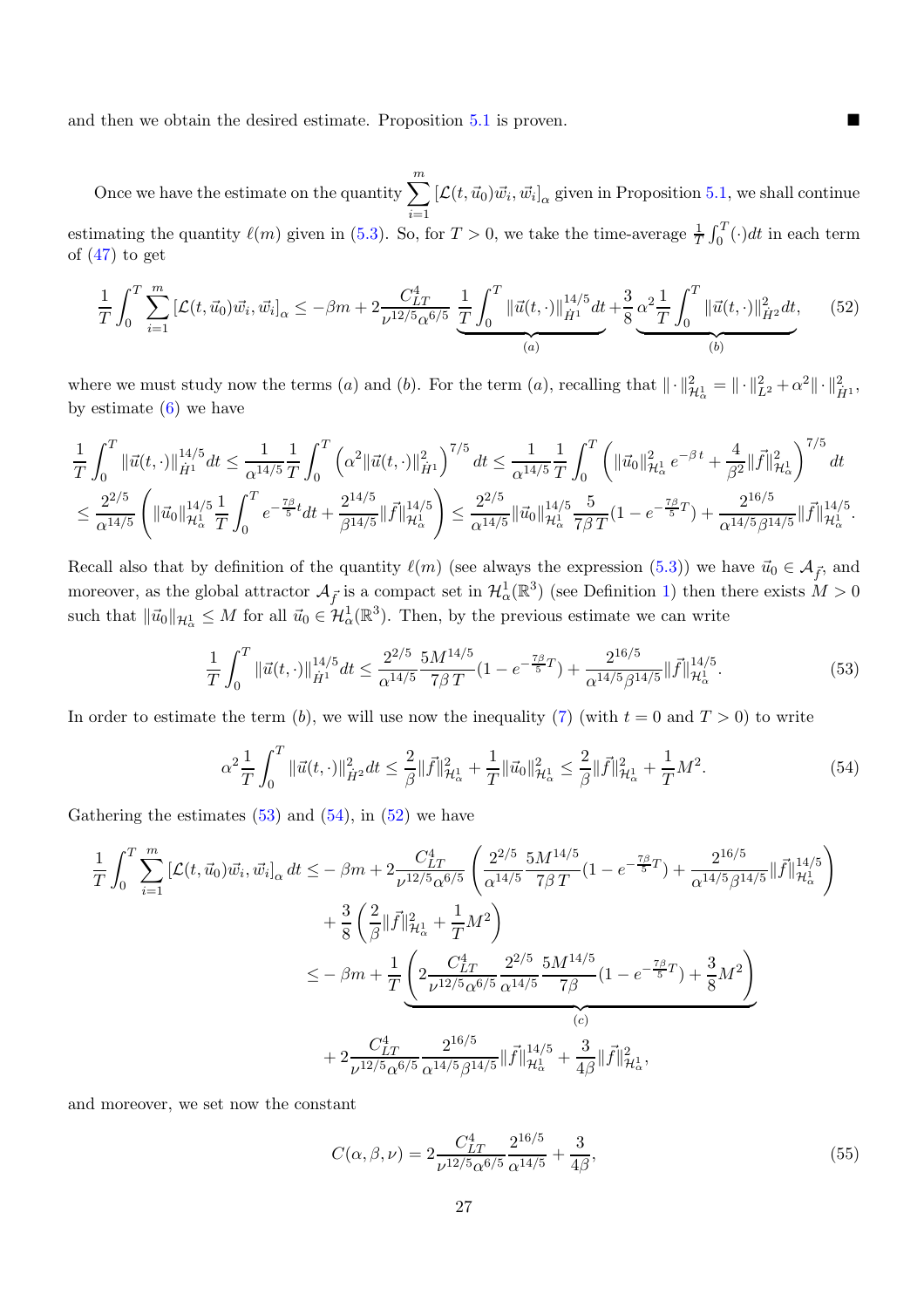to write

$$
\frac{1}{T}\int_0^T\sum_{i=1}^m\left[\mathcal{L}(t,\vec{u}_0)\vec{w}_i,\vec{w}_i\right]_{\alpha}dt\leq -\beta m+\frac{1}{T}(c)+C(\alpha,\beta,\nu)\max\left(\|\vec{f}\|_{\mathcal{H}^1_{\alpha}}^{14/5},\|\vec{f}\|_{\mathcal{H}^1_{\alpha}}^2\right).
$$

Finally, by [\(5.3\)](#page-22-2) we obtain the estimate

$$
\ell(m) \le -\beta m + c(\alpha, \beta, \nu) \max\left( \|\vec{f}\|_{\mathcal{H}^1_{\alpha}}^{14/5}, \|\vec{f}\|_{\mathcal{H}^1_{\alpha}}^2 \right),\tag{56}
$$

which is the desired estimate [\(46\)](#page-23-0) with  $c_1 = \beta$ ,  $\gamma = 1$  and  $c_2 = C(\alpha, \beta, \nu) \max \left( \|\vec{f}\|_{\mathcal{H}^1_{\alpha}}^{14/5} \right)$  $\frac{14/5}{\mathcal{H}^1_\alpha},\|\vec{f}\|^2_{\mathcal{H}^1_\alpha}$  $\big)$ . Thus, appliying the Theorem [5.1](#page-22-3) we get the upper bound for the fractal dimension of the attractor  $\mathcal{A}_{\vec{f}}$  given in [\(9\)](#page-6-4), where the constant  $c(\alpha, \beta, \nu)$  is defined through the constant  $C(\alpha, \beta, \nu)$ , given in [\(55\)](#page-26-3) as

<span id="page-27-1"></span>
$$
c(\alpha, \beta, \nu) = \frac{1}{\beta} C(\alpha, \beta, \nu).
$$
\n(57)

Theorem [3](#page-6-3) is now proven.

# <span id="page-27-0"></span>6 Internal estructure of the global attractor  $A_{\vec{f}}$

#### Proof of Theorem [4](#page-7-1)

In order to prove this theorem, we will verify each point stated in this result separately.

#### 1) The existence of stationary solutions

Given an external force  $\vec{f} \in \mathcal{H}^1_\alpha(\mathbb{R}^3)$ , we will construct a solution  $(\vec{U}, P)$  for the stationary problem [\(12\)](#page-7-0). We shall start by explaining the strategy of our proof. Since we work on the whole space  $\mathbb{R}^3$ , and moreover, since we have  $div(\vec{f}) = 0$  and  $div(\vec{U}) = 0$ , then we can apply the Leray's projector  $\mathbb P$  to the equation [\(12\)](#page-7-0) to obtain the following equation:

$$
-\nu\Delta\vec{U} + \mathbb{P}\text{div}((\vec{U}\otimes\vec{U})_{\alpha}) = \vec{f} - \beta\vec{U}.
$$
\n(58)

From this equation, as  $div(\vec{U}) = 0$  we may observe that the velocity  $\vec{U}$  formally solves the following *equivalent* fixed point problem:

$$
\vec{U} = -\frac{1}{-\nu\Delta + \beta I_d} \left[ \mathbb{P} \text{div}((\vec{U} \otimes \vec{U})_{\alpha}) \right] + \frac{1}{-\nu\Delta + \beta I_d} \left[ \vec{f} \right]
$$
\n
$$
= -\frac{1}{-\nu\Delta + \beta I_d} \left[ \mathbb{P} \left( (\vec{U} \cdot \vec{\nabla}) \vec{U} \right)_{\alpha} \right] + \frac{1}{-\nu\Delta + \beta I_d} \left[ \vec{f} \right] = T(\vec{U}), \tag{59}
$$

<span id="page-27-2"></span>where the non-local operator  $\frac{1}{\sqrt{2}}$  $-\nu\Delta + \beta I_d$ is easily defined in the Fourier variable by its symbol  $\frac{1}{162}$  $\frac{1}{\nu |\xi|^2 + \beta}$ . Thus, the main idea to construct a solution  $(\vec{U}, P)$  to the equation [\(12\)](#page-7-0) is to solve first this fixed point problem, and then, the pressure term P is calculated through the velocity  $\vec{U}$  by the formula [\(29\)](#page-12-1).

To solve the fixed point problem [\(59\)](#page-27-2), we could use the (classical) Picard's iterative scheme in the space  $H^2(\mathbb{R}^3)$ , however, this scheme needs a control on the quantity 1  $-\nu\Delta + \beta I_d$  $\left[\vec{f}\right]\bigg\|_{H^2}$ . Moreover, as we have the estimate 1  $-\nu\Delta + \beta I_d$  $\left[\vec{f}\right]\Big\|_{H^2} \lesssim \|\vec{f}\|_{H^1}$ , we observe that the Picard's iterative scheme ultimately needs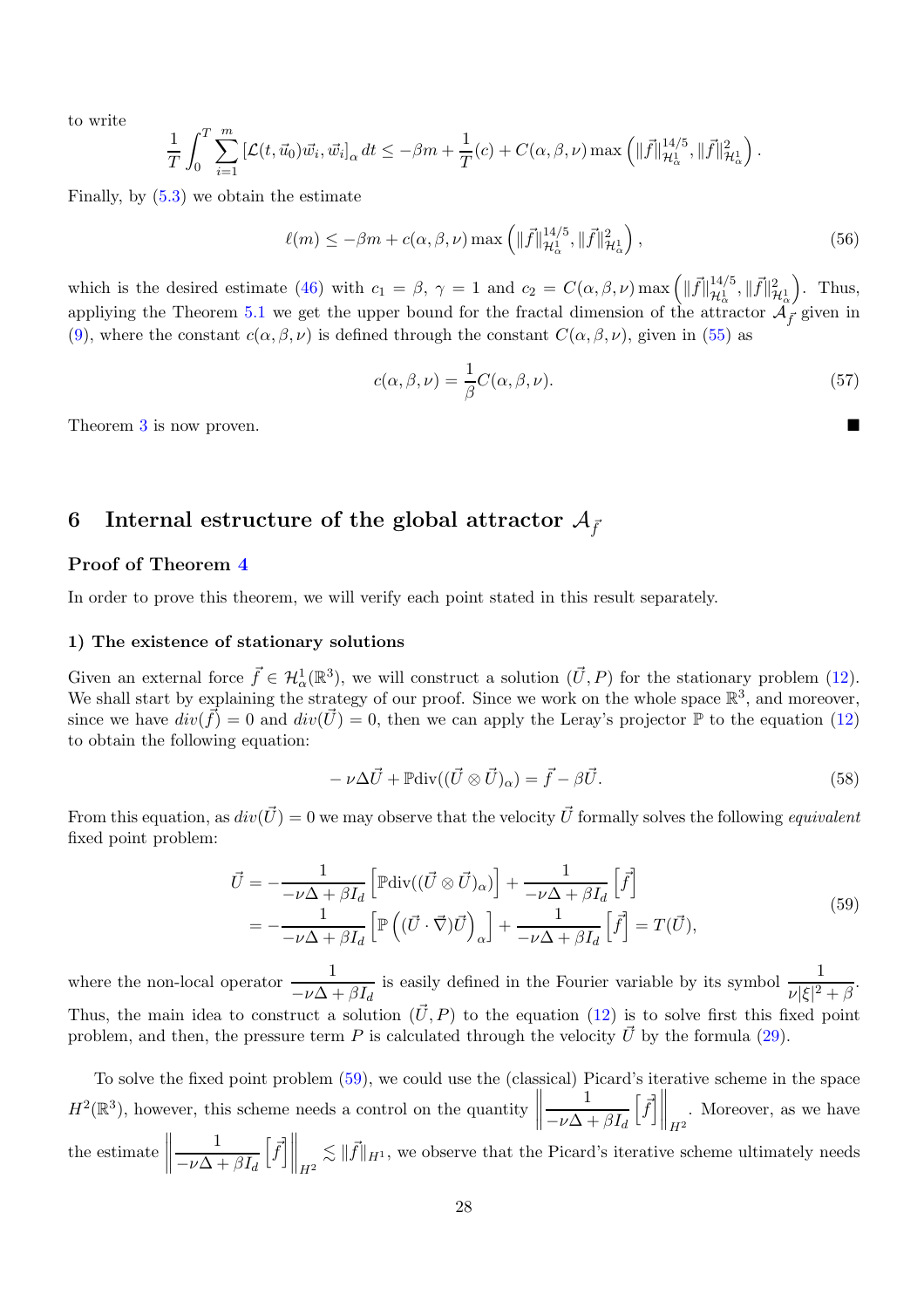a control on the quantity  $\|\vec{f}\|_{H^1}$ . Consequently, this scheme works for the case of external forces small enough:  $\|\vec{f}\|_{H^1} \lesssim 1$ .

Since we want to construct stationary solutions  $(\vec{U}, P)$  for any external force  $\vec{f} \in H^1_\alpha(\mathbb{R}^3)$ , we shall use here a different approach. Instead of the Picard's fixed point theorem, the key tool to construct a solution  $(U, P)$  will be the Sheafer's fixed point theorem. For a proof see the Theorem 16.1, page 529 of [\[21\]](#page-40-1).

**Theorem 6.1 (Sheafer's fixed point)** Let E be a Banach space and let  $T : E \to E$  such that:

- <span id="page-28-0"></span>1) T is a continuous operator.
- 2) T is a compact operator.
- 3) There exists a constant  $M > 0$ , such that for all  $\lambda \in [0,1]$ , if  $e \in E$  verifies  $e = \lambda T(e)$  then we have  $||e||_E \leq M$ .

Then, there exists  $\overline{e} \in E$  such that  $\overline{e} = T(\overline{e})$ .

It is worth mention this result asserts the existence of at least a fixed point of the operator  $T$ , but there is not any supplementary information on its uniqueness.

We would like to apply this result to the Banach space  $E = \left\{ \vec{U} \in H^2 : \; div(\vec{U}) = 0 \right\}$ , and the operator T given in  $(59)$ , however, there is a technical problem to overcome: to the best of our knowledge, we do not how to verify that the compactness of the operator  $T$  in the space  $E$  above. To solve this problem, we will consider a family of modified operators  $(T_r)_{r>0}$  which verify all the points of the Sheafer's fixed theorem above. Then, for all  $r > 0$  fixed, by this theorem we will get a solution  $\vec{U}_r \in E$  of the equation  $\vec{U}_r = T_r(\vec{U}_r)$ . Finally, using a Rellich-Lions lemma we will show that the sequence  $(\vec{U}_r)_{r>0}$  converges to a solution of the stationary problem [\(12\)](#page-7-0).

For  $r > 0$  fixed, we define now the modified operator  $T_r : E \to E$  as follows. Let  $\theta \in C_0^{\infty}(\mathbb{R}^3)$  be a test function such that  $0 \leq \theta(x) \leq 1$ ,  $\theta(x) = 1$  for  $|x| < 1$ , and  $\theta(x) = 0$  for  $|x| > 2$ . Then, we define the cut-off function  $\theta_r(x) = \theta(x/r)$ , and moreover, we define  $T_r$  by

<span id="page-28-2"></span>
$$
T_r(\vec{U}) = -\frac{1}{-\nu\Delta + \beta I_d} \left[ \mathbb{P}\left( (\theta_r \vec{U} \cdot \vec{\nabla})(\theta_r \vec{U}) \right)_\alpha \right] + \frac{1}{-\nu\Delta + \beta I_d} \left[ \vec{f} \right]. \tag{60}
$$

We will prove that this operator verifies the points stated in the Theorem [6.1.](#page-28-0) For the point 1), for  $\vec{U}, \vec{V} \in E$  we write

<span id="page-28-1"></span>
$$
||T_r(\vec{U}) - T_r(\vec{V})||_{H^2} = \left\| -\frac{1}{-\nu\Delta + \beta I_d} \left[ \mathbb{P}\left( (\theta_r \vec{U} \cdot \vec{\nabla})(\theta_r \vec{U}) - (\theta_r \vec{V} \cdot \vec{\nabla})(\theta_r \vec{V}) \right)_{\alpha} \right] \right\|_{H^2}
$$
  
= 
$$
\left\| -\frac{1}{-\nu\Delta + \beta I_d} \left[ \mathbb{P}\left( ((\theta_r (\vec{U} - \vec{V}))\vec{\nabla})(\theta_r \vec{U}) + ((\theta_r \vec{V}) \cdot \vec{\nabla})(\theta_r (\vec{U} - \vec{V})) \right)_{\alpha} \right] \right\|_{H^2}.
$$
 (61)

Using the fact that the symbol of the operator  $\frac{1}{\sqrt{2}}$  $\frac{1}{-\nu\Delta + \beta I_d}$  is a bounded function in the frequency variable, and moreover, by the well-known properties of the Leray's projector  $\mathbb{P}$ , we can write

$$
\left\| -\frac{1}{-\nu\Delta + \beta I_d} \left[ \mathbb{P}\left( ((\theta_r(\vec{U} - \vec{V}))\vec{\nabla})(\theta_r \vec{U}) + ((\theta_r \vec{V}) \cdot \vec{\nabla})(\theta_r(\vec{U} - \vec{V})) \right)_\alpha \right] \right\|_{H^2}
$$
  

$$
\leq c(\beta, \nu) \left( \left\| \left( ((\theta_r(\vec{U} - \vec{V}))\vec{\nabla})(\theta_r \vec{U}) + ((\theta_r \vec{V}) \cdot \vec{\nabla})(\theta_r(\vec{U} - \vec{V})) \right)_\alpha \right\|_{H^2} \right),
$$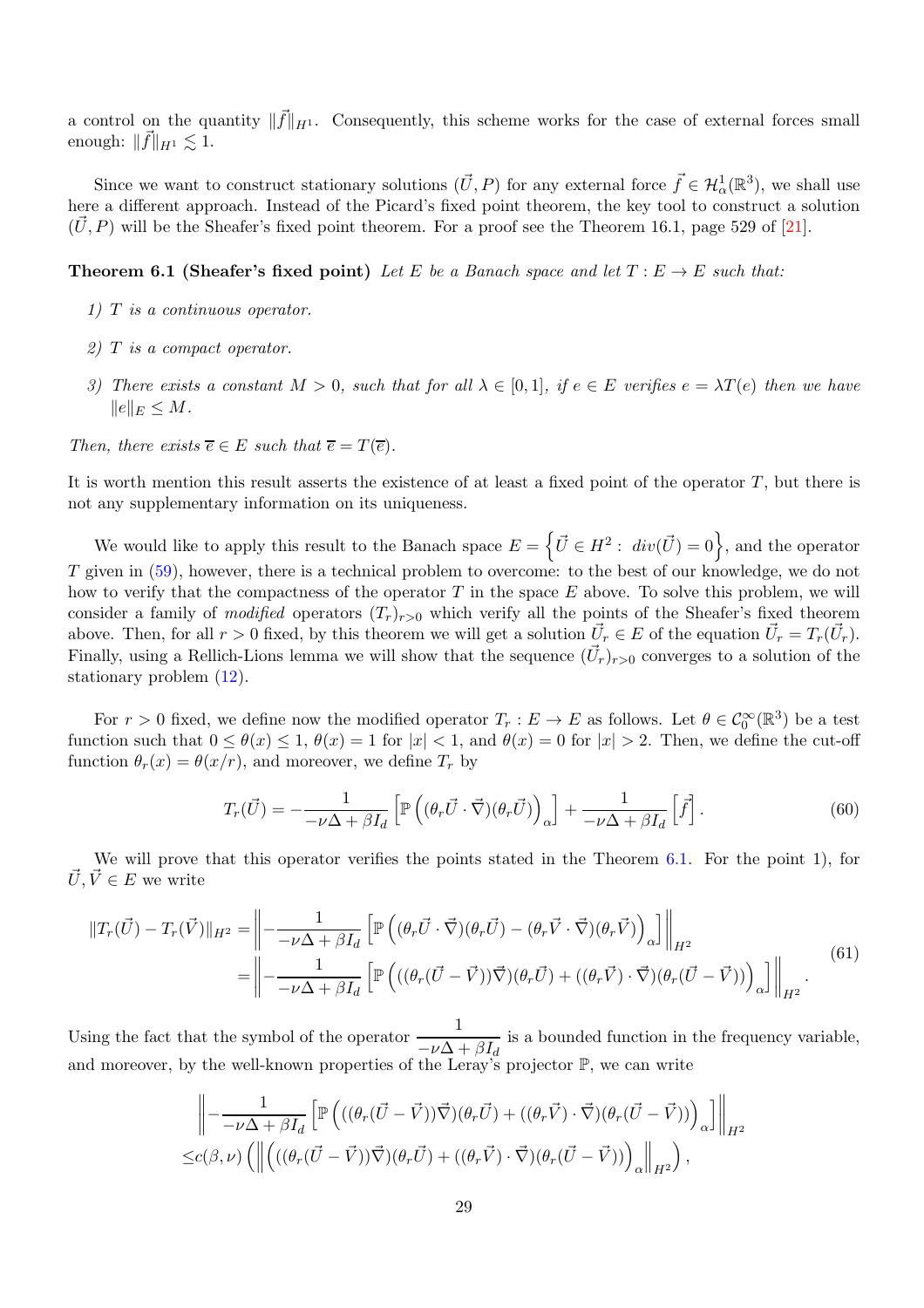and then, by definition of the filterig operator  $(\cdot)_{\alpha}$  given in formula [\(2\)](#page-1-2) we can write

$$
\begin{split} \|T_r(\vec{U}) - T_r(\vec{V})\|_{H^2} &\leq c(\beta, \nu) \left( \left\| \left( ((\theta_r(\vec{U} - \vec{V}))\vec{\nabla})(\theta_r \vec{U}) + ((\theta_r \vec{V}) \cdot \vec{\nabla})(\theta_r(\vec{U} - \vec{V})) \right)_\alpha \right\|_{H^2} \right) \\ &\leq c(\alpha, \beta, \nu) \left\| ((\theta_r(\vec{U} - \vec{V}))\vec{\nabla})(\theta_r \vec{U}) + ((\theta_r \vec{V}) \cdot \vec{\nabla})(\theta_r(\vec{U} - \vec{V})) \right\|_{L^2} .\end{split}
$$

Moreover, applying the Hölder inequalities and recalling that the space  $H^2(\mathbb{R}^3)$  embeds in the spaces  $L^\infty(\mathbb{R}^3)$ and  $H^1(\mathbb{R}^3)$ , we obtain

$$
c(\alpha, \beta, \nu) \left\| ((\theta_r(\vec{U} - \vec{V}))\vec{\nabla})(\theta_r \vec{U}) + ((\theta_r \vec{V}) \cdot \vec{\nabla})(\theta_r(\vec{U} - \vec{V})) \right\|_{L^2}
$$
  
\n
$$
\leq c(\alpha, \beta, \nu) \left( \left\| \theta_r(\vec{U} - \vec{V}) \right\|_{L^{\infty}} \left\| \vec{\nabla} \otimes (\theta_r \vec{U}) \right\|_{L^2} + \left\| \theta_r \vec{V} \right\|_{L^{\infty}} \left\| \vec{\nabla} \otimes (\theta_r(\vec{U} - \vec{V})) \right\|_{L^2} \right)
$$
  
\n
$$
\leq c(\alpha, \beta, \nu, \theta_r) \left( \left\| \vec{U} - \vec{V} \right\|_{L^{\infty}} \left\| \vec{U} \right\|_{H^1} + \left\| \vec{V} \right\|_{L^{\infty}} \left\| \vec{U} - \vec{V} \right\|_{H^1} \right)
$$
  
\n
$$
\leq c(\alpha, \beta, \nu, \theta_r) \left( \left\| \vec{U} - \vec{V} \right\|_{H^2} \left\| \vec{U} \right\|_{H^2} + \left\| \vec{V} \right\|_{H^2} \left\| \vec{U} - \vec{V} \right\|_{H^2} \right).
$$

Thus, we are able to write

$$
\left\|T_r(\vec{U}) - T_r(\vec{V})\right\|_{H^2} \le c(\alpha, \beta, \nu, \theta_r) \left( \left\|\vec{U}\right\|_{H^2} + \left\|\vec{V}\right\|_{H^2} \right) \left\|\vec{U} - \vec{V}\right\|_{H^2},
$$

hence we have the continuity of the operator  $T_r : E \to E$ .

We verify now the point 2). Let  $(\vec{V}_n)_{n\in\mathbb{N}}$  be a bounded sequence in the space E. Then, this sequence converges to a limit  $\vec{V} \in H^2(\mathbb{R}^3)$  in the weak topology of the space  $H^2(\mathbb{R}^3)$ . Moreover, as we have  $div(\vec{V}_n) = 0$ , for all  $n \in \mathbb{N}$ , then we get that  $div(\vec{V}) = 0$ , and thus we have  $\vec{V} \in E$ .

We must show that the sequence  $(T_r(\vec{V}_n))_{n\in\mathbb{N}}$  strongly converges (via a sub-sequence) to  $T_r(\vec{V})$  in the space E. For this, by [\(61\)](#page-28-1), and moreover, by the well-known properties of operators  $\frac{1}{\sqrt{2}}$  $-\nu\Delta + \beta I_d$ ,  $\mathbb P$  and  $(\cdot)_\alpha = \frac{1}{-\alpha^2 \Lambda}$  $-\alpha^2 \Delta + I_d$ , we can write

<span id="page-29-0"></span>
$$
||T_r(\vec{V}_n) - T_r(\vec{V})||_{H^2} = \left\| \frac{1}{-\nu\Delta + \beta I_d} \left[ \mathbb{P}\left( ((\theta_r(\vec{V}_n - \vec{V}))\vec{\nabla})(\theta_r\vec{V}_n) + ((\theta_r\vec{V}) \cdot \vec{\nabla})(\theta_r(\vec{V}_n - \vec{V})) \right)_\alpha \right] \right\|_{H^2}
$$
  
\n
$$
\leq c_{\alpha,\beta,\nu} \left\| ((\theta_r(\vec{V}_n - \vec{V}))\vec{\nabla})(\theta_r\vec{V}_n) + ((\theta_r\vec{V}) \cdot \vec{\nabla})(\theta_r(\vec{V}_n - \vec{V})) \right\|_{H^{-2}}
$$
  
\n
$$
\leq c_{\alpha,\beta,\nu} \left\| ((\theta_r(\vec{V}_n - \vec{V}))\vec{\nabla})(\theta_r\vec{V}_n) + ((\theta_r\vec{V}) \cdot \vec{\nabla})(\theta_r(\vec{V}_n - \vec{V})) \right\|_{H^{-1}}
$$
  
\n
$$
\leq c_{\alpha,\beta,\nu} \left\| ((\theta_r(\vec{V}_n - \vec{V}))\vec{\nabla})(\theta_r\vec{V}_n) + ((\theta_r\vec{V}) \cdot \vec{\nabla})(\theta_r(\vec{V}_n - \vec{V})) \right\|_{H^{-1}}
$$
  
\n
$$
\leq c_{\alpha,\beta,\nu} \left( \underbrace{\left\| ((\theta_r(\vec{V}_n - \vec{V}))\vec{\nabla})(\theta_r\vec{V}_n) \right\|_{\dot{H}^{-1}}}_{(a)} + \underbrace{\left\| ((\theta_r\vec{V}) \cdot \vec{\nabla})(\theta_r(\vec{V}_n - \vec{V})) \right\|_{\dot{H}^{-1}}}_{(b)} \right\},
$$
  
\n(62)

where, we will prove that the terms (a) and (b) converge to zero when n goes to  $+\infty$ .

For the term  $(a)$ , by the Hardy-Littlewood-Sobolev inequalities, by the Hölder inequalities, and moreover, recalling that the sequence  $(\vec{V}_n)_{n \in \mathbb{N}}$  is bounded in  $H^2(\mathbb{R}^3)$ , we can write

$$
(a) \leq c \left\| \left( (\theta_r(\vec{V}_n - \vec{V})) \vec{\nabla}) (\theta_r \vec{V}_n) \right\|_{L^{6/5}} \leq c \left\| (\theta_r(\vec{V}_n - \vec{V}) \right\|_{L^3} \left\| \vec{\nabla} \otimes (\theta_r \vec{V}_n) \right\|_{L^2} \leq c(\theta_r) \left\| (\theta_r(\vec{V}_n - \vec{V}) \right\|_{L^3} \left\| \vec{V}_n \right\|_{H^1} \leq c(\theta_r) \left\| (\theta_r(\vec{V}_n - \vec{V}) \right\|_{L^3} \left\| \vec{V}_n \right\|_{H^2} \leq c(\theta_r) \left\| (\theta_r(\vec{V}_n - \vec{V}) \right\|_{L^3} .
$$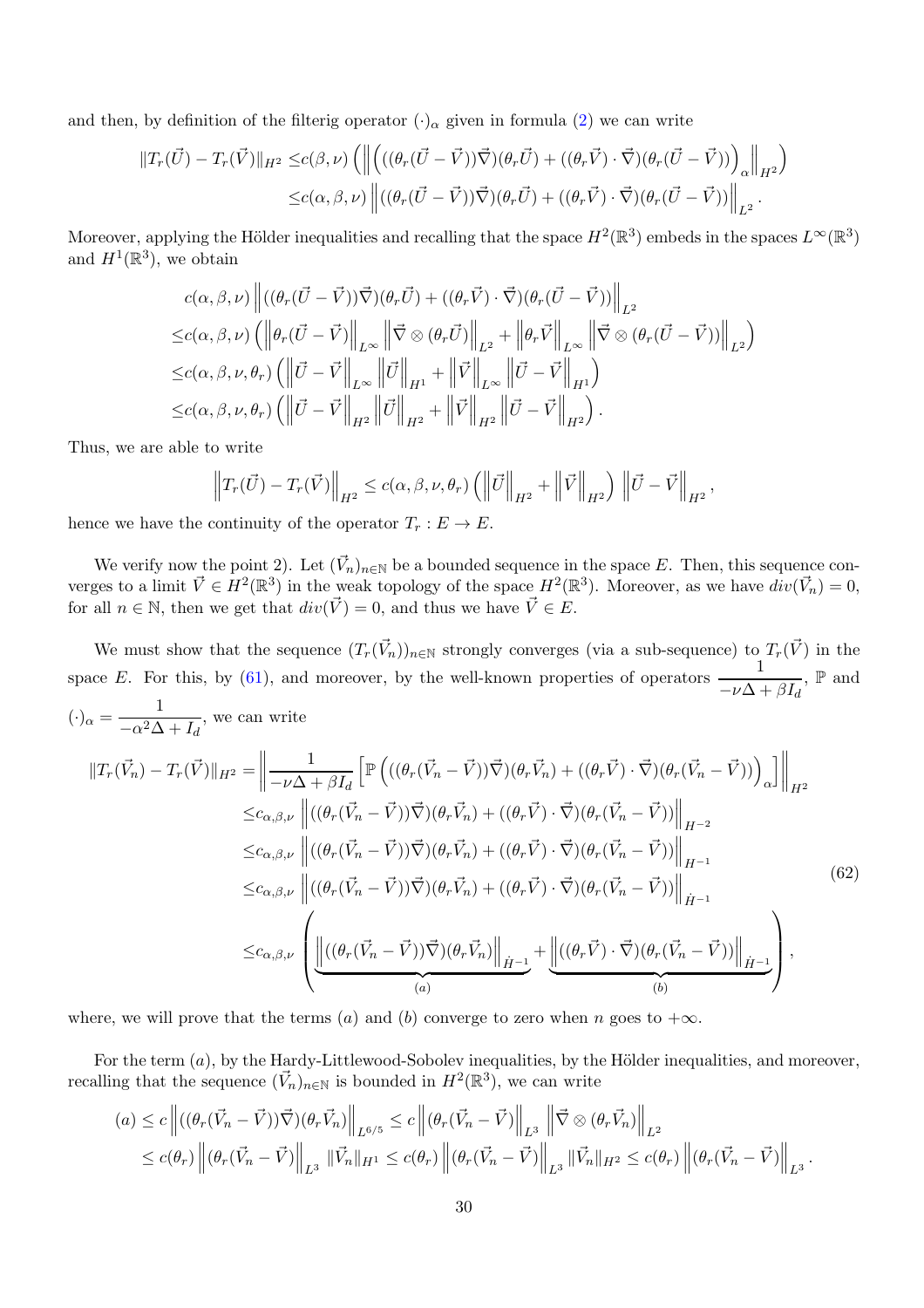<span id="page-30-0"></span>We will prove now the term in the right side converges to zero when n goes to  $+\infty$ . For this we have the following technical result.

**Lemma 6.1** For  $r > 0$  fixed, the sequence  $(\theta_r \vec{V}_n)_{n \in \mathbb{N}}$  strongly converges (through a sub-sequence) to  $\theta_r \vec{V}$  in the space  $L^p(\mathbb{R}^3)$  with  $2 \leq p < +\infty$ .

**Proof.** We observe first that the sequence  $(\theta_{2r}\vec{V}_n)_{n\in\mathbb{N}}$  is also bounded in the space  $H^2(\mathbb{R}^3)$ , and moreover, by definition of the cut-off function  $\theta_{2r}$  we have  $supp(\theta_{2r}\vec{V}_n) \subset B(0,4r)$ , for all  $n \in \mathbb{N}$ . Then, by the Rellich-Lions lemma there exists  $\vec{W} \in H^2(\mathbb{R}^3)$  such that the sequence  $(\theta_{2r}\vec{V}_n)_{n\in\mathbb{N}}$  strongly converges (through a sub-sequence) to  $\vec{W}$  in  $L^2(\mathbb{R}^3)$ . Moreover, the sequence  $(\theta_{2r}\vec{V}_n)_{n\in\mathbb{N}}$  strongly converges to  $\vec{W}$  in  $L^p(\mathbb{R}^3)$  with  $2 \leq p \leq +\infty$ . On the other hand, as we have  $\theta_{2r} = 1$  on  $supp(\theta_r)$  then we obtain that the sequence  $(\theta_{\mathcal{I}}\vec{V}_n)_{n\in\mathbb{N}}$  strongly converges to  $\theta_r\vec{W}$  in  $L^p(\mathbb{R}^3)$  with  $2 \leq p < +\infty$ . Finally, we will prove the identity  $\theta_r \vec{W} = \theta_r \vec{V}$ . For this, just recall that  $\vec{V}_n$  converges to  $\vec{V}$  in the weak topology of  $H^2(\mathbb{R}^3)$  and then it also converges to  $\vec{V}$  in the weak topology of  $L^2(\mathbb{R}^3)$ . Hence we get that the sequence  $\theta_r \vec{V}_n$  weakly converges to  $\theta_r \vec{V}$  in  $L^2(\mathbb{R}^3)$ . Thus, since  $\theta_r \vec{V}_n$  strongly converges  $\theta_r \vec{W}$  in  $L^2(\mathbb{R}^3)$  then we have  $\theta_r \vec{W} = \theta_r \vec{V}$ .

We study now the term  $(b)$ . We will need here the following identity.

**Lemma 6.2** Let  $\vec{A} = (A_1, A_2, A_3), \vec{B} = (B_1, B_2, B_3)$  be two vector fields. If  $div(\vec{A}) = 0$  then we have

$$
((\theta_r \vec{A}) \cdot \vec{\nabla})(\theta_r \vec{B}) = div(\theta_r^2 \vec{A} \otimes \vec{B}) - \theta_r(\vec{\nabla}\theta_r \cdot \vec{A})\vec{B}.
$$

Proof. We write

$$
((\theta_r \vec{A}) \cdot \vec{\nabla})(\theta_r \vec{B}) = \sum_{i=1}^3 \theta_r A_i \partial_i (\theta_r \vec{B}) = \sum_{i=1}^3 \partial_i (\theta_r^2 A_i \vec{B}) - \sum_{i=1}^3 \theta_r \partial_i (\theta_r A_i) \vec{B} = div(\theta_r^2 \vec{A} \otimes \vec{B}) - \sum_{i=1}^3 \theta_r \partial_i (\theta_r A_i) \vec{B}
$$

$$
= div(\theta_r^2 \vec{A} \otimes \vec{B}) - \sum_{i=1}^3 \theta_r (\partial_i \theta_r) A_i - \sum_{i=1}^3 \theta_r^2 (\partial_i A_i) \vec{B} = div(\theta_r^2 \vec{A} \otimes \vec{B}) - \theta_r (\vec{\nabla} \theta_r \cdot \vec{A}) \vec{B}.
$$

By this lemma, setting  $\vec{A} = \vec{V}$  and  $\vec{B} = \vec{V}_n - \vec{V}$ , in the term (b) we have

$$
(b) = \left\|div(\theta_r^2 \vec{V} \otimes (\vec{V}_n - \vec{V}))\right\|_{\dot{H}^{-1}} + \left\|\theta_r(\vec{\nabla}\theta_r \cdot \vec{V})(\vec{V}_n - \vec{V})\right\|_{\dot{H}^{-1}} = (b_1) + (b_2),
$$

and then, we must study the terms  $(b_1)$  and  $(b_2)$  separately. For the term  $(b_1)$  we write

$$
(b_1) \leq c \left\|\theta_r^2 \vec{V} \otimes (\vec{V}_n - \vec{V})\right\|_{L^2} \leq \left\|\theta_r \vec{V}\right\|_{L^\infty} \left\|\theta_r (\vec{V}_n - \vec{V})\right\|_{L^2} \leq c \left\|\vec{V}\right\|_{H^2} \left\|\theta_r (\vec{V}_n - \vec{V})\right\|_{L^2}
$$

where, by Lemma [6.1](#page-30-0) we conclude that this term tends to zero when n goes to  $+\infty$ . On the other hand, to estimate the term  $(b_2)$ , we use again the Hardy-Littlewood-Sobolev inequalities and the Hölder inequalities to write

$$
(b_2)\leq c\left\|\theta_r(\vec{\nabla}\theta_r\cdot\vec{V})(\vec{V}_n-\vec{V})\right\|_{L^{6/5}}\leq \left\|\vec{\nabla}\theta_r\cdot\vec{V}\right\|_{L^3}\left\|\theta_r(\vec{V}_n-\vec{V})\right\|_{L^2},
$$

where, always by Lemma [6.1,](#page-30-0) we also conclude that this term tends to zero when n goes to  $+\infty$ .

Once we have shown that the (a) and (b) converge to zero, by [\(62\)](#page-29-0) we obtain that  $T_r(\vec{V}_n)$  strongly converges to  $T_r(\vec{V})$  in the space E, and then, the operator  $T_r$  is compact.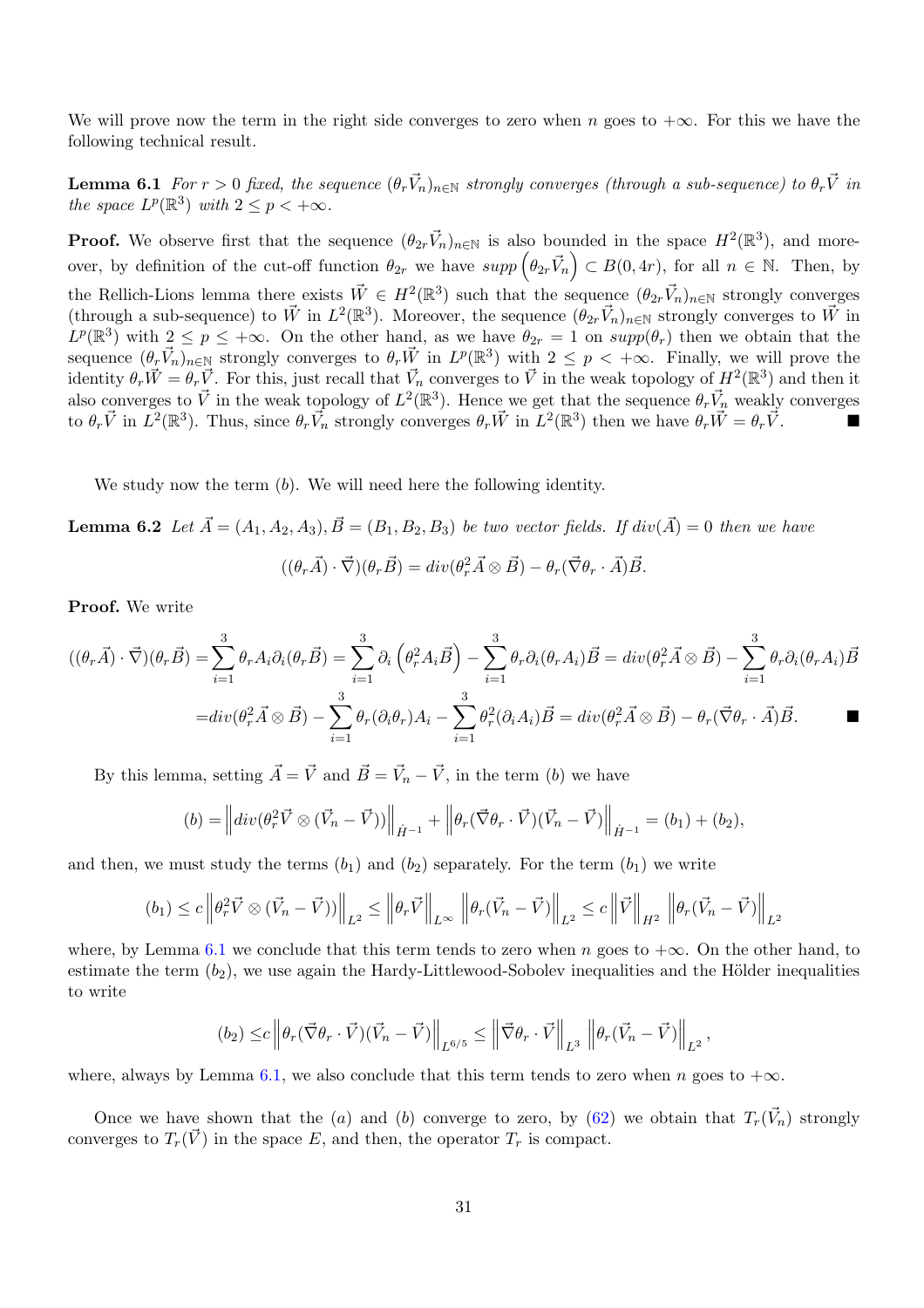We verify now the point 3). Let  $\lambda \in [0,1]$ , and  $\vec{U} \in E$  such that it verifies  $\vec{U} = \lambda T_r(\vec{U})$ . Then, by definition of the operator  $T_r$  given in [\(60\)](#page-28-2), we get that  $\vec{U}$  solves the equation:

$$
-\nu \Delta \vec{U} + \beta \vec{U} + \lambda \, \mathbb{P}\left((\theta_r \vec{U}\cdot \vec{\nabla})(\theta_r \vec{U})\right)_{\alpha} = \lambda \, \vec{f}.
$$

Moreover, applying the operator  $(-\alpha^2 \Delta + Id)$  to each term in this equation, and recalling that we have  $(\cdot)_{\alpha} = (-\alpha^2 \Delta + Id)^{-1}$ , we obtain that  $\vec{U}$  also solves the equation:

$$
\nu \alpha^2 \Delta^2 \vec{U} - (\nu + \beta \alpha^2) \Delta \vec{U} + \beta \vec{U} + \lambda \mathbb{P}(\theta_r \vec{U} \cdot \vec{\nabla})(\theta_r \vec{U}) = -\alpha^2 \lambda \Delta \vec{f} + \lambda \vec{f}.
$$

In this equation, we multiply first by  $\vec{U}$  and then we integrate on the whole space  $\mathbb{R}^3$ . After some integration by parts, and moreover, as we have  $div(\vec{U}) = 0$ , we finally get

$$
\nu\alpha^2\|\vec{U}\|^2_{\dot{H}^2}+(\nu+\beta\alpha^2)\|\vec{U}\|^2_{\dot{H}^1}+\beta\|\vec{U}\|^2_{L^2}=\alpha^2\lambda\int_{\mathbb{R}^3}\vec{\nabla}\otimes\vec{f}\cdot\vec{\nabla}\otimes\vec{U}\,dx+\lambda\int_{\mathbb{R}^3}\vec{f}\cdot\vec{U}\,dx.
$$

In the term in the right side, by the Cauchy-Schwarz inequalities, using the fact that  $\lambda \in [0,1]$ , and moreover, by the Young inequalities, we write

$$
-\alpha^{2} \lambda \int_{\mathbb{R}^{3}} \vec{f} \cdot \Delta \vec{U} dx + \lambda \int_{\mathbb{R}^{3}} \vec{f} \cdot \vec{U} dx \leq \alpha^{2} \lambda \|\vec{f}\|_{\dot{H}^{1}} \|\vec{U}\|_{\dot{H}^{1}} + \lambda \|\vec{f}\|_{L^{2}} \|\vec{U}\|_{L^{2}} \n\leq \alpha^{2} \|\vec{f}\|_{\dot{H}^{1}} \|\vec{U}\|_{\dot{H}^{1}} + \|\vec{f}\|_{L^{2}} \|\vec{U}\|_{L^{2}} \n\leq \frac{\alpha^{2}}{2\beta} \|\vec{f}\|_{\dot{H}^{1}}^{2} + \frac{\beta \alpha^{2}}{2} \|\vec{U}\|_{\dot{H}^{1}}^{2} + \frac{1}{2\beta} \|\vec{f}\|_{L^{2}}^{2} + \frac{\beta}{2} \|\vec{U}\|_{L^{2}}^{2}.
$$
\n(63)

<span id="page-31-1"></span>Getting back to the last identity, we obtain

<span id="page-31-2"></span>
$$
\frac{\nu\alpha^2}{2} \|\vec{U}\|_{\dot{H}^2}^2 + (\nu + \frac{\beta\alpha^2}{2})\|\vec{U}\|_{\dot{H}^1}^2 + \frac{\beta}{2}\beta\|\vec{U}\|_{L^2}^2 \le \frac{1}{2\beta} \left(\|\vec{f}\|_{L^2}^2 + \alpha^2\|\vec{f}\|_{\dot{H}^1}^2\right),\tag{64}
$$

hence we have

$$
\beta \|\vec{U}\|_{L^2}^2 + \nu \alpha^2 \|\vec{U}\|_{\dot{H}^2}^2 \leq \frac{1}{\beta} \left( \|\vec{f}\|_{L^2}^2 + \alpha^2 \|\vec{f}\|_{\dot{H}^1}^2 \right).
$$

Finally, we can write

<span id="page-31-0"></span>
$$
\|\vec{U}\|_{H^2}^2 \le \frac{1}{\min(\beta, \nu \alpha^2)\beta} \left( \|\vec{f}\|_{L^2}^2 + \alpha^2 \|\vec{f}\|_{\dot{H}^1}^2 \right),\tag{65}
$$

where, setting the constant  $M^2 = \frac{1}{\sqrt{2}}$  $\min(\beta, \nu \alpha^2) \beta$  $\overline{1}$  $\|\vec{f}\|^2_{L^2} + \alpha^2 \|\vec{f}\|^2_{\dot{H}^1}$ , the point 3) is now verified.

We may apply the Theorem [6.1](#page-28-0) to obtain a solution  $\vec{U}_r \in E$  of the problem  $\vec{U}_r = T_r(\vec{U}_r)$ , for all  $r > 0$ fixed. We will show now that the family  $(\vec{U}_r)_{r>0}$  converges (in the distributional sense) to a solution of the equation  $(12)$  when the parameter r goes (via a sub-sequence) to infinity.

We observe first that by estimate [\(65\)](#page-31-0) the family  $(\vec{U}_r)_{r>0}$  in uniformly bounded in the space  $H^2(\mathbb{R}^3)$ . Thus, for all  $\varphi \in \mathcal{C}_0^{\infty}(\mathbb{R}^3)$  we have: sup  $\sup_{r>0} \|\varphi \vec{U}_r\|_{H^2} < +\infty$ , and then, by the Rellich-Lions lemma there exists  $\vec{U} \in H_{loc}^2(\mathbb{R}^3)$  and a sub-sequence  $(r_n)_{n \in \mathbb{N}}$ , such that  $r_n \to +\infty$  when  $n \to +\infty$ , and such that  $\vec{U}_{r_n}$  strongly converges to  $\vec{U}$  in the space  $L_{loc}^p(\mathbb{R}^3)$  for  $2 \leq p < +\infty$ . Moreover, as  $div(\vec{U}_{r_n}) = 0$  for all  $n \in \mathbb{N}$  we have  $div(\vec{U}) = 0$ , and always by the uniform boundness of the sequence  $\vec{U}_{r_n}$  in the space  $H^2(\mathbb{R}^3)$ , by the Banach-Alaoglu theorem we obtain that  $\vec{U} \in H^2(\mathbb{R}^3)$ .

In order to prove that  $\vec{U} \in H^2(\mathbb{R}^3)$  is a solution of the equation [\(12\)](#page-7-0), we recall that as we have  $\vec{U}_{r_n} =$  $T_{r_n}(\vec{U}_{r_n})$ , then  $\vec{U}_{r_n}$  solves the equation

$$
\nu \alpha^2 \Delta^2 \vec{U}_{r_n} - (\nu + \beta \alpha^2) \Delta \vec{U}_{r_n} + \beta \vec{U}_{r_n} + \mathbb{P}(\theta_{r_n} \vec{U}_{r_n} \cdot \vec{\nabla}) (\theta_{r_n} \vec{U}_{r_n}) = -\alpha^2 \Delta \vec{f} + \vec{f}.
$$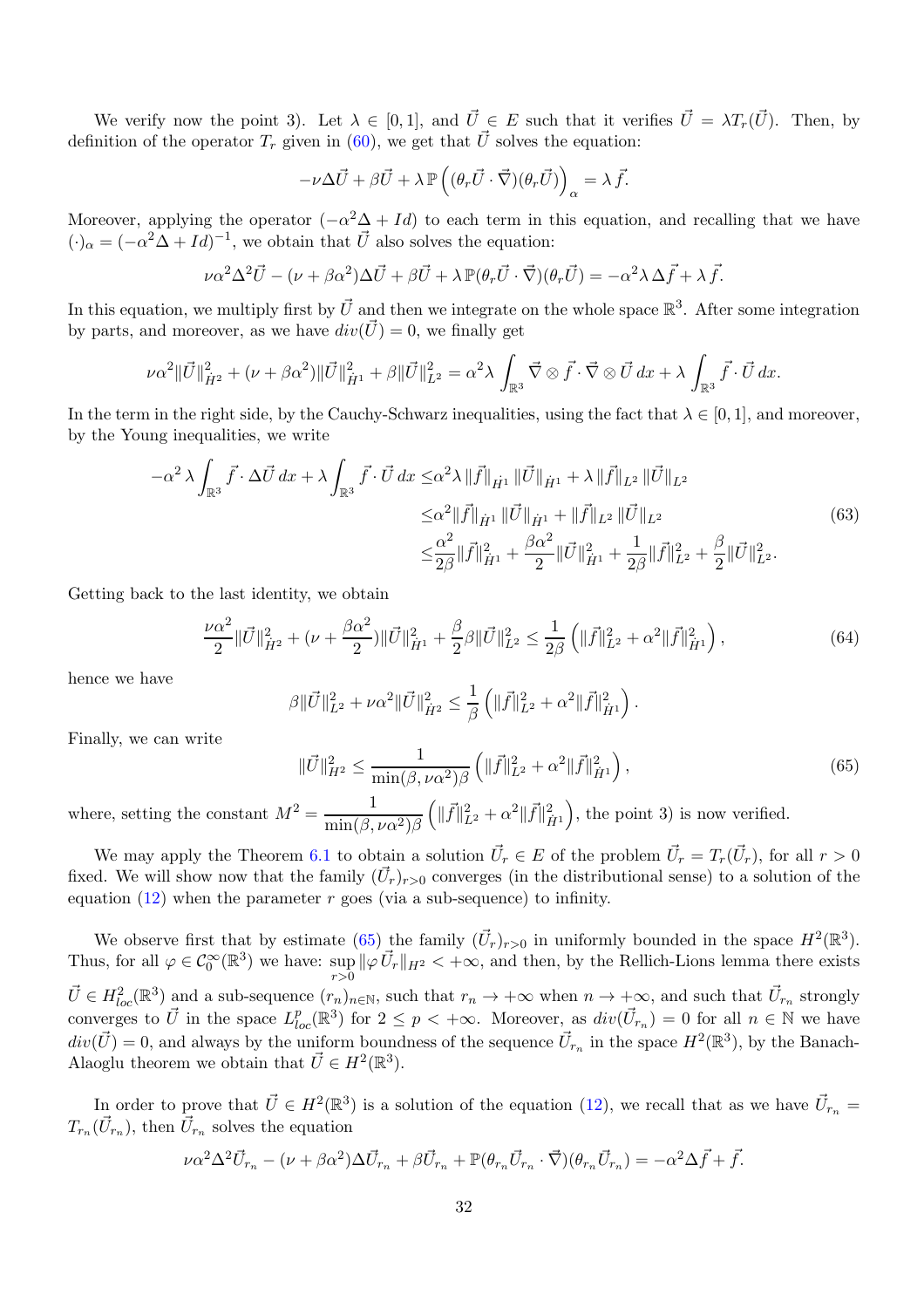Moreover, since we have  $div(\vec{U}_{r_n}) = 0$  and  $div(\vec{f}) = 0$ , then  $\vec{U}_{r_n}$  verifies the equation

$$
\mathbb{P}\left(\nu\alpha^2\Delta^2\vec{U}_{r_n}-(\nu+\beta\alpha^2)\Delta\vec{U}_{r_n}+\beta\vec{U}_{r_n}+(\theta_{r_n}\vec{U}_{r_n}\cdot\vec{\nabla})(\theta_{r_n}\vec{U}_{r_n})+\alpha^2\Delta\vec{f}-\vec{f}\right)=0,
$$

where, by well-known properties of the Leray's projector, for all  $n \in \mathbb{N}$  we have

<span id="page-32-0"></span>
$$
\vec{\nabla} \wedge \left(\nu \alpha^2 \Delta^2 \vec{U}_{r_n} - (\nu + \beta \alpha^2) \Delta \vec{U}_{r_n} + \beta \vec{U}_{r_n} + (\theta_{r_n} \vec{U}_{r_n} \cdot \vec{\nabla}) (\theta_{r_n} \vec{U}_{r_n}) + \alpha^2 \Delta \vec{f} - \vec{f}\right) = 0.
$$
 (66)

.

Here, we will prove that the non-linear term  $(\theta_{r_n}\vec{U}_{r_n}\cdot\vec{\nabla})(\theta_{r_n}\vec{U}_{r_n})$  converges in the distributional sense to the non-linear term  $(\vec{U} \cdot \vec{\nabla}) \vec{U}$  when  $n \to +\infty$ . Indeed, we observe first that as  $div(\vec{U}_{r_n}) = 0$ , then we can write

$$
(\theta_{r_n}\vec{U}_{r_n}\cdot\vec{\nabla})(\theta_{r_n}\vec{U}_{r_n}) = \theta_{r_n}\left((\vec{U}_{r_n}\cdot\vec{\nabla})(\theta_{r_n}\vec{U}_{r_n})\right) = \theta_{r_n}div\left(\vec{U}_{r_n}\otimes(\theta_{r_n}\vec{U}_{r_n})\right)
$$

Thereafter, as  $\vec{U}_{r_n}$  strongly converges to  $\vec{U}$  in the space  $L^4_{loc}(\mathbb{R}^3)$ , and moreover, as we have  $\theta_{r_n}(x) = 1$  when  $|x| < r_n$ , then  $\theta_{r_n} \vec{U}_{r_n}$  also strongly converges to  $\vec{U}$  in  $L^4_{loc}(\mathbb{R}^3)$ . We get that  $\vec{U}_{r_n} \otimes (\theta_{r_n} \vec{U}_{r_n})$  converges to  $\vec{U} \otimes \vec{U}$  in the strong topology of the space  $L^2_{loc}(\mathbb{R}^3)$ , hence we conclude the desired convergence. We thus have the following limit in the distributional sense:

$$
\lim_{r_n \to +\infty} \left( \nu \alpha^2 \Delta^2 \vec{U}_{r_n} - (\nu + \beta \alpha^2) \Delta \vec{U}_{r_n} + \beta \vec{U}_{r_n} + (\theta_{r_n} \vec{U}_{r_n} \cdot \vec{\nabla}) (\theta_{r_n} \vec{U}_{r_n}) + \alpha^2 \Delta \vec{f} - \vec{f} \right)
$$
  
=  $\nu \alpha^2 \Delta^2 \vec{U} - (\nu + \beta \alpha^2) \Delta \vec{U} + \beta \vec{U} + (\vec{U} \cdot \vec{\nabla}) \vec{U} + \alpha^2 \Delta \vec{f} - \vec{f}.$ 

Thus, by  $(66)$  we get

$$
\vec{\nabla} \wedge \left( \nu \alpha^2 \Delta^2 \vec{U} - (\nu + \beta \alpha^2) \Delta \vec{U} + \beta \vec{U} + (\vec{U} \cdot \vec{\nabla}) \vec{U} + \alpha^2 \Delta \vec{f} - \vec{f} \right) = 0,
$$

and then, there exists  $Q \in \mathcal{D}'(\mathbb{R}^3)$  such that

$$
\nu\alpha^2\Delta^2\vec{U} - (\nu + \beta\alpha^2)\Delta\vec{U} + \beta\vec{U} + (\vec{U}\cdot\vec{\nabla})\vec{U} + \alpha^2\Delta\vec{f} - \vec{f} = \vec{\nabla}Q.
$$

Moreover, as  $\vec{U} \in H^2(\mathbb{R}^3)$  and  $\vec{f} \in H^1(\mathbb{R}^3)$ , we observe that the term in the left side of this equation belongs to the space  $H^{-2}(\mathbb{R}^3)$ , hence  $\vec{\nabla} Q \in H^{-2}(\mathbb{R}^3)$ .

From this equation we can write

<span id="page-32-1"></span>
$$
-\nu(-\alpha^2\Delta + I_d)\Delta\vec{U} + \beta(-\alpha^2\Delta + I_d)\vec{U} + (\vec{U}\cdot\vec{\nabla})\vec{U} - \vec{\nabla}Q = (-\alpha^2\Delta^2 + I_d)\vec{f},\tag{67}
$$

then, applying the filtering operator  $(\cdot)_{\alpha} = (-\alpha^2 \Delta + I_d)^{-1}$  to each term, and defining the pressure P as  $P = -(-\alpha^2 \Delta^2 + I_d)^{-1} Q \in H^1(\mathbb{R}^3)$ , we finally obtain that the couple  $(\vec{U}, P)$  is a solution of equation [\(12\)](#page-7-0).

#### 2) The energy estimate

As we have  $\vec{U} \in H^2(\mathbb{R}^3)$  and  $P \in H^1(\mathbb{R}^3)$ , then we can multiply each term in the equation [\(67\)](#page-32-1) by  $\vec{U}$ . Thereafter, we integrate on  $\mathbb{R}^3$  and after some integration by parts we obtain

$$
\nu\alpha^2\|\vec{U}\|^2_{\dot{H}^2} + (\nu + \beta\alpha^2)\|\vec{U}\|^2_{\dot{H}^1} + \beta\|\vec{U}\|^2_{L^2} = \alpha^2 \int_{\mathbb{R}^3} \vec{\nabla} \otimes \vec{f} \cdot \vec{\nabla} \otimes \vec{U} \,dx + \int_{\mathbb{R}^3} \vec{f} \cdot \vec{U} \,dx.
$$

Moreover, the term in the right side was estimated in [\(63\)](#page-31-1) (where we set  $\lambda = 1$ ) and we have [\(64\)](#page-31-2). From this estimate we can write now

$$
\frac{\beta}{2} \|\vec{U}\|_{L^2}^2 + \frac{\beta \alpha^2}{2} \|\vec{U}\|_{\dot{H}^1}^2 + \frac{\nu \alpha^2}{2} \|\vec{U}\|_{\dot{H}^2}^2 \le \frac{1}{2\beta} \left( \|\vec{f}\|_{L^2}^2 + \alpha^2 \|\vec{f}\|_{\dot{H}^1}^2 \right),
$$

hence, recalling that  $\|\cdot\|_{\mathcal{H}^1_{\alpha}}^2 = \|\cdot\|_{L^2}^2 + \alpha^2 \|\cdot\|_{\dot{H}^1}^2$ , we finally obtain the desired energy estimate

$$
\|\vec{U}\|_{\mathcal{H}^1_\alpha}^2 + \nu \alpha^2 \|\vec{U}\|_{\dot{H}^2}^2 \le \frac{2}{\beta^2} \|\vec{f}\|_{\mathcal{H}^1_\alpha}^2.
$$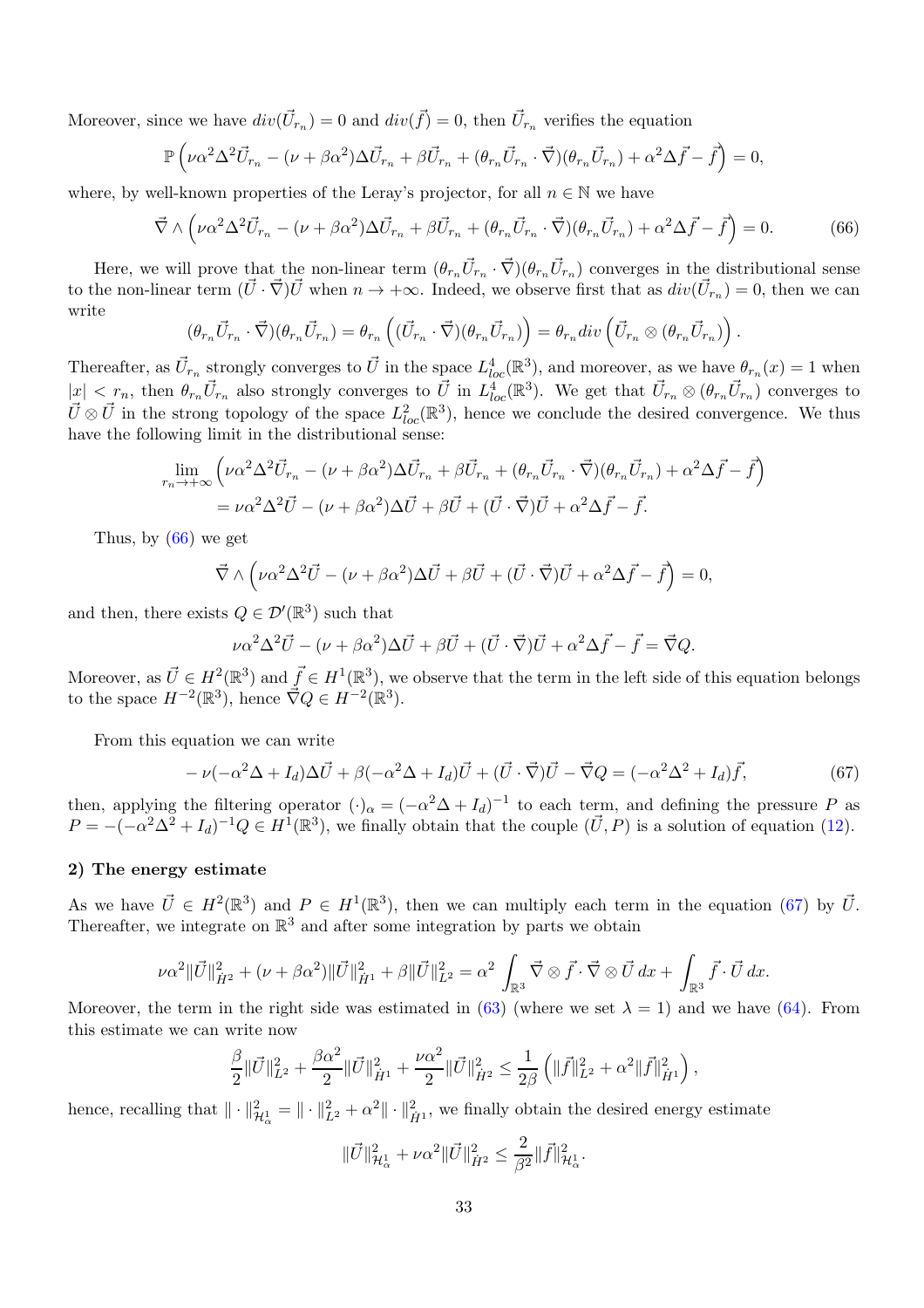#### 3) All the stationary solutions belong to the global attractor

To prove this point, we just recall that by [\(11\)](#page-6-5) the global attractor  $\mathcal{A}_{\vec{f}} \subset \mathcal{H}^1_\alpha(\mathbb{R}^3)$  is the set of functions  $\vec{v}(0, \cdot)$ , where  $\vec{v} \in L^{\infty}(\mathbb{R}, \mathcal{H}^1_\alpha(\mathbb{R}^3))$  is an eternal solution of the equation [\(10\)](#page-6-1). On the other hand, by the energy estimate proven in the point 2), we know that all the solutions  $\vec{U} \in H^2(\mathbb{R}^3)$  of the stationary problem [\(12\)](#page-7-0) verify  $\vec{U} \in \mathcal{H}^1_\alpha(\mathbb{R}^3)$ , and moreover, as they do not depend on the time variable, they also are a particular case of bounded in time eternal solutions, and we can write  $\vec{U}(0, \cdot) = \vec{U}$ . Consequently, all the solutions  $\vec{U} \in H^2(\mathbb{R}^3)$  of the equation [\(12\)](#page-7-0) belong to the global attractor  $\mathcal{A}_{\vec{f}}$ . Theorem [4](#page-7-1) is now proven.

## <span id="page-33-0"></span>7 Additional properties of the global attractor driven by the damping parameter

## Proof of Theorem [5](#page-8-0)

<span id="page-33-3"></span>The proof of this theorem bases on the following result concerning the long-time behavior of two solutions of the equation  $(4)$ .

**Proposition 7.1** Let  $\vec{f}_1, \vec{f}_2 \in H^1_\alpha(\mathbb{R}^3)$  be two divergence-free external forces and let  $\vec{u}_{0,1}, \vec{u}_{0,2} \in H^1_\alpha(\mathbb{R}^3)$  be two initial data. Moreover, let  $(\vec{u}_1, p_1) (\vec{u}_2, p_2) \in L_t^{\infty} \mathcal{H}^1_{\alpha} \cap (L^2_{loc})_t \dot{H}^2_{x} \times (L^2_{loc})_t H^1_x$ , be two global in time solutions of the equation [\(4\)](#page-3-0) arising from the data  $(\vec{u}_{0,1}, \vec{f}_1)$  and  $(\vec{u}_{0,2}, \vec{f}_2)$  respectively.

Moreover, for a numerical constant  $c > 0$ , and the parameters  $\alpha > 0$  and  $\beta > 0$ , we define the quantity  $\eta(\beta)$  as:

$$
\eta(\beta) = 2\left(-\frac{\beta}{2} + \frac{c}{\alpha^{5/2}\beta} \|\vec{f}_1\|_{\mathcal{H}^1_{\alpha}}\right),\,
$$

Then, for all time  $t > 0$ , the following estimate holds:

<span id="page-33-2"></span>
$$
\|\vec{u}_1(t,\cdot)-\vec{u}_2(t,\cdot)\|_{\mathcal{H}^1_{\alpha}}^2 \le \|\vec{u}_{0,1}-\vec{u}_{0,2}\|_{\mathcal{H}^1_{\alpha}}^2 e^{\eta(\beta)t} + \frac{1}{\beta}\|\vec{f}_1 - \vec{f}_2\|_{\mathcal{H}^1_{\alpha}}^2 \frac{1}{\eta(\beta)} \Big(e^{\eta(\beta)t} - 1\Big). \tag{68}
$$

**Proof.** From the solutions  $(\vec{u}_1, p_1) \in L_t^{\infty} \mathcal{H}_\alpha^1 \cap (L_t^2)_{loc} \dot{H}_x^2 \times (L_t^2)_{loc} H_x^1$  and  $(\vec{u}_2, p_2) \in L_t^{\infty} \mathcal{H}_\alpha^1 \cap (L_t^2)_{loc} \dot{H}_x^2 \times L_t^2$  $(L_t^2)_{loc} H_x^1$ , we define  $\vec{w} = \vec{u}_1 - \vec{u}_2$  and  $q = p_1 - p_2$ . We observe that  $(\vec{w}, q) \in L_t^{\infty} H_x^1 \cap (L_t^2)_{loc} H_x^2 \times (L_t^2)_{loc} H_x^1$ , solves the equation:

$$
\partial_t \vec{w} + \left( (\vec{w} \cdot \vec{\nabla}) \vec{u}_1 + (\vec{u}_2 \cdot \vec{\nabla}) \vec{w} \right)_{\alpha} - \nu \Delta \vec{w} + \vec{\nabla} q = \vec{f}_1 - \vec{f}_2 - \beta \vec{w}, \quad div(\vec{w}) = 0, \quad \vec{w}(0, \cdot) = \vec{u}_1(0, \cdot) - \vec{u}_2(0, \cdot).
$$

Moreover, performing the same computations done in [\(27\)](#page-11-3), for  $t \ge 0$ , we have the following energy equality:

$$
\frac{1}{2}\frac{d}{dt}\|\vec{w}(t,\cdot)\|_{\mathcal{H}^{1}_{\alpha}}^{2} = -\nu\|\vec{w}(t,\cdot)\|_{\dot{H}^{1}}^{2} - \alpha^{2}\|\vec{w}(t,\cdot)\|_{\dot{H}^{2}}^{2} - \beta\|\vec{w}(t,\cdot)\|_{\mathcal{H}^{1}_{\alpha}}^{2} - \left\langle \vec{f}_{1} - \vec{f}_{2}, \vec{w} \right\rangle_{L^{2} \times L^{2}} \n+ \alpha^{2}\left\langle \vec{\nabla} \otimes (\vec{f}_{1} - \vec{f}_{2}), \vec{\nabla} \otimes \vec{w} \right\rangle_{L^{2} \times L^{2}} - \left\langle (\vec{w} \cdot \vec{\nabla})\vec{u}_{1}(t,\cdot), \vec{w}(t,\cdot) \right\rangle_{\dot{H}^{-1} \times \dot{H}^{1}}.
$$
\n(69)

<span id="page-33-1"></span>We study now the term  $\langle (\vec{w} \cdot \vec{\nabla}) \vec{u}_1(t, \cdot), \vec{w}(t, \cdot) \rangle$  $\dot{H}^{-1} \times \dot{H}^{1}$ . More precisely, as  $div(\vec{w}) = 0$  and integrating by parts, we can write

$$
\left\langle (\vec{w} \cdot \vec{\nabla}) \vec{u}_1(t,\cdot), \vec{w}(t,\cdot) \right\rangle_{\dot{H}^{-1} \times \dot{H}^1} = \sum_{i,j=1}^3 \left\langle w_j(\partial_j u_{1,i}), w_i \right\rangle_{\dot{H}^{-1} \times \dot{H}^1} = \sum_{i,j=1}^3 \left\langle (\partial_j w_j u_{1,i}), w_i \right\rangle_{\dot{H}^{-1} \times \dot{H}^1}
$$

$$
= -\sum_{i,j=1}^3 \left\langle w_j u_{1,i}, \partial_j w_i \right\rangle_{L^2 \times L^2} = -\sum_{i,j=1}^3 \int_{\mathbb{R}^3} w_j u_{1,i} \partial_j w_i dx.
$$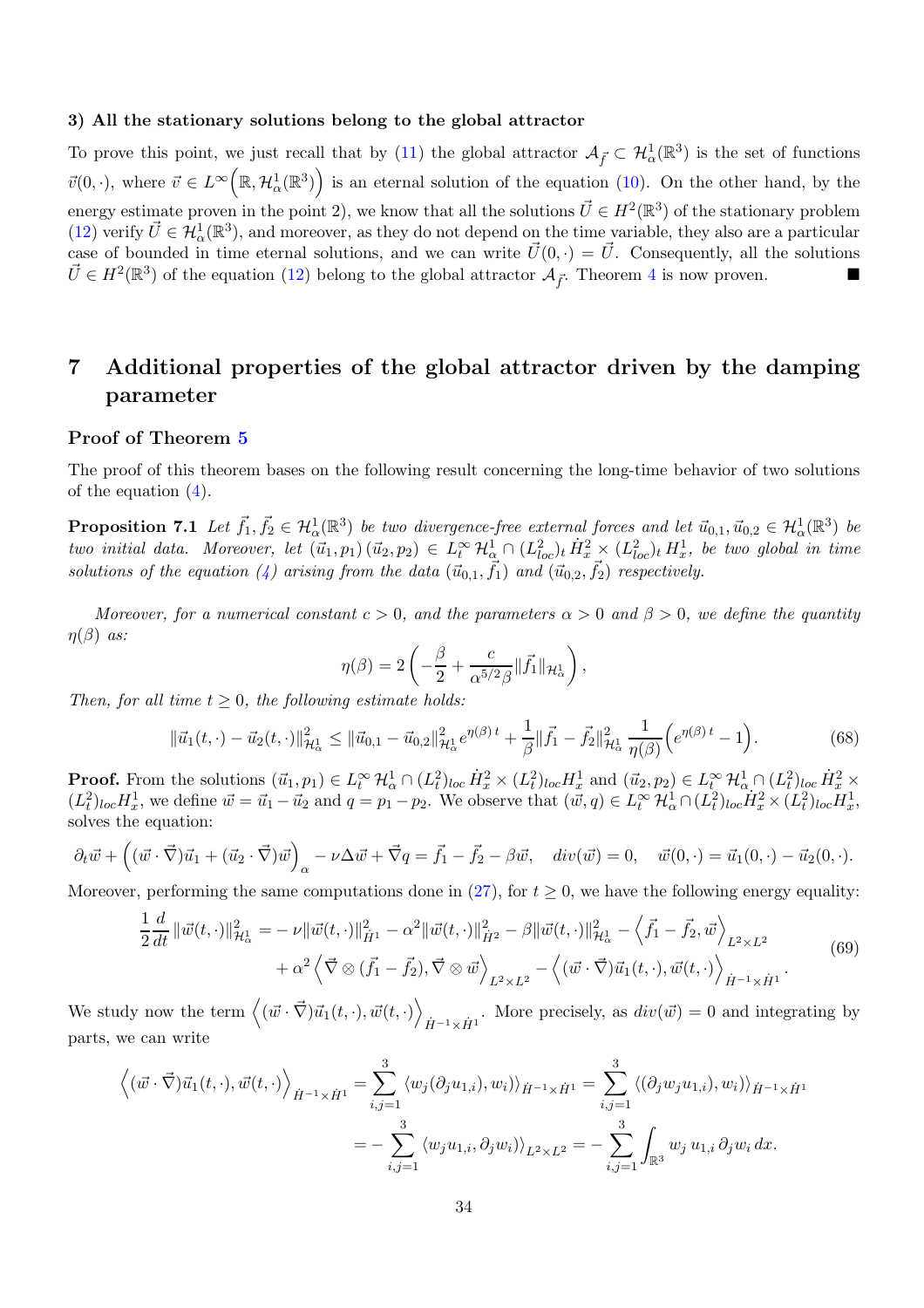By the Parseval's identity and the Cauchy-Schwarz inequality we obtain

$$
-\sum_{i,j=1}^{3} \int_{\mathbb{R}^3} w_j u_{1,i} \, \partial_j w_i \, dx = -\sum_{i,j=1}^{3} \int_{\mathbb{R}^3} \widehat{w_j} \, \widehat{u_{1,i} \partial_j w_i} \, d\xi = -\sum_{i,j=1}^{3} \int_{\mathbb{R}^3} |\xi| \widehat{w_j} \, |\xi|^{-1} \widehat{u_{1,i} \partial_j w_i} \, d\xi
$$

$$
\leq ||\vec{w}(t,\cdot)||_{\dot{H}^1} ||\vec{u}_1(t,\cdot)(\vec{\nabla} \otimes \vec{w})(t,\cdot)||_{\dot{H}^{-1}}.
$$

Then, applying the Hardy-Littlewood-Sobolev inequalities, the Hölder inequalities (with  $5/6 = 1/3 + 1/2$ ), and moreover, recalling that  $\|\cdot\|_{\mathcal{H}^{1}_{\alpha}}^{2} = \|\cdot\|_{L^{2}}^{2} + \alpha^{2} \|\cdot\|_{\dot{H}^{1}}$ , we have

$$
\begin{split} \|\vec{w}(t,\cdot)\|_{\dot{H}^1} \|\vec{u}_1(\vec{\nabla}\otimes\vec{w})\|_{\dot{H}^{-1}} \leq & c \|\vec{w}(t,\cdot)\|_{\dot{H}^1} \|\vec{u}_1(\vec{\nabla}\otimes\vec{w})\|_{L^{6/5}} \leq c \|\vec{w}(t,\cdot)\|_{\dot{H}^1} \|\vec{u}_1(t,\cdot)\|_{L^3} \|\vec{\nabla}\otimes\vec{w}(t,\cdot)\|_{L^2} \\ \leq & c \|\vec{w}(t,\cdot)\|_{\dot{H}^1}^2 \|\vec{u}_1(t,\cdot)\|_{L^3} \leq c \alpha^2 \|\vec{w}(t,\cdot)\|_{\dot{H}^1}^2 \frac{1}{\alpha^2} \|\vec{u}_1(t,\cdot)\|_{L^3} \\ \leq & c \|\vec{w}(t,\cdot)\|_{\mathcal{H}^1_\alpha}^2 \frac{1}{\alpha^2} \|\vec{u}_1(t,\cdot)\|_{L^3} .\end{split}
$$

We still need to estimate the term  $\frac{1}{\alpha^2} ||\vec{u}_1(t, \cdot)||_{L^3}$ . By the interpolation inequalities (with  $1/3 = \theta/2 + (1 - \theta)$ )  $\theta$ /6, and  $\theta = 1/2$ ) and applying again the Hardy-Littlewood-Sobolev inequalities, we can write

$$
\frac{1}{\alpha^2} \|\vec{u}_1(t,\cdot)\|_{L^3} \leq \frac{c}{\alpha^2} \|\vec{u}_1(t,\cdot)\|_{L^2}^{1/2} \|\vec{u}_1(t,\cdot)\|_{L^6}^{1/2} \leq \frac{c}{\alpha^2} \|\vec{u}_1(t,\cdot)\|_{L^2}^{1/2} \|\vec{u}_1(t,\cdot)\|_{\dot{H}^1}^{1/2}
$$

$$
\leq \frac{c}{\alpha^{5/2}} \|\vec{u}_1(t,\cdot)\|_{L^2}^{1/2} \alpha^{1/2} \|\vec{u}_1(t,\cdot)\|_{\dot{H}^1}^{1/2} \leq \frac{c}{\alpha^{5/2}} \|\vec{u}_1(t,\cdot)\|_{\mathcal{H}^1_{\alpha}}.
$$

Now, by the point 1) in the Proposition [1](#page-4-4) we obtain

$$
\frac{c}{\alpha^{5/2}} \|\vec{u}_1(t,\cdot)\|_{\mathcal{H}^1_{\alpha}} \leq \frac{c}{\alpha^{5/2}} \left( \|\vec{u}_{0,1}\|_{\mathcal{H}^1_{\alpha}} e^{-\frac{\beta}{2}t} + \frac{2}{\beta} \|\vec{f}_1\|_{\mathcal{H}^1_{\alpha}} \right).
$$

On the other hand, we recall that for any external force  $\vec{f} \in \mathcal{H}^1_\alpha(\mathbb{R}^3)$ , by Lemma [4.1](#page-15-3) we have that the set  $\mathcal{B} =$  $\left\{ \vec{u} \in \mathcal{H}^{1}_{\alpha}(\mathbb{R}^3): \|\vec{u}\|_{\mathcal{H}^{1}_{\alpha}}^{2} \leq \right.$ 8  $\frac{\infty}{\beta^2} \| \vec{f} \|_{\mathcal{H}^1_\alpha}^2$  $\mathcal{L}$ , is a absorbing set in the sense of Definition [4.1.](#page-15-0) Then, for any initial datum  $\vec{u}_0 \in H^1_\alpha(\mathbb{R}^3)$ , the solution  $\vec{u}(t,x)$  arising from  $(\vec{u}_0, \vec{f})$  always lies in the set  $\beta$  from a time large enough. Thus, getting back to the solution  $\vec{u}_1(t, x)$ , without lost of generality we may suppose that the initial datum  $\vec{u}_{0,1}$  belongs to the absorbing set  $\mathcal{B} = \left\{ \vec{u} \in \mathcal{H}^1_\alpha(\mathbb{R}^3) : ||\vec{u}||^2_{\mathcal{H}^1_\alpha} \leq \frac{8}{\beta^2} ||\vec{f}_1||^2_{\mathcal{H}^1_\alpha} \right\}$  $\Big\}$ , and we can write the estimate  $\|\vec{u}_{0,1}\|_{\mathcal{H}^1_{\alpha}} \leq$  $\sqrt{8}$  $\frac{\sqrt{\circ}}{\beta}$   $\|\vec{f_1}\|_{\mathcal{H}^1_\alpha}$  .

We thus have

$$
\frac{c}{\alpha^{5/2}}\|\vec{u}_1(t,\cdot)\|_{\mathcal{H}^1_\alpha} \leq \frac{c}{\alpha^{5/2}}\left(\frac{\sqrt{8}}{\beta}\|\vec{f}_1\|_{\mathcal{H}^1_\alpha}\,e^{-\frac{\beta}{2}t} + \frac{2}{\beta}\|\vec{f}_1\|_{\mathcal{H}^1_\alpha}\right) \leq \frac{c}{\alpha^{5/2}\beta^2}\,\|\vec{f}_1\|_{\mathcal{H}^1_\alpha},
$$

and then, we can write

$$
\frac{1}{\alpha^2} \|\vec{u}_1(t,\cdot)\|_{L^3} \le \frac{c}{\alpha^{5/2}\beta} \|\vec{f}_1\|_{\mathcal{H}_\alpha^1}.
$$

Finally, gathering these inequalities we get the following estimate

$$
\left| \left\langle (\vec{w} \cdot \vec{\nabla}) \vec{u}_1(t,\cdot),\vec{w}(t,\cdot) \right\rangle_{\dot{H}^{-1}\times \dot{H}^1} \right| \leq \|\vec{w}(t,\cdot)\|_{\mathcal{H}^1_\alpha}^2 \frac{c}{\alpha^{5/2}\beta} \|\vec{f}_1\|_{\mathcal{H}^1_\alpha}.
$$

With this estimate at hand, we get back to the energy equality  $(69)$  to write

$$
\begin{split} \frac{1}{2}\frac{d}{dt}\left\|\vec{w}(t,\cdot)\right\|^{2}_{\mathcal{H}^{1}_{\alpha}} &\leq-\nu\|\vec{w}(t,\cdot)\|^{2}_{\dot{H}^{1}}-\alpha^{2}\|\vec{w}(t,\cdot)\|^{2}_{\dot{H}^{2}}-\beta\|\vec{w}(t,\cdot)\|^{2}_{\mathcal{H}^{1}_{\alpha}}-\left\langle\vec{f_{1}}-\vec{f_{2}},\vec{w}\right\rangle_{L^{2}\times L^{2}}\\ &+\alpha^{2}\left\langle\vec{\nabla}\otimes(\vec{f_{1}}-\vec{f_{2}}),\vec{\nabla}\otimes\vec{w}\right\rangle_{L^{2}\times L^{2}}+\|\vec{w}(t,\cdot)\|^{2}_{\mathcal{H}^{1}_{\alpha}}\frac{c}{\alpha^{5/2}\beta}\left\|\vec{f_{1}}\right\|_{\mathcal{H}^{1}_{\alpha}}. \end{split}
$$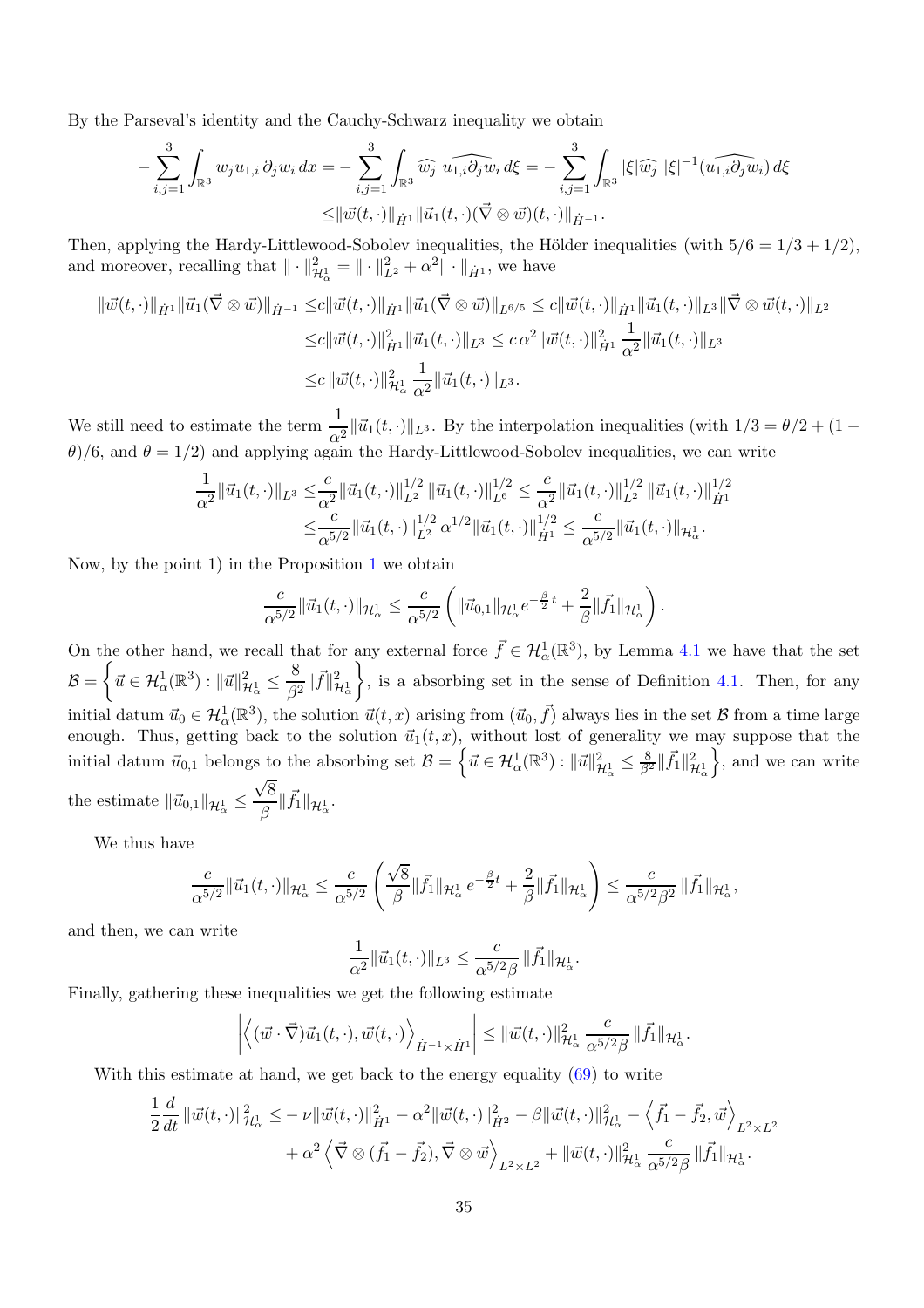As the first and second term in the right side are negatives, we have

$$
\frac{1}{2}\frac{d}{dt}\|\vec{w}(t,\cdot)\|_{\mathcal{H}^1_{\alpha}}^2 \leq -\beta \|\vec{w}(t,\cdot)\|_{\mathcal{H}^1_{\alpha}}^2 - \langle \vec{f}_1 - \vec{f}_2, \vec{w} \rangle_{L^2 \times L^2} + \alpha^2 \langle \vec{\nabla} \otimes (\vec{f}_1 - \vec{f}_2), \vec{\nabla} \otimes \vec{w} \rangle_{L^2 \times L^2} \n+ \|\vec{w}(t,\cdot)\|_{\mathcal{H}^1_{\alpha}}^2 \frac{c}{\alpha^{5/2} \beta} \|\vec{f}_1\|_{\mathcal{H}^1_{\alpha}}.
$$

Then, applying first the Cauchy-Schwarz inequalities and thereafter the Young inequalities, we get

$$
\frac{1}{2}\frac{d}{dt}\|\vec{w}(t,\cdot)\|_{\mathcal{H}^{1}_{\alpha}}^{2} \leq -\beta\|\vec{w}(t,\cdot)\|_{\mathcal{H}^{1}_{\alpha}}^{2} + \frac{1}{2\beta}\|\vec{f}_{1} - \vec{f}_{2}\|_{L^{2}}^{2} + \frac{\beta}{2}\|\vec{w}(t,\cdot)\|_{L^{2}}^{2} + \frac{\alpha^{2}}{2\beta}\|\vec{f}_{1} - \vec{f}_{2}\|_{\dot{H}^{1}}^{2} + \frac{\alpha^{2}\beta}{2}\|\vec{w}(t,\cdot)\|_{\dot{H}^{1}}^{2} \n+ \|\vec{w}(t,\cdot)\|_{\mathcal{H}^{1}_{\alpha}}^{2} \frac{c}{\alpha^{5/2}\beta}\|\vec{f}_{1}\|_{\mathcal{H}^{1}_{\alpha}} \n\leq -\beta\|\vec{w}(t,\cdot)\|_{\mathcal{H}^{1}_{\alpha}}^{2} + \frac{\beta}{2}\left(\|\vec{w}(t,\cdot)\|_{L^{2}}^{2} + \alpha^{2}\|\vec{w}(t,\cdot)\|_{\dot{H}^{1}}^{2}\right) + \frac{1}{2\beta}\left(\|\vec{f}_{1}\|_{L^{2}}^{2} + \alpha^{2}\|\vec{f}_{1}\|_{\dot{H}^{1}}^{2}\right) \n+ \|\vec{w}(t,\cdot)\|_{\mathcal{H}^{1}_{\alpha}}^{2} \frac{c}{\alpha^{5/2}\beta}\|\vec{f}_{1}\|_{\mathcal{H}^{1}_{\alpha}} \n\leq \left(-\frac{\beta}{2} + \frac{c}{\alpha^{5/2}\beta}\|\vec{f}_{1}\|_{\mathcal{H}^{1}_{\alpha}}\right)\|\vec{w}(t,\cdot)\|_{\mathcal{H}^{1}_{\alpha}}^{2} + \frac{1}{2\beta}\|\vec{f}_{1} - \vec{f}_{2}\|_{\mathcal{H}^{1}_{\alpha}}^{2},
$$

hence, we write

$$
\frac{d}{dt} \|\vec{w}(t,\cdot)\|_{\mathcal{H}^1_\alpha}^2 \leq 2 \left( -\frac{\beta}{2} + \frac{c}{\alpha^{5/2} \beta} \|\vec{f}_1\|_{\mathcal{H}^1_\alpha} \right) \|\vec{w}(t,\cdot)\|_{\mathcal{H}^1_\alpha}^2 + \frac{1}{\beta} \|\vec{f}_1 - \vec{f}_2\|_{\mathcal{H}^1_\alpha}^2.
$$

We set now the quantity  $\eta(\beta) = 2 \left( - \frac{\beta}{\beta} \right)$ β  $\frac{\beta}{2}+\frac{c}{\alpha^{5/2}}$  $\frac{c}{\alpha^{5/2}\beta}$   $\| \vec{f_1} \|_{\mathcal{H}^1_\alpha}$  $\setminus$ , and using the Grönwall inequalities we finally obtain the desired estimate [\(68\)](#page-33-2). Proposition [7.1](#page-33-3) is now proven.

With Proposition [7.1](#page-33-3) at hand, we are able to prove each point stated in Theorem [5.](#page-8-0) For this, we recall the definition of the expression  $\eta(\beta)$  given in [\(13\)](#page-7-2).

## 1) The orbital stability when  $\eta(\beta) = 0$ .

In the framework of Proposition [7.1,](#page-33-3) firs we set  $\vec{f}_1 = \vec{f}_2 = \vec{f}$ , and we get the estimate

$$
\|\vec{u}_1(t,\cdot)-\vec{u}_2(t,\cdot)\|_{\mathcal{H}^1_\alpha}^2 \le \|\vec{u}_{0,1}-\vec{u}_{0,2}\|_{\mathcal{H}^1_\alpha}^2 e^{\eta(\beta)t}.
$$

Then, we take  $\eta(\beta) = 0$  to obtain the following control

$$
\|\vec{u}_1(t,\cdot)-\vec{u}_2(t,\cdot)\|_{\mathcal{H}^1_\alpha}^2 \le \|\vec{u}_{0,1}-\vec{u}_{0,2}\|_{\mathcal{H}^1_\alpha}^2,
$$

hence, the result stated in this point follows directly.

#### 2) The characterization of the global attractor when  $\eta(\beta) < 0$ .

In the first step, we will prove that the uniqueness of the stationary solution constructed in point 1) of the Theorem [4.](#page-7-1) Let  $(\vec{U}_1, P_1), (\vec{U}_2, P_2) \in H^2(\mathbb{R}^3) \times H^1(\mathbb{R}^3)$  be two solutions of the stationary prob-lem [\(12\)](#page-7-0) associated with the same external force  $\vec{f}$ . As  $\vec{U}_1$  and  $\vec{U}_2$  are time-independing functions we have  $\partial_t \vec{U}_1 = 0$  and  $\partial_t \vec{U}_2 = 0$ , and thus,  $(\vec{U}_1, P_1), (\vec{U}_2, P_2)$  are also two solutions of the equation [\(4\)](#page-3-0), arising from the initial data  $\vec{U}_1$  and  $\vec{U}_2$  respectively and with external force  $\vec{f}$ . Moreover, we also have  $(\vec{U}_1, P_1), (\vec{U}_2, P_2) \in L_t^{\infty} H_x^1 \cap (L_{loc}^2)_t \dot{H}_x^2 \times (L_{loc}^2)_t H_x^1.$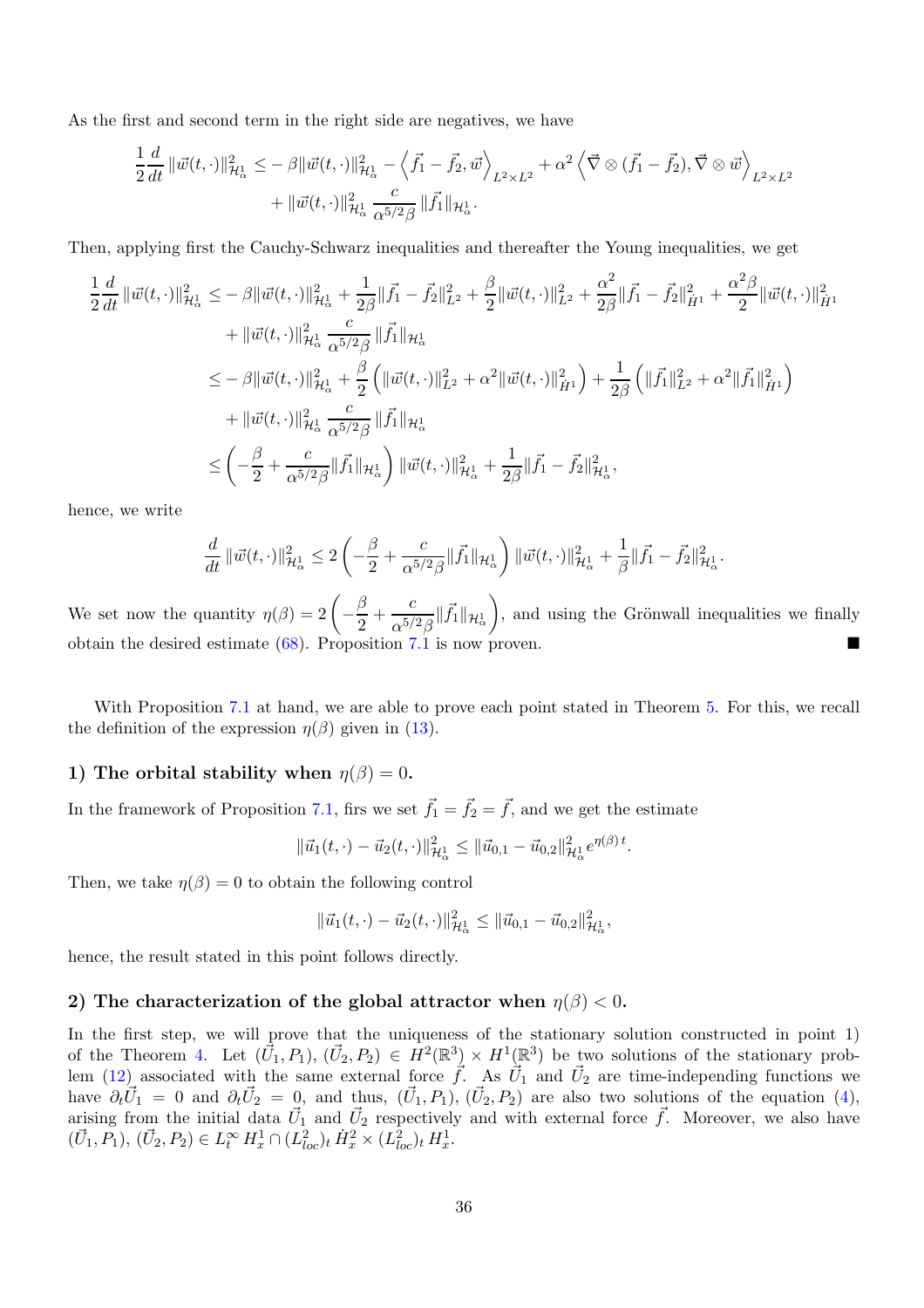By Proposition [7.1](#page-33-3) (with  $\vec{f}_1 = \vec{f}_2 = \vec{f}$ ) we can write:  $\|\vec{U}_1 - \vec{U}_2\|_{\mathcal{H}^1_{\alpha}} \leq \|\vec{U}_1 - \vec{U}_2\|_{\mathcal{H}^1_{\alpha}} e^{\eta(\beta) t}$ . Moreover, as we have  $\eta(\beta) < 0$ , for a time  $t > 0$  large enough we can write  $\|\vec{U}_1 - \vec{U}_2\|_{\mathcal{H}^1_{\alpha}} \leq$ 1  $\frac{1}{2} \|\vec{U}_1 - \vec{U}_2\|_{\mathcal{H}^1_{\alpha}},$  hence we obtain the identity  $\vec{U}_1 = \vec{U}_2$ . Finally, as the pressure term is always related to the velocity field by [\(29\)](#page-12-1) we also obtain the identity  $P_1 = P_2$ .

In the second step, we prove now that the singleton  ${\{\vec{U}\}}$  is also a global attractor for the equation [\(4\)](#page-3-0) given in Definition [1.](#page-5-1) The first point in Definition [1](#page-5-1) is evident, so we will focus on the second point. Let  $t \geq 0$ . We will prove the identity  $S(t)\{\vec{U}\} = {\vec{U}}$ . Let  $\vec{u} \in S(t)\{\vec{U}\}\text{, }i.e., \vec{u}(t, \cdot)$  is the solution of the equation [\(4\)](#page-3-0), at the time t and arising from the initial datum  $\vec{U}$ . But, as explained above, we also have that  $\vec{U}$  is a solution of the equation [\(4\)](#page-3-0) which arises from  $\vec{U}$ . Then, by Proposition [7.1](#page-33-3) ( with  $\vec{u}_{1,0} = \vec{u}_{0,2} = \vec{U}$  and  $\vec{f}_1 = \vec{f}_2 = \vec{f}$  we can write  $\|\vec{u}(t, \cdot) - \vec{U}\|_{\mathcal{H}^1_{\alpha}} \leq \|\vec{U} - \vec{U}\|_{\mathcal{H}^1_{\alpha}} e^{\eta(\beta)t}$ , hence we get  $\vec{u} = \vec{U}$ . On the other hand, we also have  $\vec{U} \in S(t)\{\vec{U}\}\text{, and it directly follows from the fact that taking } \vec{U}$  as an initial datum in equation [\(4\)](#page-3-0) then, for all time  $t \ge 0$ , the same function  $\vec{U}$  is the unique solution for this problem. We verify now the third point in Definition [1.](#page-5-1) Let  $\vec{u}_0 \in H^1_\alpha(\mathbb{R}^3)$  an initial datum and let  $\vec{u} \in L^\infty_t H^1_\alpha \cap (L^2_{loc})_t \dot{H}^2_x$  be the unique solution of equation [\(4\)](#page-3-0), arising from  $\vec{u}_0$  and associated with the force  $\vec{f}$ , which is given by Theorem [1.](#page-4-1) On the other hand, let  $\vec{U} \in H^2(\mathbb{R}^3)$  be the unique stationary solution of the problem [\(4\)](#page-3-0) associated with the same force  $\vec{f}$ . Thus, always by Proposition [7.1](#page-33-3) (with  $\vec{f}_1 = \vec{f}_2 = \vec{f}$ ), for all time  $t \ge 0$  we have the estimate

<span id="page-36-0"></span>
$$
\|\vec{u}(t,\cdot)-\vec{U}\|_{\mathcal{H}^1_{\alpha}} \le \|\vec{u}_0 - \vec{U}\|_{\mathcal{H}^1_{\alpha}} e^{\eta(\beta),t}, \quad \eta(\beta) < 0. \tag{70}
$$

By this estimate, we may observe that the unique stationary solution  $\vec{U}$  is asymptotically stable. Actually we have a stronger stability property in the sense that, for any initial datum  $\vec{u}_0$  the unique solution  $\vec{u}(t, \cdot)$ arising from  $\vec{u}_0$  strongly converges to the stationary solution  $\vec{U}$  when  $t \to +\infty$ , and thus, the third point in Definition [1](#page-5-1) holds.

In the third and last step, we will prove the identity  $\{\vec{U}\} = \mathcal{A}_{\vec{f}}$ . Indeed, on the one hand, we have that  ${\{\vec{U}\}}$  is a global attractor of the equation [\(4\)](#page-3-0). On the other hand, recall that by the Theorem [2](#page-5-2) we also have the global attractor  $A_f$  given by this theorem. But, by Lemma 2.18, page 16 in [\[24\]](#page-40-4), we have the uniqueness of the global attractor, provided it satisfies all the points in Definition [1,](#page-5-1) hence we conclude that  $\{\vec{U}\} = A_{\vec{f}}$ . Theorem [5](#page-8-0) is now proven.

### Proof of Proposition [2](#page-8-2)

Let  $\vec{U} \in \mathcal{A}_{\vec{f}}$  be the unique solution of the equation [\(12\)](#page-7-0), and let  $\vec{u} \in L^{\infty}_t(\mathcal{H}^1_{\alpha})_x \cap (L^2_t)_{loc} \dot{H}^2_x$  be a solution of the equation [\(4\)](#page-3-0) arising from an initial datum  $\vec{u}_0 \in \mathcal{H}^1_\alpha(\mathbb{R}^3)$ . We define the term  $\mathcal{R}_{\vec{u}} = \vec{u} - \vec{U}$  which, to simplify the notation, we shall write as  $\mathcal{R}$ .

In order to prove [\(15\)](#page-8-3), we observe first that as the stationary solution verifies  $\partial_t \vec{U} = 0$ , then it is also a solution of the equation [\(4\)](#page-3-0) with initial datum  $\vec{U}$ . Thus, the term R solves the following equation:

$$
\partial_t \mathcal{R} - \nu \Delta \mathcal{R} + \mathbb{P}\Big( ((\vec{u} \cdot \vec{\nabla})\vec{u} - (\vec{U} \cdot \vec{\nabla})\vec{U})_{\alpha} \Big) + \beta \mathcal{R} = 0, \quad \mathcal{R}(0, \cdot) = \vec{u}_0 - \vec{U}, \tag{71}
$$

and consequently  $\mathcal{R}(t, x)$  can be written as the integral form:

$$
\mathcal{R}(t,x) = e^{\nu t \Delta}(\vec{u}_0 - \vec{U}) - \beta \int_0^t e^{\nu(t-s)} \mathcal{R}(s,x) ds - \int_0^t e^{\nu(t-s)} \mathbb{P}\Big((\vec{u} \cdot \vec{\nabla}) \vec{u} - (\vec{U} \cdot \vec{\nabla}) \vec{U})_\alpha\Big)(s,x) ds. \tag{72}
$$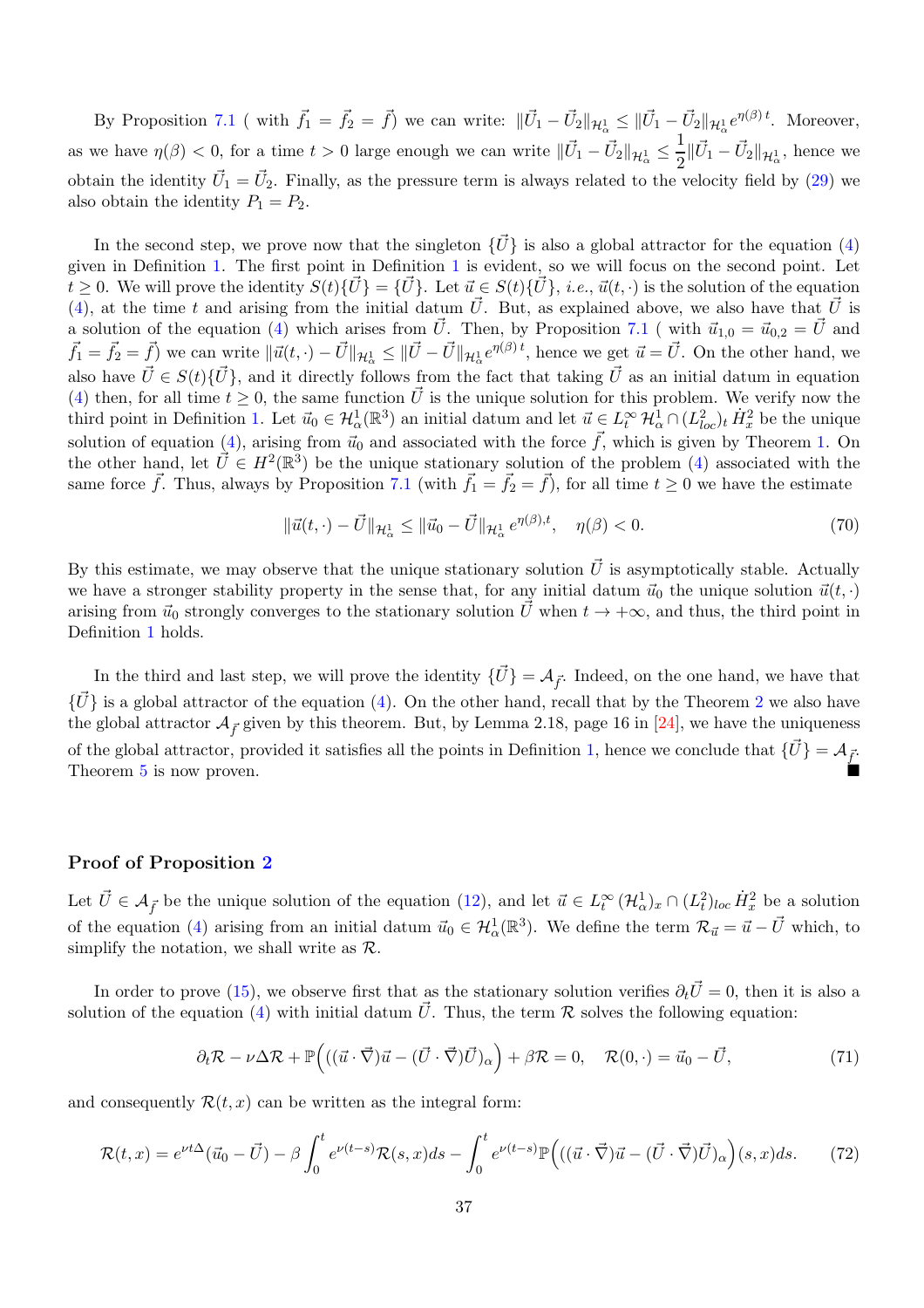<span id="page-37-2"></span>For all  $t > 0$ , we write

$$
\|\mathcal{R}(t,\cdot)\|_{L^{\infty}} \leq \|e^{\nu t \Delta}(\vec{u}_0 - \vec{U})\|_{L^{\infty}} + \beta \int_0^t \left\|e^{\nu(t-s)}\mathcal{R}(s,\cdot)\right\|_{L^{\infty}} ds + \int_0^t \left\|e^{\nu(t-s)}\mathbb{P}\left((\vec{u}\cdot\vec{\nabla})\vec{u} - (\vec{U}\cdot\vec{\nabla})\vec{U})_{\alpha}\right)(s,\cdot)\right\|_{L^{\infty}} ds = I_1(t) + I_2(t) + I_3(t),
$$
\n(73)

where, we will prove now that each term above verify  $||I_i(t)||_{L^{\infty}} \leq C t^{-3/4}$ , with  $t \gg 1$ . We mention here  $C > 0$  is a generically constant which may change from one estimate to other, but it does not depend on the time variable.

For the first term  $I_1(t)$ , by well-known properties of the heat kernel  $h_{\nu t}(x)$ , and moreover, by the Young inequalities (with  $1 + 1/\infty = 1/2 + 1/2$ ), we directly have

<span id="page-37-0"></span>
$$
I_1(t) \le ||h_{\nu t}||_{L^2} ||\vec{u}_0 - \vec{U}||_{L^2} \le \frac{c_{\nu}}{t^{3/4}} ||\vec{u}_0 - \vec{U}||_{\mathcal{H}^1_{\alpha}} \le C t^{-3/4}.
$$
\n(74)

Thereafter, to study the second term  $I_2(t)$  we write

$$
I_2(t) \leq \beta \int_0^{t/2} \left\| e^{\nu(t-s)} \mathcal{R}(s, \cdot) \right\|_{L^\infty} ds + \beta \int_{t/2}^t \left\| e^{\nu(t-s)} \mathcal{R}(s, \cdot) \right\|_{L^\infty} ds = I_{2,1}(t) + I_{2,2}(t).
$$

To estimate the term  $I_{2,1}(t)$ , using again the Young inequalities, using the identity  $\mathcal{R} = \vec{u} - \vec{U}$ , and moreover, by the estimate [\(70\)](#page-36-0) (where we have  $\eta(\beta) < 0$ ), we can write

$$
I_{2,1}(t) \leq \beta \int_0^{t/2} \|h_{\nu(t-s)}\|_{L^2} \|\vec{u}(s,\cdot) - \vec{U}\|_{L^2} ds \leq c_{\beta,\nu} \int_0^{t/2} \frac{1}{(t-s)^{3/4}} \|\vec{u}(s,\cdot) - \vec{U}\|_{L^2} ds
$$
  

$$
\leq \frac{c_{\beta,\nu}}{t^{3/4}} \int_0^{t/2} \|\vec{u}(s,\cdot) - \vec{U}\|_{L^2} ds \leq \frac{c_{\beta,\nu}}{t^{3/4}} \int_0^{t/2} \|\vec{u}(s,\cdot) - \vec{U}\|_{\mathcal{H}^1_{\alpha}} ds \leq \frac{c_{\beta,\nu}}{t^{3/4}} \|\vec{u}_0 - \vec{U}\|_{\mathcal{H}^1_{\alpha}} \int_0^{t/2} e^{\eta(\beta)s} ds \leq Ct^{-3/4}.
$$

These same facts also allow us to treat the term  $I_{2,2}(t)$ , where, for  $t \gg 1$  we have

$$
I_{2,2}(t) \leq \beta \int_{t/2}^t \|h_{\nu(t-s)}\|_{L^2} \|\vec{u}(s,\cdot) - \vec{U}\|_{L^2} ds \leq c_{\beta,\nu} \int_{t/2}^t (t-s)^{-3/4} e^{\eta(\beta)s} ds \leq c_{\beta,\nu} e^{\eta(\beta)t/2} \int_{t/2}^t (t-s)^{-3/4} ds
$$
  

$$
\leq C e^{\eta(\beta)t/2} t^{1/4} \leq C t^{-3/4}.
$$

We thus have

<span id="page-37-1"></span>
$$
I_2(t) \le C t^{-3/4}, \quad t \gg 1. \tag{75}
$$

Finally, to estimate the first term  $I_3(t)$ , we recall first that the filtering operator  $(\cdot)_{\alpha}$  given in [\(2\)](#page-1-2) can be also defined by a convolution product with a kernel  $K_{\alpha}$  [\[14\]](#page-39-2). This kernel has good decaying properties in the spatial variable and moreover we have  $||K_{\alpha}||_{L^p} < +\infty$ , for  $1 \leq p < +\infty$ . Thus, by the Young inequalities (with  $1+1/\infty = 5/6+1/6$ ), and by the boundness of the Leray's projector in the Lebesgue spaces, we have

$$
I_3 \leq \int_0^t \left\| \left( e^{\nu(t-s)} \mathbb{P}\left( (\vec{u} \cdot \vec{\nabla}) \vec{u} - (\vec{U} \cdot \vec{\nabla}) \vec{U} \right) (s, \cdot) \right)_{\alpha} \right\|_{L^{\infty}} ds
$$
  
\n
$$
= \int_0^t \left\| K_{\alpha} * \left( e^{\nu(t-s)} \mathbb{P}\left( (\vec{u} \cdot \vec{\nabla}) \vec{u} - (\vec{U} \cdot \vec{\nabla}) \vec{U} \right) (s, \cdot) \right) \right\|_{L^{\infty}} ds
$$
  
\n
$$
\leq \| K_{\alpha} \|_{L^6} \int_0^t \left\| e^{\nu(t-s)} \mathbb{P}\left( (\vec{u} \cdot \vec{\nabla}) \vec{u} - (\vec{U} \cdot \vec{\nabla}) \vec{U} \right) (s, \cdot) \right\|_{L^{6/5}} ds
$$
  
\n
$$
\leq c_{\alpha} \int_0^t \left\| e^{\nu(t-s)} \left( (\vec{u} \cdot \vec{\nabla}) \vec{u} - (\vec{U} \cdot \vec{\nabla}) \vec{U} \right) (s, \cdot) \right\|_{L^{6/5}} ds = (a).
$$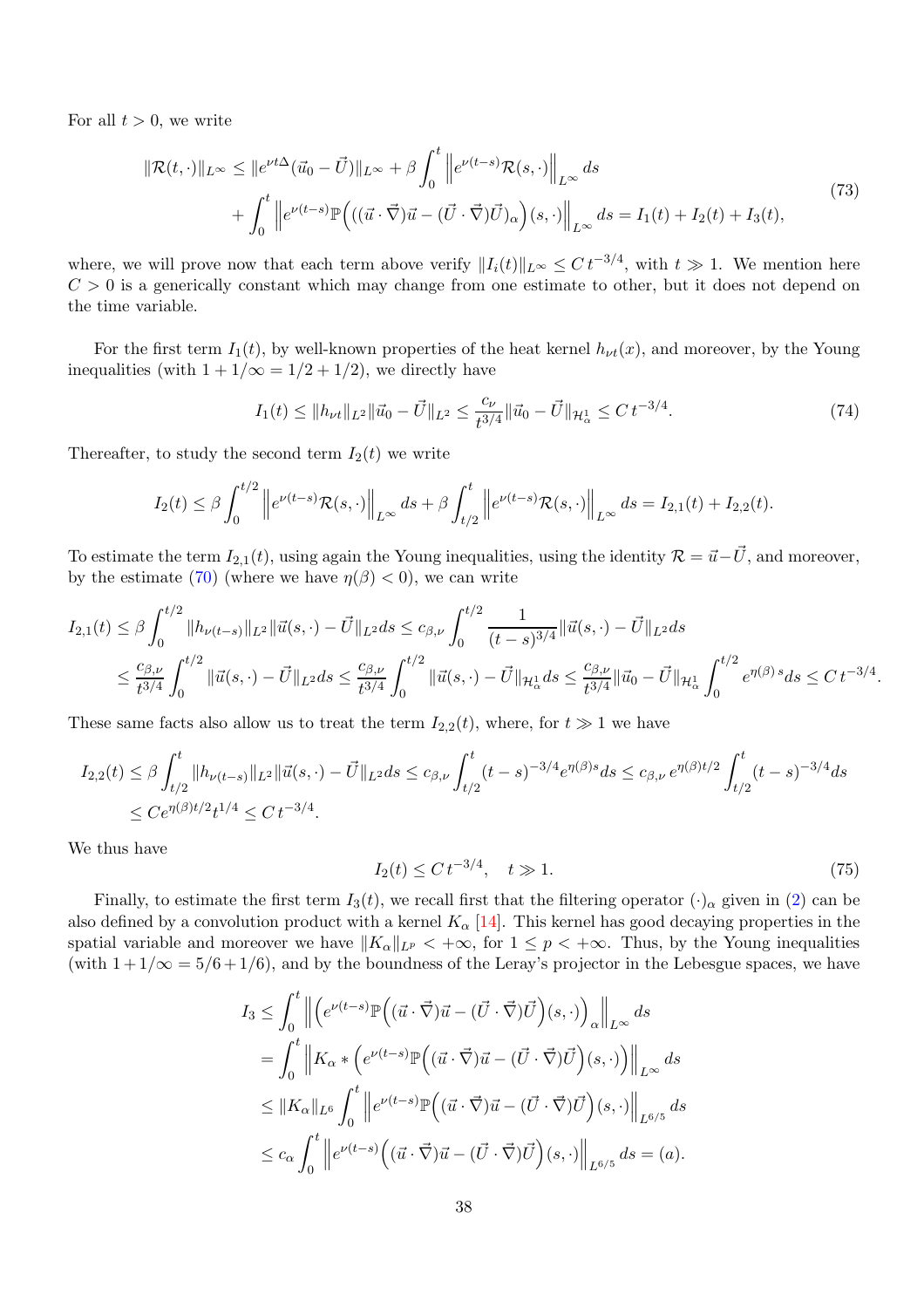Here, as we have  $div(\vec{u}) = 0$  and  $div(\vec{U}) = 0$ , and moreover, applying again the Young inequalities (with  $1 + 5/6 = 1 + 5/6$ , we can write

$$
(a) = c_{\alpha} \int_0^t \left\| e^{\nu(t-s)} \operatorname{div} \left( \vec{u} \otimes \vec{u} - \vec{U} \otimes \vec{U} \right) (s, \cdot) \right\|_{L^{6/5}} ds \leq c_{\alpha} \int_0^t \left\| \vec{\nabla} h_{\nu(t-s)} \right\|_{L^{6/5}} \left\| \left( \vec{u} \otimes \vec{u} - \vec{U} \otimes \vec{U} \right) (s, \cdot) \right\|_{L^1} ds = (b).
$$

Recalling that  $\mathcal{R} = \vec{u} - \vec{U}$  then we have  $\vec{u} \otimes \vec{u} - \vec{U} \otimes \vec{U} = \mathcal{R} \otimes \vec{u} + \vec{U} \otimes \mathcal{R}$ , and moreover, by the Hölder inequalities (with  $1 = 1/2 + 1/2$ ), we write

$$
(b) \leq c_{\alpha,\nu} \int_0^t (t-s)^{-3/4} \left\| \left( \mathcal{R} \otimes \vec{u} + \vec{U} \otimes \mathcal{R} \right) (s, \cdot) \right\|_{L^1} ds
$$
  
\n
$$
\leq c_{\alpha,\nu} \int_0^t (t-s)^{-3/4} \|\mathcal{R}(s, \cdot)\|_{L^2} \left( \|\vec{u}(s, \cdot)\|_{L^2} + \|\vec{U}\|_{L^2} \right) ds
$$
  
\n
$$
\leq c_{\alpha,\nu} \int_0^t (t-s)^{-3/4} \|\vec{u} - \vec{U})(s, \cdot)\|_{L^2} \left( \|\vec{u}(s, \cdot)\|_{L^2} + \|\vec{U}\|_{L^2} \right) ds
$$
  
\n
$$
\leq c_{\alpha,\nu} \int_0^t (t-s)^{-3/4} \|\vec{u} - \vec{U})(s, \cdot)\|_{\mathcal{H}^1_{\alpha}} \left( \|\vec{u}(s, \cdot)\|_{\mathcal{H}^1_{\alpha}} + \|\vec{U}\|_{\mathcal{H}^1_{\alpha}} \right) ds = (c).
$$

In this last expression, by [\(70\)](#page-36-0) we have  $\|(\vec{u} - \vec{U})(s, \cdot)\|_{\mathcal{H}^1_{\alpha}} \leq \|\vec{u}_0 - \vec{U}\|_{\mathcal{H}^1_{\alpha}} e^{\eta(\beta)s}$  (with  $\eta(\beta) < 0$ ). More-over, by point [1](#page-4-4)) of Proposition 1 we have  $\|\vec{u}(s, \cdot)\|_{\mathcal{H}^1_{\alpha}}^2 \leq \|\vec{u}_0\|_{\mathcal{H}^1_{\alpha}}^2 e^{-\beta s} + \frac{1}{\beta^2}$  $\frac{1}{\beta^2} \|\vec{f}\|^2_{\mathcal{H}^1_{\alpha}},$  hence we can write  $\|\vec{u}(s,\cdot)\|_{\mathcal{H}^1_{\alpha}} \leq \|\vec{u}_0\|_{\mathcal{H}^1_{\alpha}} + \|\vec{f}\|_{\mathcal{H}^1_{\alpha}}$ . Thus, gathering these estimates, for  $t \gg 1$  we obtain

<span id="page-38-1"></span>
$$
(c) \le C \int_0^t (t-s)^{-3/4} e^{\eta(\beta)s} ds = C \int_0^{t/2} (t-s)^{-3/4} e^{\eta(\beta)s} ds + C \int_{t/2}^t (t-s)^{-3/4} e^{\eta(\beta)s} ds \le C t^{-3/4}.
$$
  

$$
I_3(t) \le C t^{-3/4}, \quad t \gg 1.
$$
 (76)

Once we have the estimates  $(74)$ ,  $(75)$  and  $(76)$ , we get back to  $(73)$ , hence we finally get the desired estimate [\(15\)](#page-8-3). Proposition [2](#page-8-2) is proven.

## <span id="page-38-0"></span>8 The damped Navier-Stokes-Bardina's model without external force

### Proof of Proposition [3](#page-8-4)

When  $\vec{f} = 0$ , we observe first that  $\vec{U} = 0$  is a solution of the stationary problem [\(12\)](#page-7-0), and moreover, by point 2) of Theorem [5](#page-8-0) is the unique one since here we have  $\eta(\beta) = -\beta < 0$ . We thus have  $\mathcal{A}_0 = \{0\}$ .

On the other hand, for any initial datum  $\vec{u}_0 \in H^1_\alpha(\mathbb{R}^3)$ , let  $\vec{u}(t, \cdot)$  be the solution of the equation [\(4\)](#page-3-0) given by Theorem [1.](#page-4-1) Then, by [\(70\)](#page-36-0) we have  $\|\vec{u}(t, \cdot)\|_{\mathcal{H}^1_{\alpha}} \leq \|\vec{u}_0\|_{\mathcal{H}^1_{\alpha}}e^{-\beta t}$ , hence we can write  $\|\vec{u}(t, \cdot)\|_{L^2} \leq \|\vec{u}_0\|_{\mathcal{H}^1_{\alpha}}e^{-\beta t}$ . Moreover, by Proposition [2](#page-8-2) (with  $\vec{U} = 0$ ) we also have  $\|\vec{u}(t, \cdot)\|_{L^{\infty}} \leq C t^{-3/4} \leq C$ , with  $t \gg 1$ . Thus, for  $2 \leq p \leq +\infty$ , by the interpolation inequalities we write

$$
\|\vec{u}(t,\cdot)\|_{L^p} \leq c \|\vec{u}(t,\cdot)\|_{L^2}^{2/p} \|\vec{u}(t,\cdot)\|_{L^\infty}^{1-2/p} \leq C(p,\vec{u}_0) \, e^{-\frac{2\beta}{p}t}.
$$

Proposition [3](#page-8-4) is proven.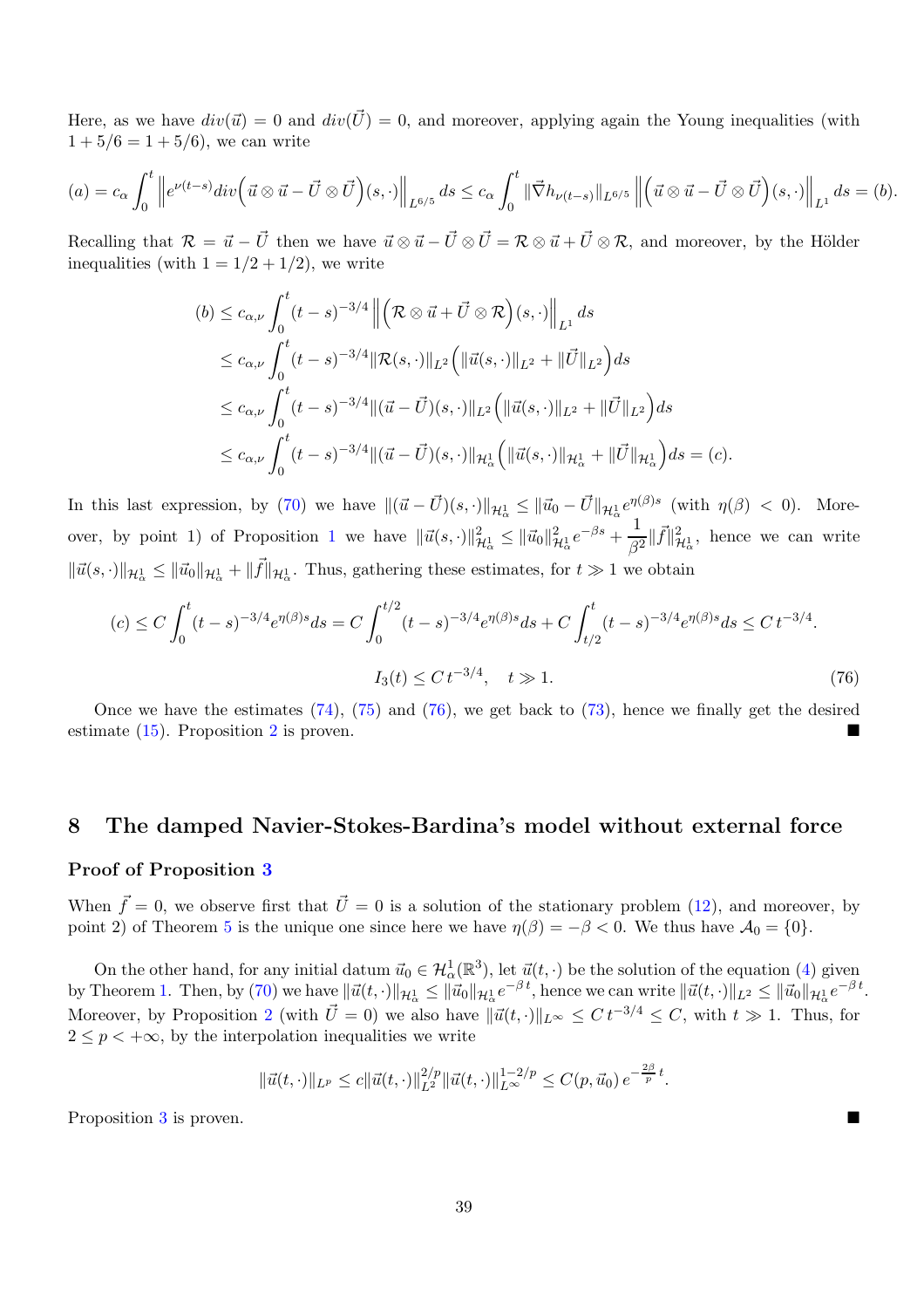## References

- <span id="page-39-12"></span>[1] N. A. Adams & S. Stolz. Deconvolution methods for subgrid-scale approximation in large eddy simulation. Modern Simulation Strategies for Turbulent Flow, R.T. Edwards (2001).
- <span id="page-39-13"></span>[2] A. Babin & M. Vishik. Attractors of evolution partial differential equations and estimates of their dimension. Uspekhi Mat. Nauk 38:3, 133–187 (1983). English transl. Russian Math. Surveys. 38 (1983)
- <span id="page-39-0"></span>[3] A. Babin & M. Vishik. Atracttors for evolution equations. Studies in Mathematics and its Applications, 25. North-Holland Publishing Co., Amsterdam (1992).
- <span id="page-39-1"></span>[4] J. Bardina, J. Coakley & P. Huang. Turbulence Modeling Validation, Testing, and Development. NASA Technical Memorandum (1997).
- <span id="page-39-7"></span>[5] J. Bardina, J. H. Ferziger, & W. C. Reynolds. Improved subgrid scale models for large eddy simulation. AIAA paper, 80:80–1357, (1980).
- <span id="page-39-3"></span>[6] L. C. Berselli & R. R. Lewandowski. On the Bardina's Model in the Whole Space. Journal of Mathematical Fluid Mechanics volume 20, pages1335–1351(2018).
- <span id="page-39-14"></span>[7] Y. Cao, E. M. Lunasin & Edriss S. Titi. Global well-posedness of the three-dimensional viscous and inviscid simplified Bardina turbulence models. Commun. Math. Sci. 4(4): 823-848 (2006).
- [8] S. De Briève, F. Genoud & S. Rota Nodari. *Orbital stability: analysis meets geometry*. Nonlinear Optical and Atomic Systems, 2146, pp 147-273, Lectures Notes in Mathematics (2015).
- <span id="page-39-11"></span>[9] D. Chamorro, O. Jarrín & P.G. Lemarié-Rieusset. On the Kolmogorov Dissipation Law in a Damped Navier–Stokes Equation. Journal of Dynamics and Differential Equations (2020).
- <span id="page-39-5"></span>[10] F.K. Chow, S.F. De Wekker & B. Synder. Mountain Weather Research and Forecasting: Recent Progress and Current Challenges. Springer, Berlin (2013).
- <span id="page-39-16"></span>[11] V. Chepyzhov & A. Ilyin. On the fractal dimension of invariant sets: applications to Navier-Stokes equations. Discrete Contin. Dyn. Syst. 10 no. 1-2, 117–135 (2004).
- <span id="page-39-15"></span>[12] P. Constantin & C. Foias. Global Lyapunov exponents, Kaplan–Yorke formulas and the dimension of the attractors for the 2D Navier–Stokes equations. Comm. Pure Appl. Math. 38: 1–27 (1985).
- <span id="page-39-9"></span>[13] P. Constantin & F. Ramos. Inviscid limit for damped and driven incompressible Navier-Stokes equations in  $\mathbb{R}^2$ . Comm. Math. Phys. 275: 529-551 (2007).
- <span id="page-39-2"></span>[14] L. Grafakos. Modern Fourier Analysis. Second Edition. Springer Series 250 (2008).
- [15] A. Ilyin, E.M. Lunasin & E.S. Titi. A modified-Leray- $\alpha$  subgrid scale model of turbulence. Nonlinearity, 19(4):879–897 (2006).
- <span id="page-39-10"></span>[16] A. Ilyn, K. Patni & S. Zelik. Upper bounds for the attractor dimension of damped Navier-Stokes equations in  $\mathbb{R}^2$ . Discrete and Continuous Dynamical Systems 26(4):2085-2102 (2016).
- <span id="page-39-8"></span>[17] O. Jarrín. *Deterministic descriptions of turbulence in the Navier-Stokes equations*. Ph.D. thesis at Université Paris-Saclay, hal-01821762 (2018).
- <span id="page-39-6"></span>[18] W. Layton & R. Lewandowski. A simple and stable scale-similarity model for large eddy simulation: energy balance and existence of weak solutions. Appl. Math. Lett., 16(8):1205–1209, (2003).
- <span id="page-39-4"></span>[19] W. Layton & R. Lewandowski. On a well-posed turbulence model. Dicrete and Continuous Dyn. Sys. B, 6, (2006). 111-128.